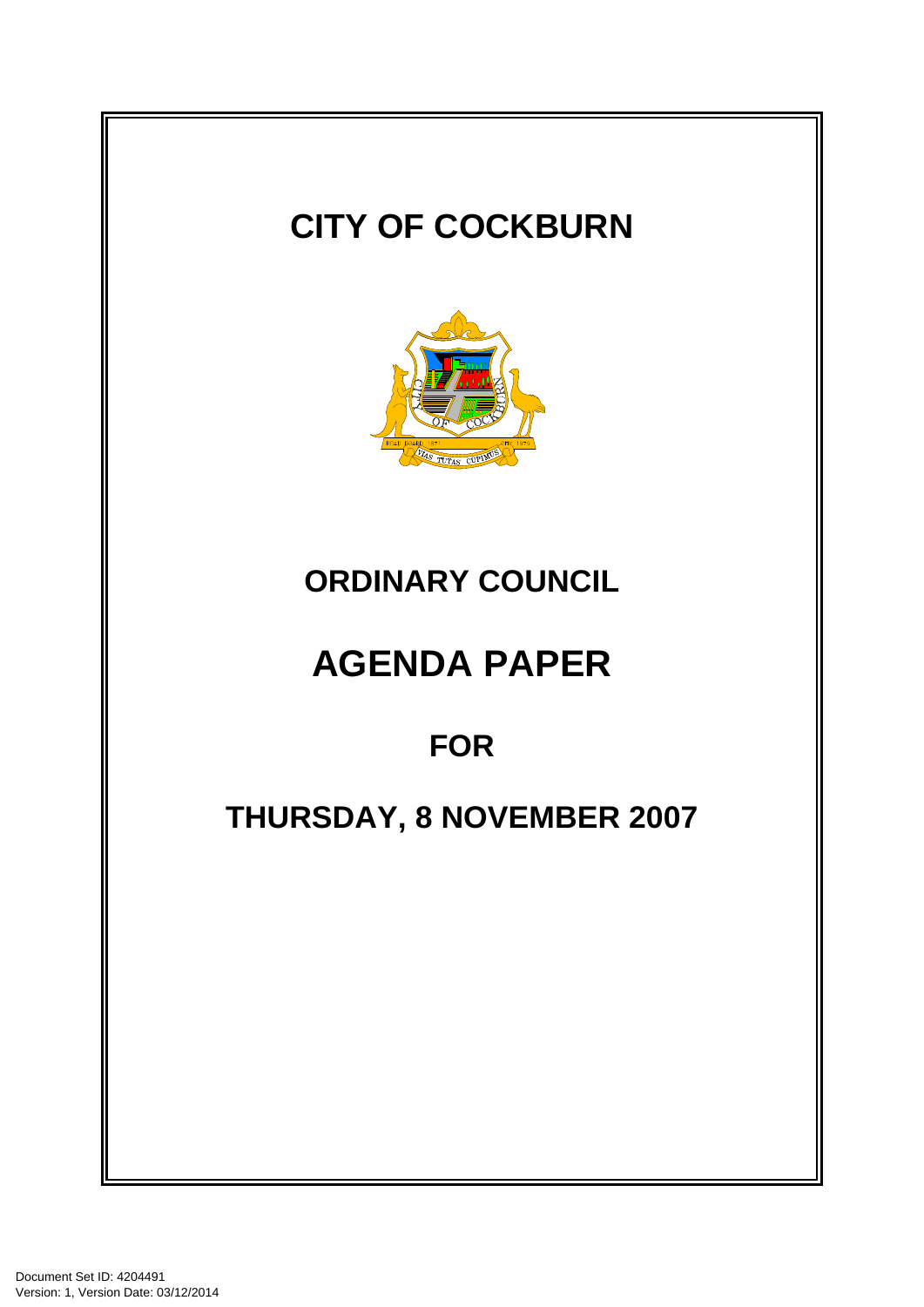# **CITY OF COCKBURN**

## **SUMMARY OF AGENDA TO BE PRESENTED TO THE ORDINARY COUNCIL MEETING TO BE HELD ON THURSDAY, 8 NOVEMBER 2007 AT 7:00 PM**

## **Page**

-

| 1.               |                                                                                                                     |                                                                                                                     |  |  |  |  |
|------------------|---------------------------------------------------------------------------------------------------------------------|---------------------------------------------------------------------------------------------------------------------|--|--|--|--|
| 2.               |                                                                                                                     | APPOINTMENT OF PRESIDING MEMBER (IF REQUIRED)1                                                                      |  |  |  |  |
| 3.               |                                                                                                                     | DISCLAIMER (TO BE READ ALOUD BY PRESIDING MEMBER) 1                                                                 |  |  |  |  |
| $\overline{4}$ . | ACKNOWLEDGEMENT OF RECEIPT OF WRITTEN DECLARATIONS OF<br>FINANCIAL INTERESTS AND CONFLICT OF INTEREST (BY PRESIDING |                                                                                                                     |  |  |  |  |
| 5.               |                                                                                                                     |                                                                                                                     |  |  |  |  |
| 6.               |                                                                                                                     | ACTION TAKEN ON PREVIOUS PUBLIC QUESTIONS TAKEN ON                                                                  |  |  |  |  |
| 7.               |                                                                                                                     |                                                                                                                     |  |  |  |  |
| 8.               |                                                                                                                     |                                                                                                                     |  |  |  |  |
|                  | 8.1                                                                                                                 | (OCM 08/11/2007) - ORDINARY COUNCIL MEETING - 11/10/2007 2                                                          |  |  |  |  |
|                  | 8.2                                                                                                                 | (OCM 08/11/2007) - SPECIAL COUNCIL MEETING - 23/10/20072                                                            |  |  |  |  |
| 9.               |                                                                                                                     |                                                                                                                     |  |  |  |  |
| 10.              |                                                                                                                     |                                                                                                                     |  |  |  |  |
| 11.              | BUSINESS LEFT OVER FROM THE PREVIOUS MEETING (IF                                                                    |                                                                                                                     |  |  |  |  |
| 12.              | DECLARATION OF COUNCILLORS WHO HAVE NOT GIVEN DUE<br>CONSIDERATION TO MATTERS IN THE BUSINESS PAPER3                |                                                                                                                     |  |  |  |  |
| 13.              |                                                                                                                     |                                                                                                                     |  |  |  |  |
|                  | 13.1                                                                                                                | (OCM 08/11/2007) - MEETING STRUCTURE OF COUNCIL (9005)                                                              |  |  |  |  |
|                  | 13.2                                                                                                                | (OCM 08/11/2007) - ESTABLISHMENT OF AUDIT COMMITTEE                                                                 |  |  |  |  |
|                  | 13.3                                                                                                                | (OCM 08/11/2007) - ESTBALISHMENT OF LOCAL EMERGENCY<br>MANAGEMENT COMMITTEE (8958) (D GREEN) (ATTACH)9              |  |  |  |  |
|                  |                                                                                                                     | 13.4 (OCM 08/11/2007) - MINUTES OF SPECIAL AUDIT COMMITTEE<br>MEETING - 11 OCTOBER 2007 (5017) (D GREEN) (ATTACH)11 |  |  |  |  |
|                  | 13.5                                                                                                                | (OCM 08/11/2007) - CODE OF CONDUCT FOR ELECTED                                                                      |  |  |  |  |
|                  | 13.6                                                                                                                | (OCM 08/11/2007) - APPOINTMENT OF DELEGATE(S) - SOUTH<br>WEST CORRIDOR ENVIRONMENT AND SERVICES COMMITTEE           |  |  |  |  |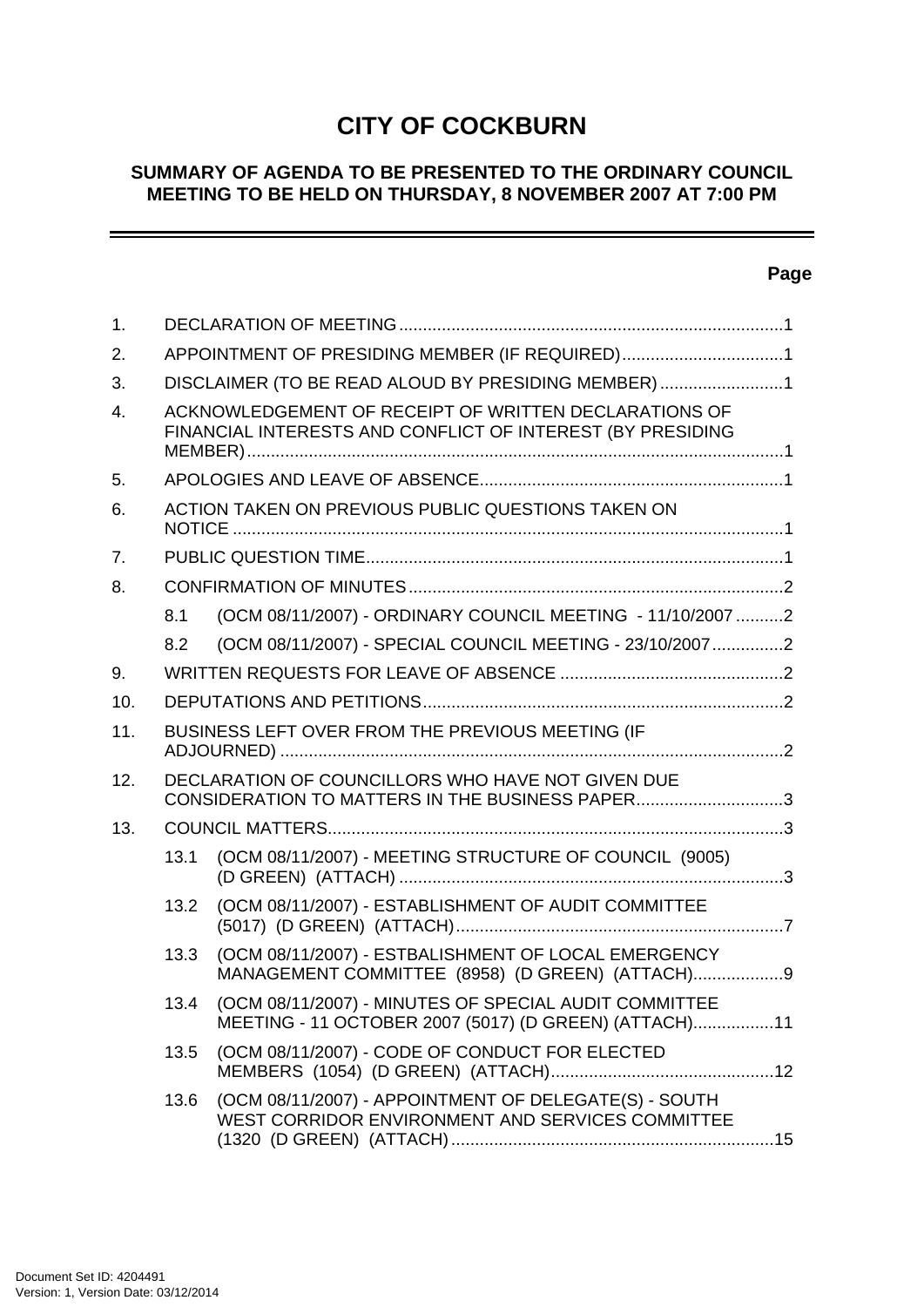| 14. |      |                                                                                                                                                                                                                              |     |
|-----|------|------------------------------------------------------------------------------------------------------------------------------------------------------------------------------------------------------------------------------|-----|
|     | 14.1 | (OCM 08/11/2007) - LIMESTONE LAYDOWN AREA FOR THE<br>STORAGE OF REDUNDANT EQUIPMENT AND MATERIALS - LOT<br>305 (NO. 354) WATTLEUP ROAD WATTLELUP - OWNER: R L<br>LEWIS - APPLICANT: C LEWIS (4412804) (T WATSON) (ATTACH) 16 |     |
|     | 14.2 | (OCM 08/11/2007) - PROPOSED TOWN PLANNING SCHEME<br>AMENDMENT NO. 58 - PROPOSED CONSERVATION ZONE -<br>APPLICANT: CITY OF COCKBURN (93058) (M CARBONE)                                                                       |     |
|     | 14.3 | (OCM 08/11/2007) - LOTS 36 AND 37 GAEBLER ROAD, LOT 45<br>FRANKLAND AVENUE, AND LOT 101BARFIELD ROAD,<br>HAMMOND PARK - OWNER: HAMMOND PARK DEVELOPMENT<br>COMPANY PTY LTD - APPLICANT: CARDNO BSD (9682) (R                 |     |
|     | 14.4 | (OCM 08/11/2007) - JET SKI BUSINESS - LOT 171 POWELL ROAD<br>COOGEE (COOGEE BEACH) - OWNER: LAND VESTED IN THE<br>CITY OF COCKBURN - APPLICANT: B MOURITZ (COOGEE JET                                                        |     |
|     | 14.5 | (OCM 08/11/2007) - FEES FOR PRE APPLICATION MEETINGS<br>FOR DEVELOPMENTS IN THE CITY OF COCKBURN (9003) (V                                                                                                                   |     |
|     | 14.6 | (OCM 08/11/2007) - 6 MULTIPLE RESIDENTIAL UNITS - 1<br>ROCKINGHAM ROAD HAMILTON HILL - OWNER: KEE VEE<br>PROPERTIES APPLICANT: K D SHERLOCK (2212274) (V                                                                     |     |
|     | 14.7 | (OCM 08/11/2007) - LICENCE AGREEMENT - LOT 22 & PORTION<br>OF LOT 14 PROGRESS DRIVE BIBRA LAKE - OWNER:<br>ADVENTURE WORLD PTY LTD (1117891) (K SIM) (ATTACH) 45                                                             |     |
|     | 14.8 | (OCM 08/11/2007) - PETROL FILLING STATION AND FAST FOOD<br>OUTLET - LOT 760 NO. 49 BERRIGAN DRIVE SOUTH LAKE -<br>OWNER: BALER PTY LTD - APPLICANT: PLANNING SOLUTIONS<br>PTY LTD (5115260) (L PALERMO) (ATTACH)             | .48 |
|     | 14.9 | (OCM 08/11/2007) - PROPOSED JANDAKOT AIRPORT DRAFT<br>MAJOR DEVELOPMENT PLAN - HOPE ROAD JANDAKOT -<br>OWNER & APPLICANT: JANDAKOT AIRPORT HOLDINGS PTY                                                                      |     |
| 15. |      |                                                                                                                                                                                                                              |     |
|     | 15.1 | (OCM 08/11/2007) - LIST OF CREDITORS PAID - SEPTEMBER                                                                                                                                                                        |     |
|     |      | 15.2 (OCM 08/11/2007) - STATEMENT OF FINANCIAL ACTIVITY -                                                                                                                                                                    |     |
| 16. |      |                                                                                                                                                                                                                              |     |
|     | 16.1 | (OCM 08/11/2007) - RFT 27/2007 THREE REFUSE COMPACTOR<br>TRUCKS SIDE LOADING (RFT27/2007) (J RADAICH) (ATTACH) 71                                                                                                            |     |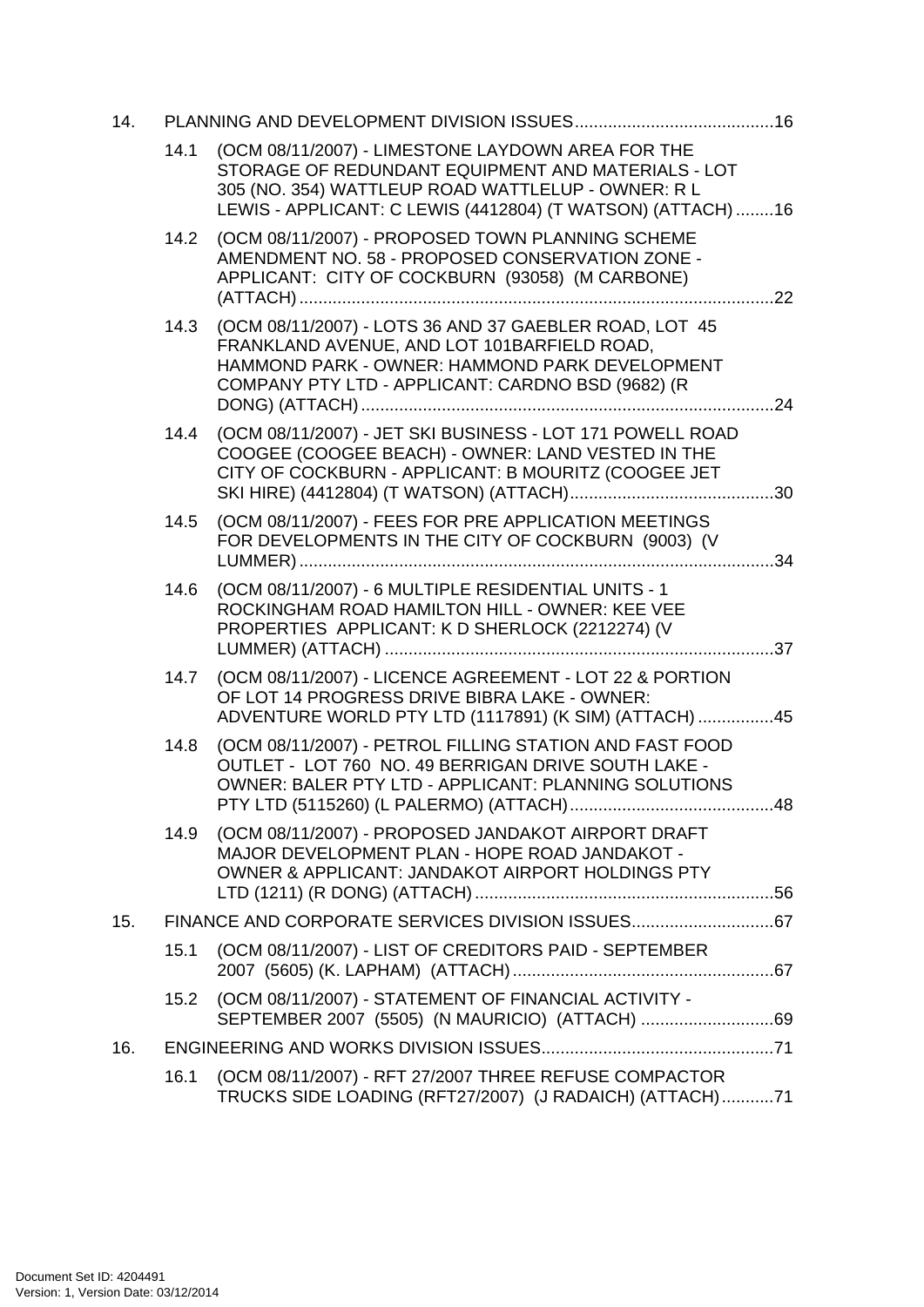| 17. |      |                                                                                                             |     |
|-----|------|-------------------------------------------------------------------------------------------------------------|-----|
|     | 17.1 | (OCM 08/11/2007) - PROPOSED CITY OF COCKBURN (LOCAL<br>GOVERNMENT ACT) PARKING AND PARKING FACILITIES LOCAL |     |
| 18. |      |                                                                                                             |     |
| 19. |      | MOTIONS OF WHICH PREVIOUS NOTICE HAS BEEN GIVEN                                                             |     |
| 20. |      | NOTICES OF MOTION GIVEN AT THE MEETING FOR CONSIDERATION                                                    |     |
| 21. |      | NEW BUSINESS OF AN URGENT NATURE INTRODUCED BY                                                              |     |
| 22. |      | MATTERS TO BE NOTED FOR INVESTIGATION, WITHOUT DEBATE78                                                     |     |
| 23. |      |                                                                                                             |     |
| 24  |      | (OCM 08/11/2007) - 24 RESOLUTION OF COMPLIANCE (SECTION                                                     |     |
| 25. |      |                                                                                                             | .79 |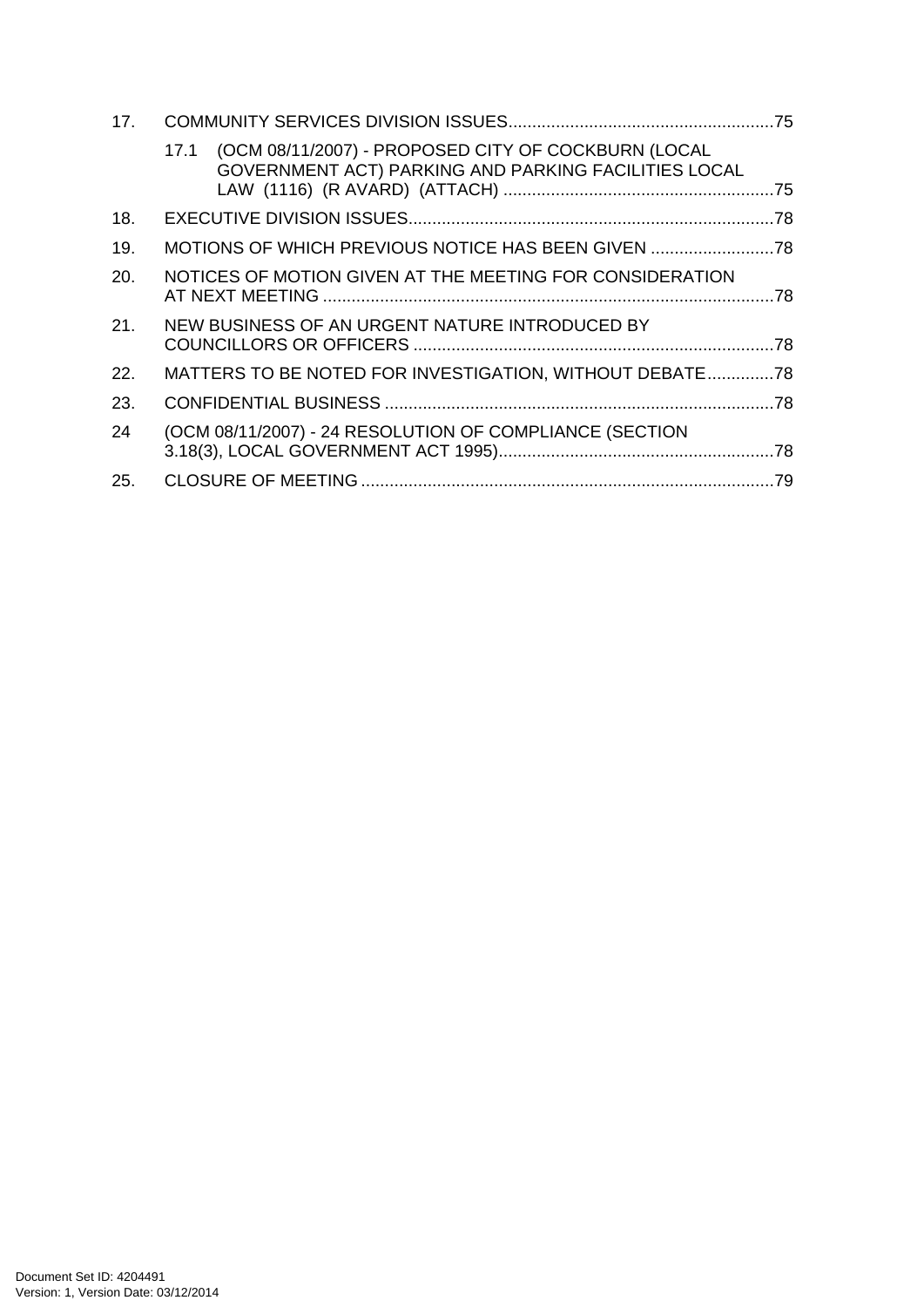## **CITY OF COCKBURN**

## <span id="page-4-0"></span>**AGENDA TO BE PRESENTED TO THE ORDINARY COUNCIL MEETING TO BE HELD ON THURSDAY, 8 NOVEMBER 2007 AT 7:00 PM**

## **1. DECLARATION OF MEETING**

## **2. APPOINTMENT OF PRESIDING MEMBER (If required)**

## **3. DISCLAIMER (To be read aloud by Presiding Member)**

Members of the public, who attend Council Meetings, should not act immediately on anything they hear at the Meetings, without first seeking clarification of Council's position. Persons are advised to wait for written advice from the Council prior to taking action on any matter that they may have before Council.

## **4. ACKNOWLEDGEMENT OF RECEIPT OF WRITTEN DECLARATIONS OF FINANCIAL INTERESTS AND CONFLICT OF INTEREST (by Presiding Member)**

Nil

## **5. APOLOGIES AND LEAVE OF ABSENCE**

## **6. ACTION TAKEN ON PREVIOUS PUBLIC QUESTIONS TAKEN ON NOTICE**

**7. PUBLIC QUESTION TIME**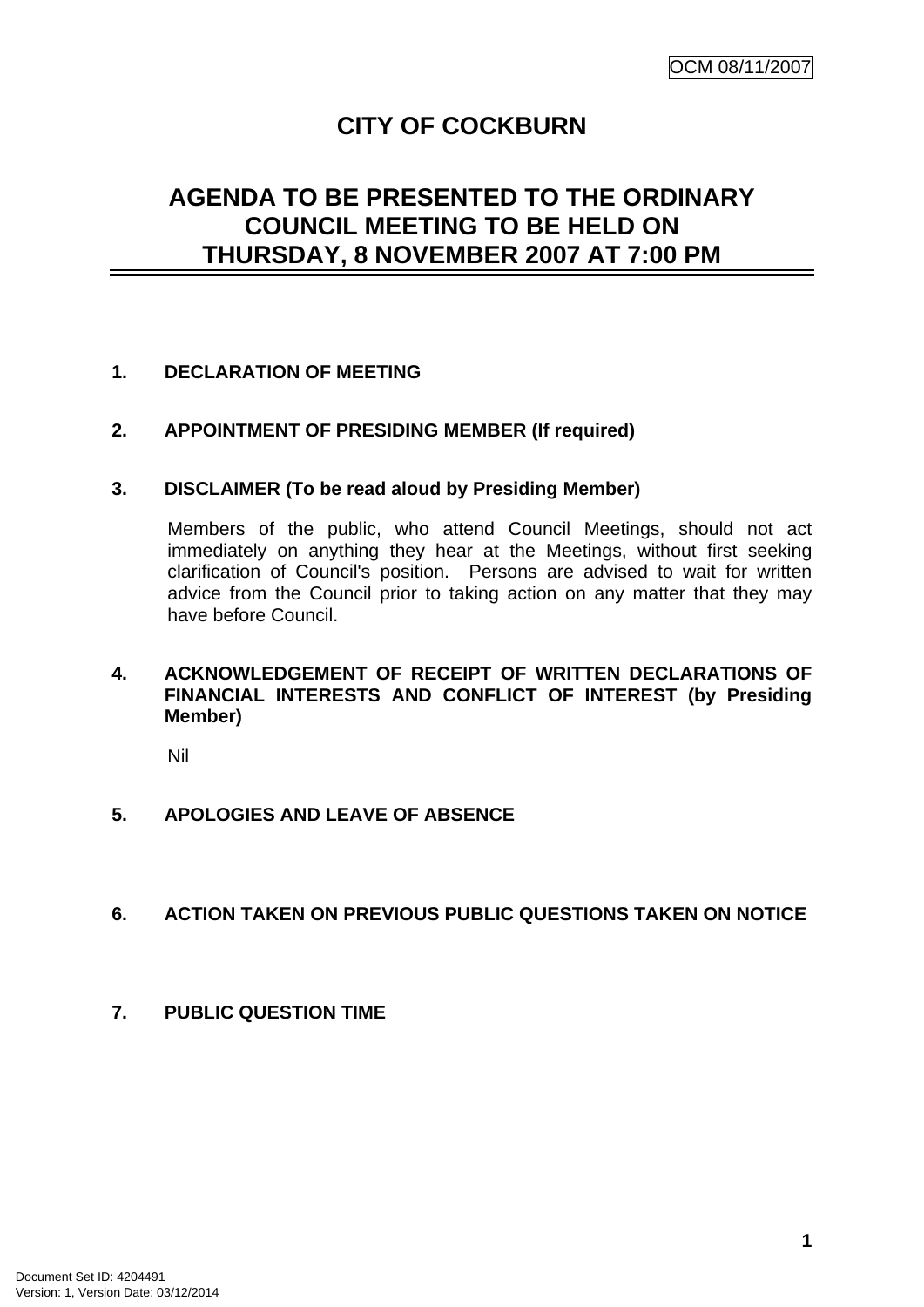## <span id="page-5-0"></span>**8. CONFIRMATION OF MINUTES**

#### **8.1 (OCM 08/11/2007) - ORDINARY COUNCIL MEETING - 11/10/2007**

#### **RECOMMENDATION**

That the Minutes of the Ordinary Council Meeting held on Thursday, 11 October 2007, be adopted as a true and accurate record.

**COUNCIL DECISION**

## **8.2 (OCM 08/11/2007) - SPECIAL COUNCIL MEETING - 23/10/2007**

#### **RECOMMENDATION**

That the Minutes of the Special Council Meeting held on Tuesday, 23 October 2007, be adopted as a true and accurate record.

**COUNCIL DECISION**

## **9. WRITTEN REQUESTS FOR LEAVE OF ABSENCE**

Nil

## **10. DEPUTATIONS AND PETITIONS**

Nil

## **11. BUSINESS LEFT OVER FROM THE PREVIOUS MEETING (If adjourned)**

Nil

**2**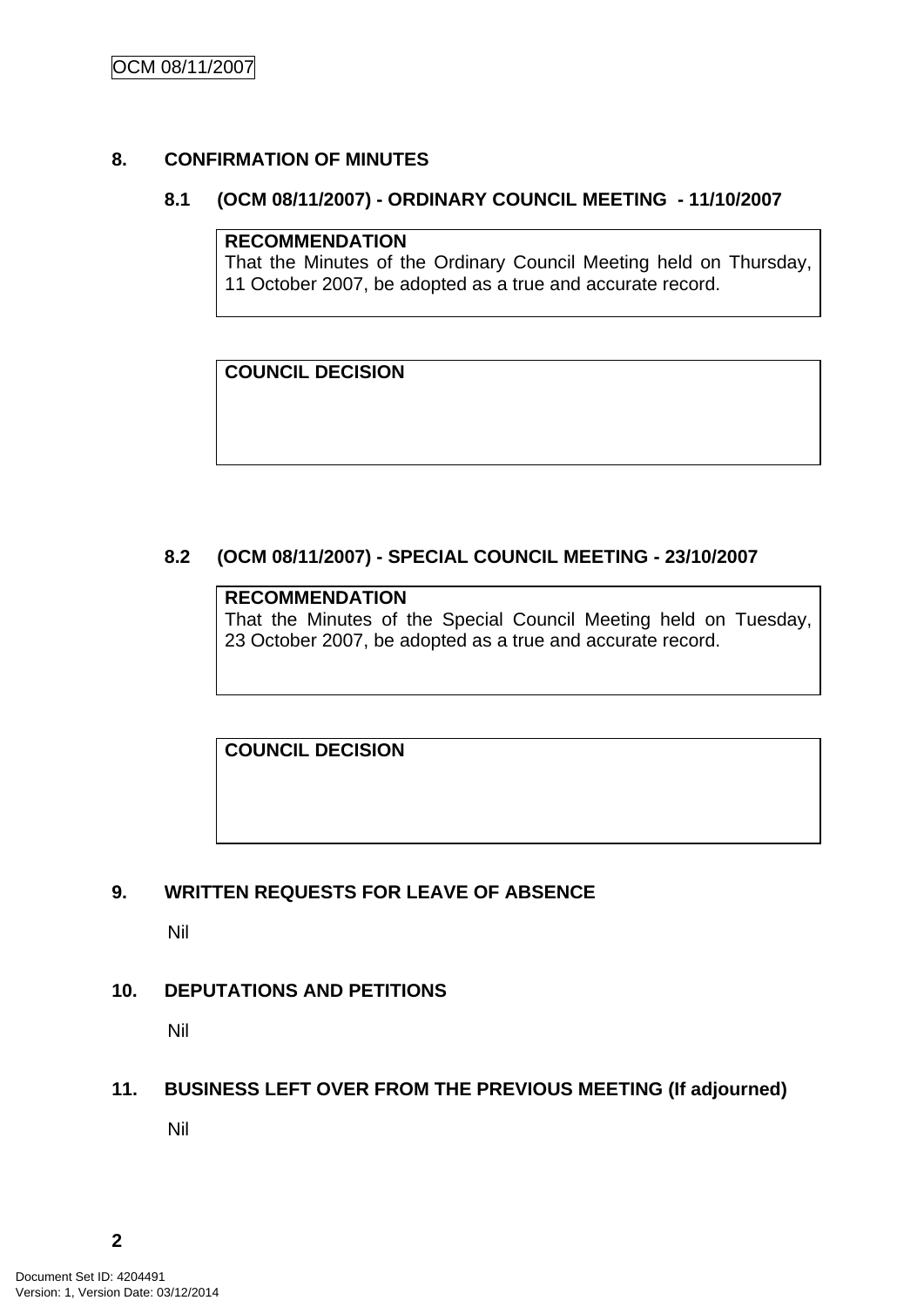## <span id="page-6-0"></span>**12. DECLARATION OF COUNCILLORS WHO HAVE NOT GIVEN DUE CONSIDERATION TO MATTERS IN THE BUSINESS PAPER**

## **13. COUNCIL MATTERS**

## **13.1 (OCM 08/11/2007) - MEETING STRUCTURE OF COUNCIL (9005) (D GREEN) (ATTACH) Item 13.1.pdf**

# **RECOMMENDATION**

That Council:

- (1) Disbands all Committees previously established by Council pursuant to Section 5.8 of the Local Government Act, 1995, except the Chief Executive Officer's (CEO) Performance and Senior Staff Key Projects Appraisal Committee and the Delegated Authorities, Policies and Position Statements Committee (DAPPS);
- (2) Continues to support the following community based functions as Reference Groups administered by Council and allocate any interested Elected Member or members as a Council delegate or delegates to each Group:
	- (1) Aboriginal Services
	- (2) Bush Fire Services
	- (3) Disability Services
	- (4) Cultural Services
	- (5) Youth Services
	- (6) Recreation Services
	- (7) Citizen Awards Selection
	- (8) Grants and Donations Allocations
	- (9) Sister Cities Interests
	- (10) Neighbourhood Watch
	- (11) Azelia Ley Museum
	- (12) Community Safety and Crime Prevention

Clr \_\_\_\_\_\_\_\_\_\_\_\_\_\_\_\_\_\_\_\_\_\_\_\_\_\_\_\_\_\_\_\_\_

- (13) Greening Plan Review
- (14) Water Usage and Regional Open Space Greening
- (3) Pursuant to Sec. 5.10 of the Act, nominates the following Elected Members, being a minimum of three(3) in number, to:
	- 1. the Chief Executive Officer's (CEO) Performance and Senior Staff Key Projects Appraisal Committee;  $Clr$   $\longrightarrow$   $Clr$  Clr \_\_\_\_\_\_\_\_\_\_\_\_\_\_\_\_\_\_\_\_\_\_\_\_\_\_\_\_\_\_\_\_\_  $Clr$  $\mathsf{Clr}$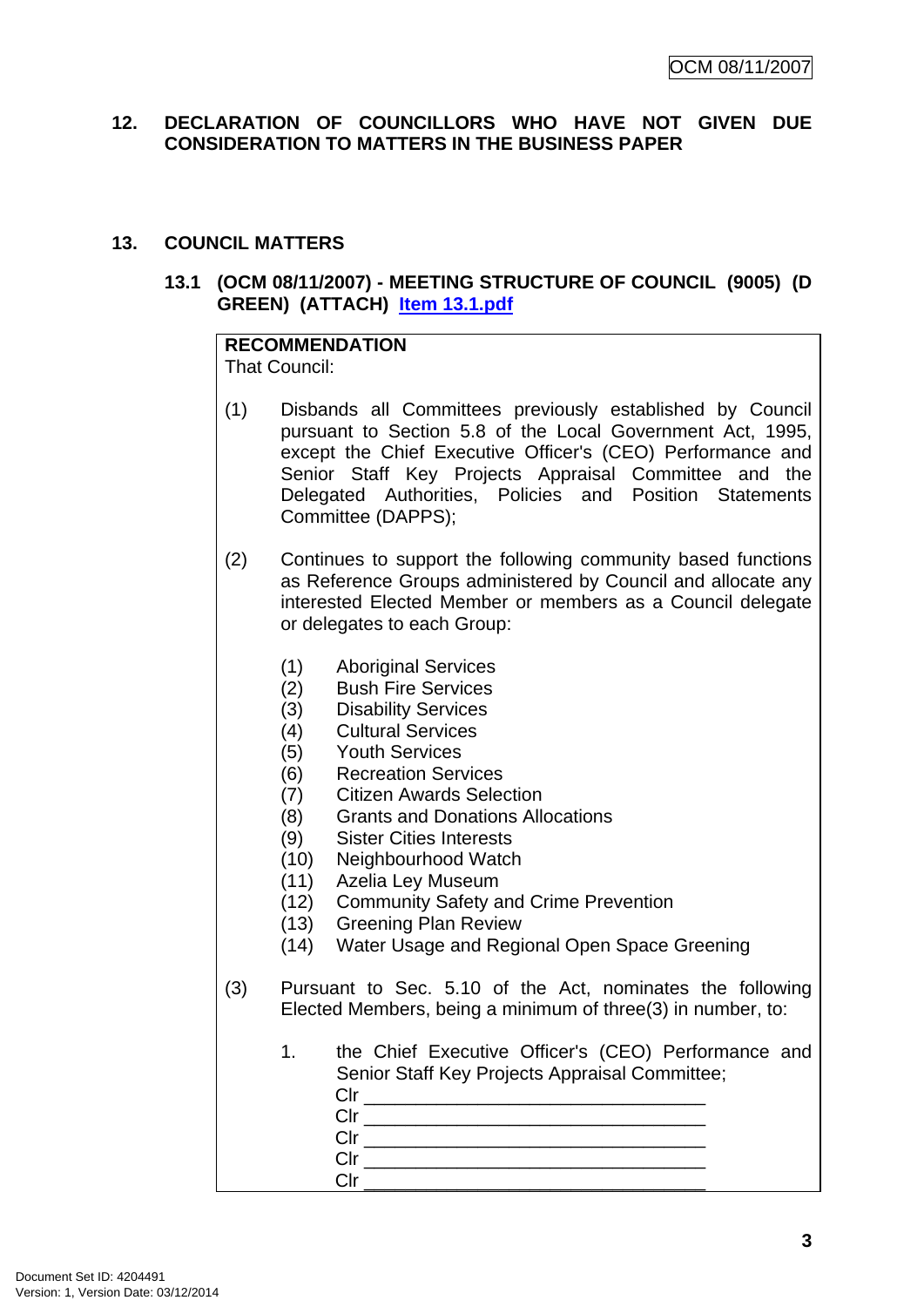|     | 2.     | the Delegated Authorities, Policies and Position<br><b>Statements Committee:</b>                                                                                                                                                                                                                                                                                                                                                                                                                                  |  |  |                                       |
|-----|--------|-------------------------------------------------------------------------------------------------------------------------------------------------------------------------------------------------------------------------------------------------------------------------------------------------------------------------------------------------------------------------------------------------------------------------------------------------------------------------------------------------------------------|--|--|---------------------------------------|
|     |        |                                                                                                                                                                                                                                                                                                                                                                                                                                                                                                                   |  |  |                                       |
| (4) |        | Requires the Chief Executive Officer's (CEO) Performance and<br>Senior Staff Key Projects Appraisal Committee and the DAPPS<br>Committee to meet on the third Thursday, of November, March<br>and July each year, commencing 15 November 2007;                                                                                                                                                                                                                                                                    |  |  |                                       |
| (5) |        | Requires all other functions previously allocated to other<br>committees for consideration and recommendation to Council to<br>be provided directly to Council as officer reports in future, with<br>the exception of those matters to be dealt with by the Audit<br>Committee and Local Emergency Management Committee,<br>which are required to be established by Council, and the Chief<br>Executive Officer's (CEO) Performance and Senior Staff Key<br>Projects Appraisal Committee and the DAPPS Committee; |  |  |                                       |
| (6) |        | Requires Staff to review all related Delegated Authorities,<br>Policies and Position Statements required to support the<br>functioning of the meeting structure referred to in (2) above and<br>present any necessary amendments to the DAPPS Committee<br>meeting to be held on 15 November 2007, for consideration;                                                                                                                                                                                             |  |  |                                       |
| (7) | Member | Nominates Elected Member _____________ as its delegate to the<br>Wetlands Education Centre Management Committee, Elected<br>Point Management Planning Committee and Elected Member<br>_ as its deputy delegate to the Beeliar Regional Park<br>Advisory Committee and advise the relevant organisations of<br>these appointments; and                                                                                                                                                                             |  |  | as its deputy delegate to the Woodman |
| (8) |        | Advise the Department of Local Government and Regional<br>Development of Council's decision relative to (1-6) above.                                                                                                                                                                                                                                                                                                                                                                                              |  |  |                                       |

**COUNCIL DECISION**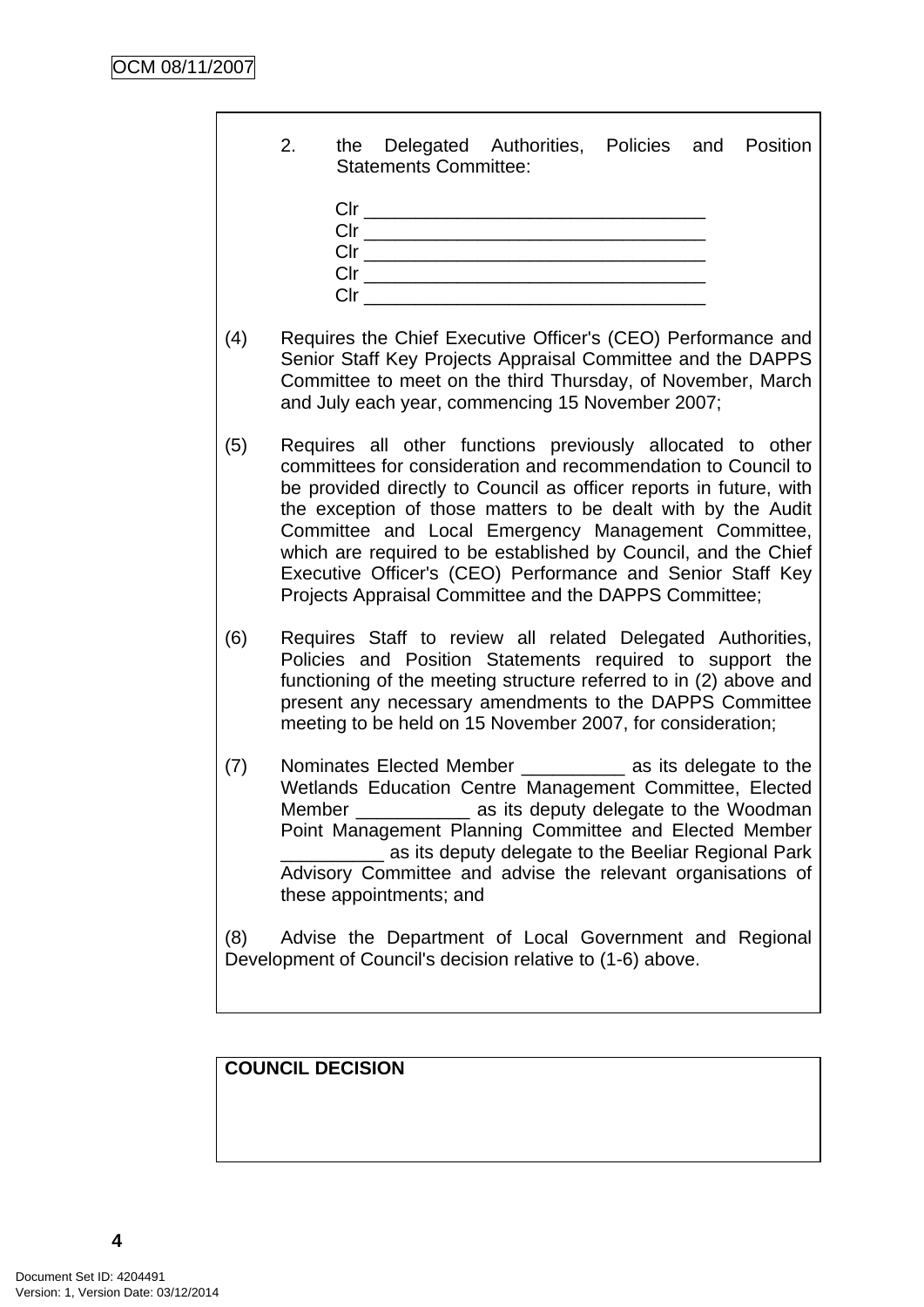## **Background**

Council currently conducts its business by holding monthly Council meetings, supported by a system which comprises of a briefing session by Staff to explain the items to be presented to the Council meeting and a series of committees established to consider other matters specified by Council.

Currently, there are 23 committees established by Council under the provisions of Section 5.8 of the Local Government Act, 1995. Membership of these committees, as also appointed by Council expires from 22 October 2007, as the result of the bi-annual Council elections.

Therefore, it is necessary for Council to reconsider the appointment of members to its established committees.

A recent probity audit undertaken by the Department of Local Government and Regional Development recommended that Council undertakes a thorough review of its meeting structure to determine what committees are required by Council to be established under Section 5.8 of the Act and proceed with the proper operation of those committees to comply with the Act.

In accordance with that recommendation, an in depth assessment of the meeting structure has been undertaken, focussing mainly on the committee system and its relevance to the function of assisting Council, as per Section 5.8 of the Act.

## **Submission**

N/A

## **Report**

More detailed information is contained in the attachment to the Agenda.

It is important for Council to understand that the committees established by it following the 2005 elections are still in place, however, the tenure of its members has expired from the date of the 2007 elections.

Therefore, any committees which are no longer required for the purposes of assisting Council should be formally disbanded.

Should Council wish to maintain the current role of any of these committees, then it is required to appoint new membership to the committees.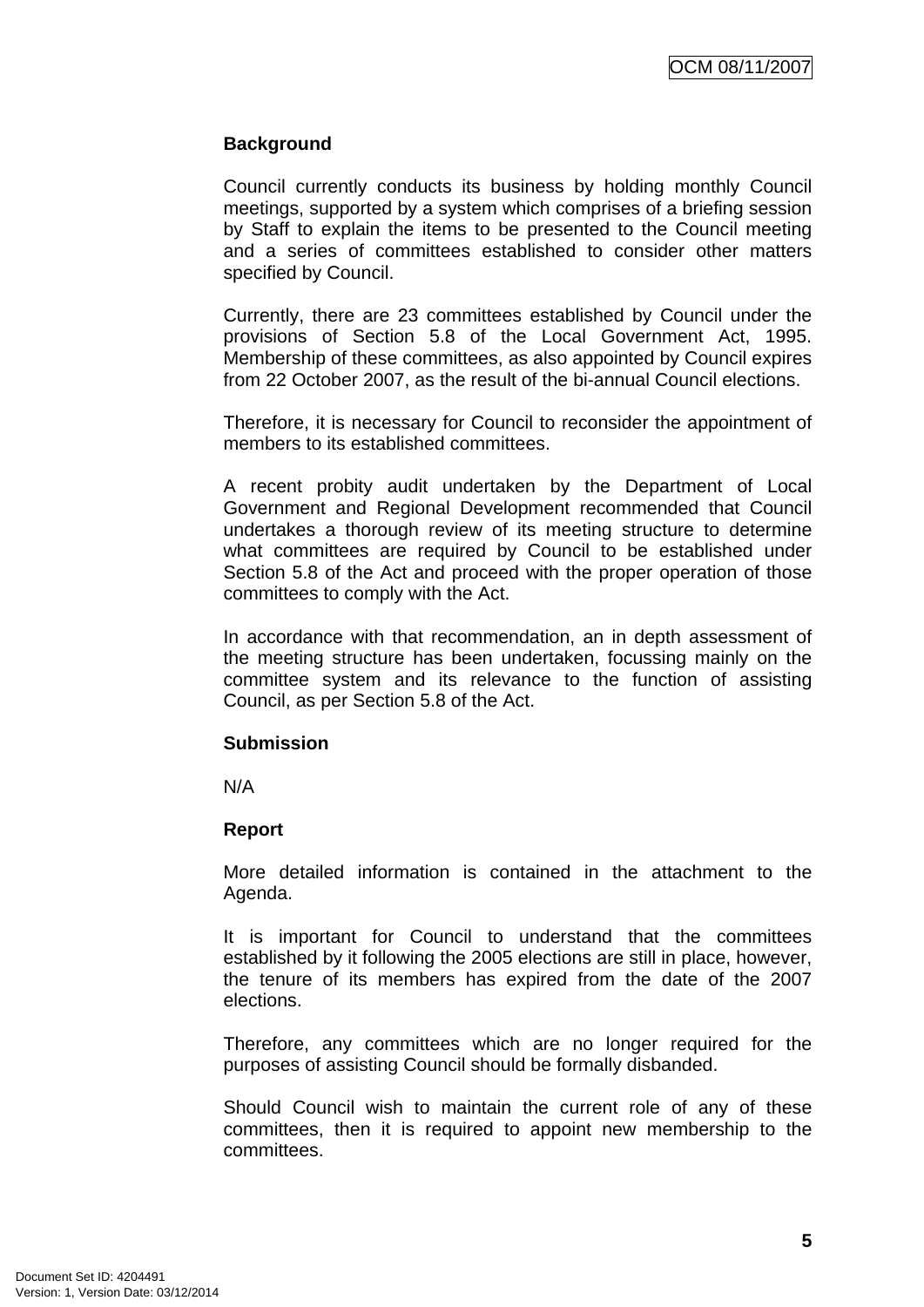As explained in the attachment, these members can be appointed from the Elected Members of Council and/or its employees and/or other persons external to the organisation, or a combination of any of these categories of persons. However, they can only be effective after a resolution of Council, by an absolute majority, appoints them and if the appointed Committee number of members is at least three.

All other information in relation to the recommended course of action by Council is contained in the attachment and does not require any further explanation here.

## **Strategic Plan/Policy Implications**

## *Governance Excellence*

*• To conduct Council business in open public forums and to manage Council affairs by employing publicly accountable practices.* 

## **Budget/Financial Implications**

Nil, unless additional administrative support is required to support a committee system.

## **Legal Implications**

Sections 5.3, 5.8, 5.9 and 5.10 of the Local Government Act, 1995 refer.

## **Community Consultation**

N/A

## **Attachment(s)**

Review Paper to 'Examine the Meeting Structure of Council and Available Options for the Conduct of Business'.

## **Advice to Proponent(s)/Submissioners**

N/A

## **Implications of Section 3.18(3) Local Government Act, 1995**

Nil.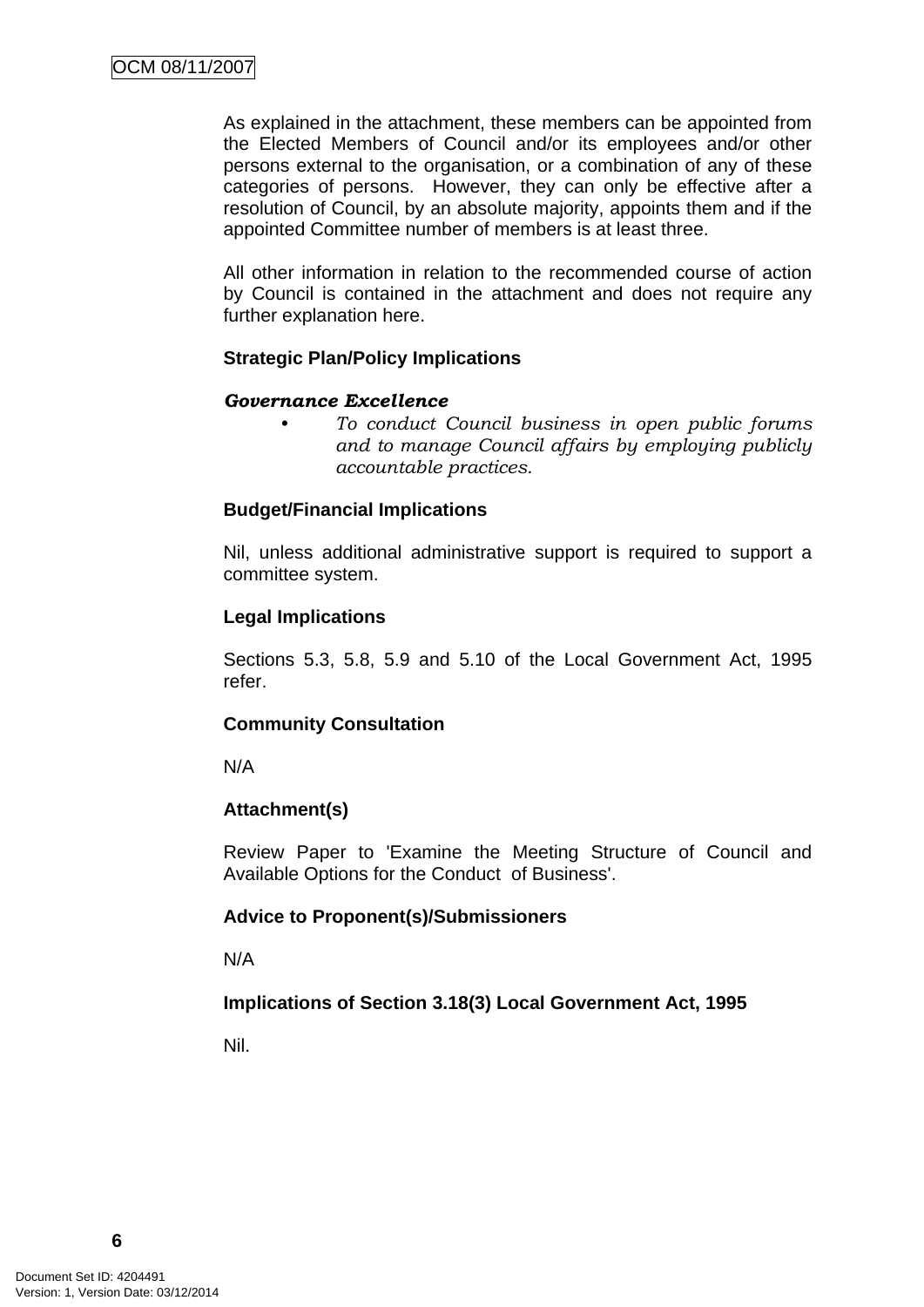## <span id="page-10-0"></span>**13.2 (OCM 08/11/2007) - ESTABLISHMENT OF AUDIT COMMITTEE (5017) (D GREEN) (ATTACH) Item 13.2.pdf**

## **RECOMMENDATION**

That Council:

- (1) pursuant to Section 7.1A of the Local Government Act, 1995 establish an Audit Committee;
- (2) appoint the following Elected Members (minimum 3) to the Committee \_\_\_\_\_\_\_\_\_\_\_\_\_\_\_\_\_\_\_\_\_\_\_\_\_\_\_\_\_\_\_\_\_\_\_\_\_\_\_\_\_;
- (3) pursuant to Clause 17.7(a) of Council's Standing Orders Local Law stipulate the qualification for membership of the Committee is to be City of Cockburn Elected Members only;
- (4) pursuant to Clause 17.7(b) of Council's Standing Orders Local Law, adopt the attached Terms of Reference for the Committee; and
- (5) pursuant to Section 7.1B of the Local Government Act, 1995, delegate the authority of Council to meet with the Auditor to the **Committee.**

## **TO BE CARRIED BY AN ABSOLUTE MAJORITY OF COUNCIL**

## **COUNCIL DECISION**

## **Background**

Part 7 of the Local Government Act, 1995 prescribes matters dealing with Audits and financial accounts in local government and requires all Councils to establish an Audit Committee and appoint at least three persons to the Committee.

## **Submission**

N/A

## **Report**

Membership of the Audit Committee may comprise only of Elected Members and other persons subject to a majority of members being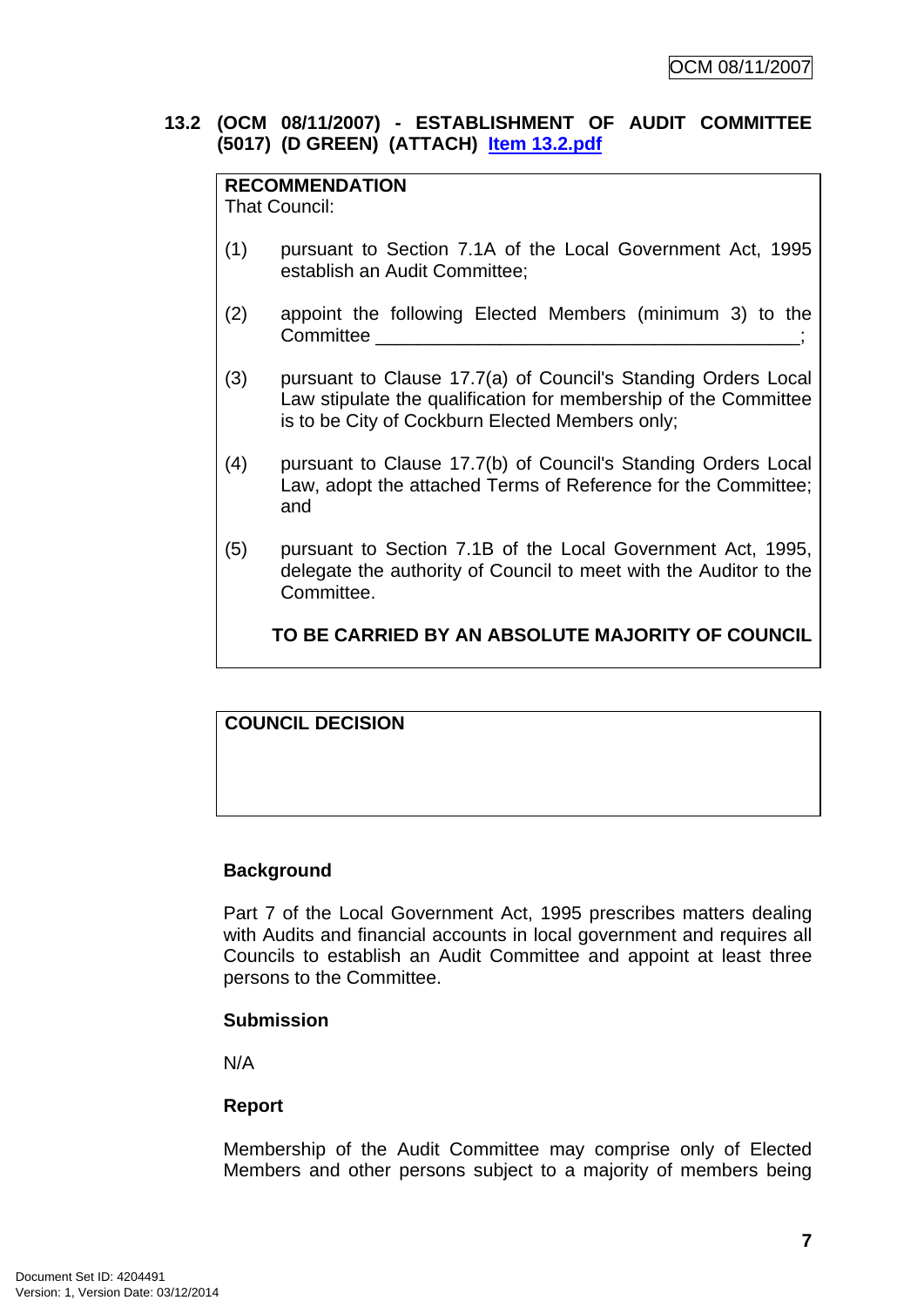Elected Members of Council. As there is a requirement for the Committee to liaise very closely with both its internal and external Auditors, it is not considered that any other persons be appointed as Committee members. Employees of the City, including the Chief Executive Officer, are excluded from becoming members of the Committee.

The Terms of Reference (TOR) for the Committee are recommended to include the functions of the previously established Strategic Finance and Investments Committee. This is because the functions of that Committee fall within the Charter of the Audit Committee and are able to be effectively monitored by the Audit Committee.

In addition, it is recommended that the Audit calendar also be included in the TOR to ensure the Committee meets to a regular timeframe throughout the year and considers those matters identified in the calendar and the TOR in a timely manner.

Finally, it is considered appropriate for Council to delegate the function of meeting with the appointed (external) Auditor to the Committee to eliminate the requirement for the Auditor to present the same reports to both the Committee and the Council, as required under Section 7.12A(2) of the Act.

## **Strategic Plan/Policy Implications**

#### *Governance Excellence*

*• To conduct Council business in open public forums and to manage Council affairs by employing publicly accountable practices.* 

## **Budget/Financial Implications**

N/A

## **Legal Implications**

Part 7 of the Local Government Act, 2005 referrs.

## **Community Consultation**

N/A

## **Attachment(s)**

Terms of Reference.

## **Advice to Proponent(s)/Submissioners**

N/A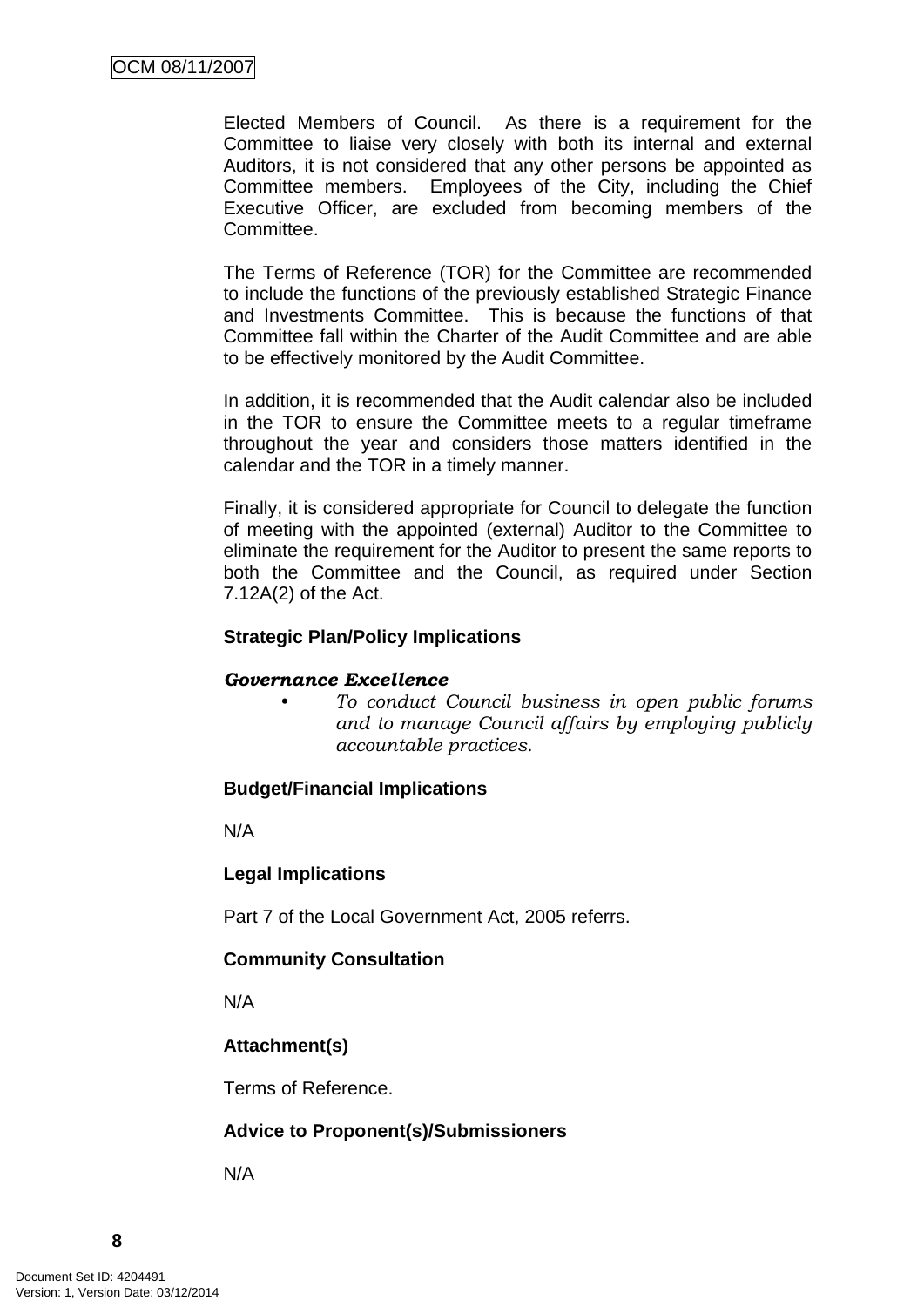## <span id="page-12-0"></span>**Implications of Section 3.18(3) Local Government Act, 1995**

Nil.

## **13.3 (OCM 08/11/2007) - ESTBALISHMENT OF LOCAL EMERGENCY MANAGEMENT COMMITTEE (8958) (D GREEN) (ATTACH) Item 13.3.pdf**

# **RECOMMENDATION**

That Council:

- (1) pursuant to Sec. 38 of the Emergency Management Act, 2005, establishes a Local Emergency Management Committee for the City of Cockburn district;
- (2) appoints \_\_\_\_\_\_\_\_\_ (Elected Member(s)) as members of the Committee;
- (3) requests representatives from the following organisations to be appointed members of the Committee:
	- 1. Police Service South Metro Sub-District Local Emergency Co-ordinator.
	- 2. City of Cockburn Bush Fire Brigade.
	- 3. WA State Emergency Service.
	- 4. Cockburn State Emergency Service.
	- 5. Fire and Emergency Services Authority.
	- 6. St John Ambulance Service.
	- 7. Department for Communities.
	- 8. Fremantle Hospital; and
- (4) provides the Committee with the attached State Emergency Management Policy No.2.5 for consideration and adoption, if appropriate.

## **COUNCIL DECISION**

## **Background**

All Councils in this State are now required to establish a local emergency management committee, pursuant to the Emergency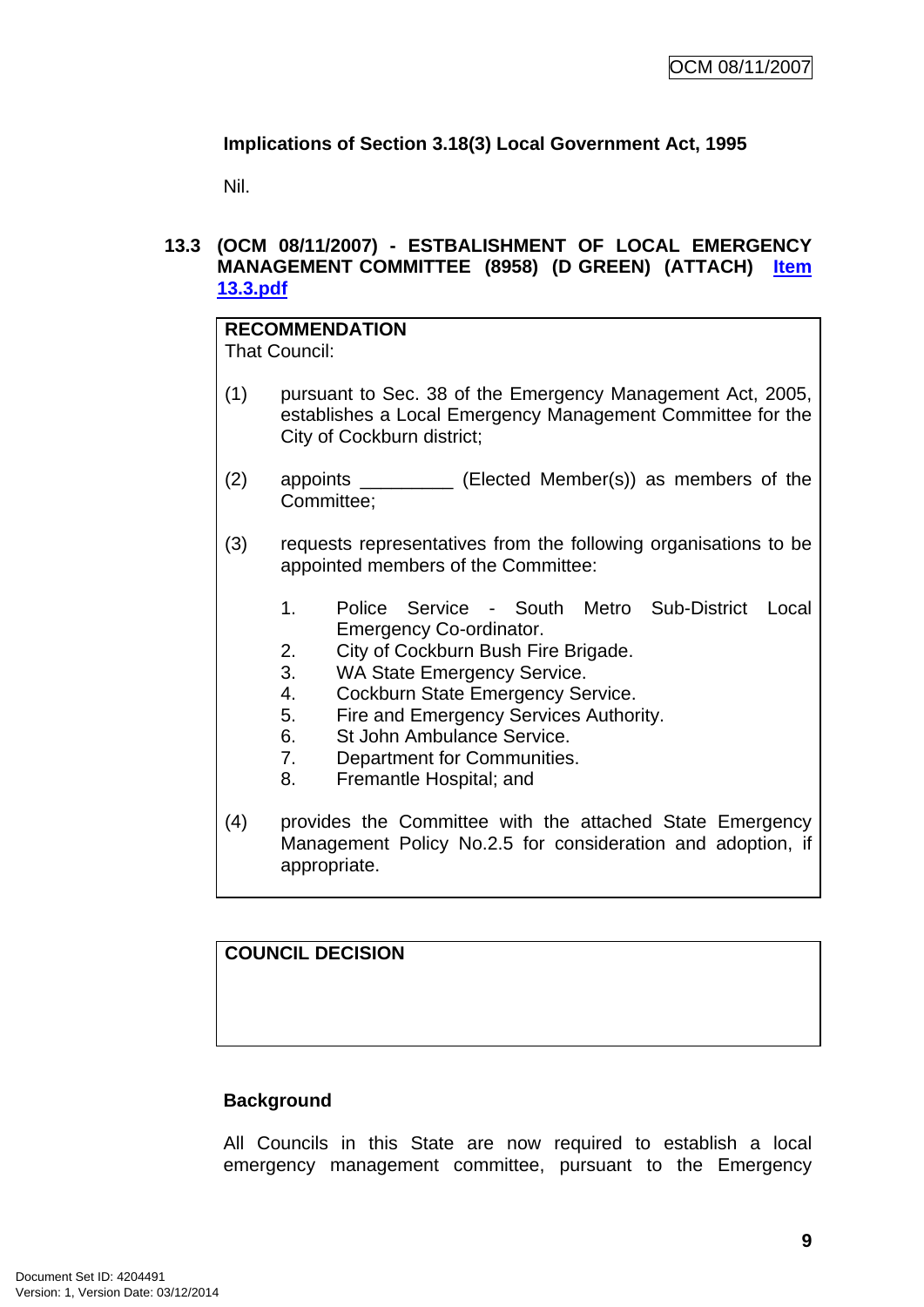Management Act (EMA), 2005. An extract of the relevant provisions of the Act is attached.

## **Submission**

N/A

## **Report**

The EMA provides that the Committee consists of members appointed by Council, one of which must be the local emergency co-ordinator, who is attached to the District Office of the WA Police Service. The previously constituted committee had a membership which is representative of all organisations which have a role in the preparation of counter emergency plans and operations. Therefore, it is recommended that Council adopt a similar structure in order to maintain the continuity of its functions.

The Act also provides for the State Emergency Management Committee to determine the constitution, procedures and terms/conditions of appointment of the Committee members. These have been provided for in the attached Policy No.2.5. The document also establishes the regularity of Committee meetings and the matters which should be considered by the Committee.

Other procedures, functions and arrangements to be undertaken by the Committee are also contained within the Policy. Administrative support for the Committee is to be provided by the City.

## **Strategic Plan/Policy Implications**

## *Lifestyle and Aspiration Achievement*

*• To foster a sense of community spirit within the district generally and neighbourhoods in particular.* 

## **Budget/Financial Implications**

No additional funding has been provided in Council's Budget to provide the necessary administrative support for the committee. This will be the subject of a report during the 2008/09 Budget process.

## **Legal Implications**

Sec. 38 of the Emergency Management Act (EMA) 2005, refers.

## **Community Consultation**

N/A

**10**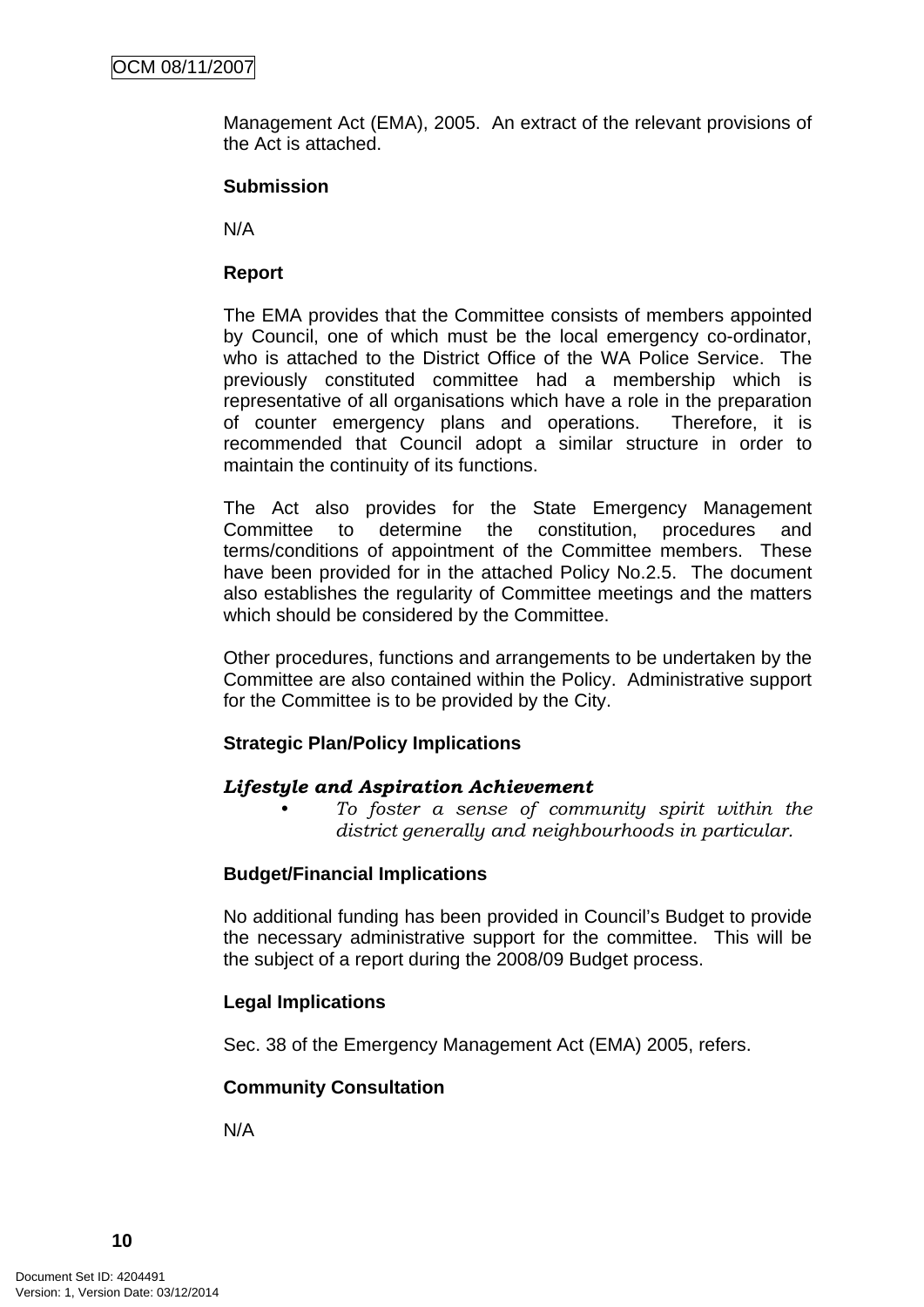## <span id="page-14-0"></span>**Attachment(s)**

- 1. Extract from EMA (Sec. 38).
- 2. State Emergency Management Policy No.2.5.

## **Advice to Proponent(s)/Submissioners**

N/A

**Implications of Section 3.18(3) Local Government Act, 1995**

Nil.

## **13.4 (OCM 08/11/2007) - MINUTES OF SPECIAL AUDIT COMMITTEE MEETING - 11 OCTOBER 2007 (5017) (D GREEN) (ATTACH) Item 13.4.pdf**

## **RECOMMENDATION**

That Council receive the Minutes of the Special Audit Committee Meeting held on 11 October 2007, as attached to the Agenda and the recommendation contained therein be adopted.

## **TO BE CARRIED BY AN ABSOLUTE MAJORITY OF COUNCIL**

**COUNCIL DECISION**

## **Background**

A meeting of the Audit Committee was conducted on 11 October 2007.

## **Submission**

To receive the Minutes of the Committee and adopt its recommendation.

## **Report**

The Committee considered the following report:-

1. To accept Tender No.30/2007, Auditing Services – External, for a four (4) year period (2007-2011)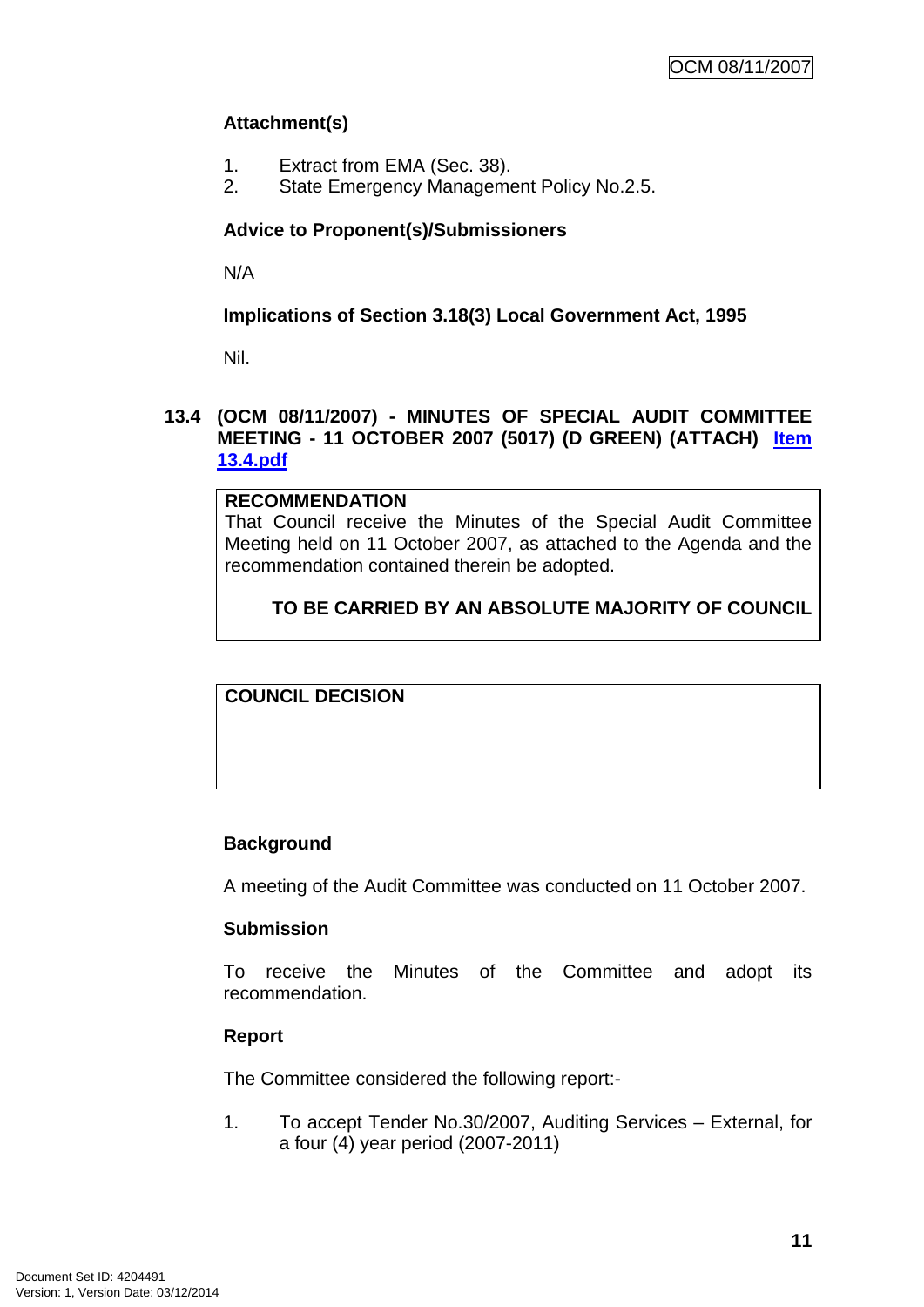## <span id="page-15-0"></span>**Strategic Plan/Policy Implications**

#### *Governance Excellence*

*• To provide effective monitoring and regulatory services that administer relevant legislation and local laws in a fair and impartial way.* 

## **Budget/Financial Implications**

As contained in the Minutes.

#### **Legal Implications**

As contained in the Minutes.

## **Community Consultation**

N/A

## **Attachment(s)**

Minutes of Special Audit Committee Meeting - 11 October 2007.

## **Advice to Proponent(s)/Submissioners**

N/A

**Implications of Section 3.18(3) Local Government Act, 1995**

Nil.

## **13.5 (OCM 08/11/2007) - CODE OF CONDUCT FOR ELECTED MEMBERS (1054) (D GREEN) (ATTACH) Item 13.5.pdf**

## **RECOMMENDATION**

That Council adopts the Code of Conduct for Elected members as contained in the attachment to the Agenda.

**COUNCIL DECISION**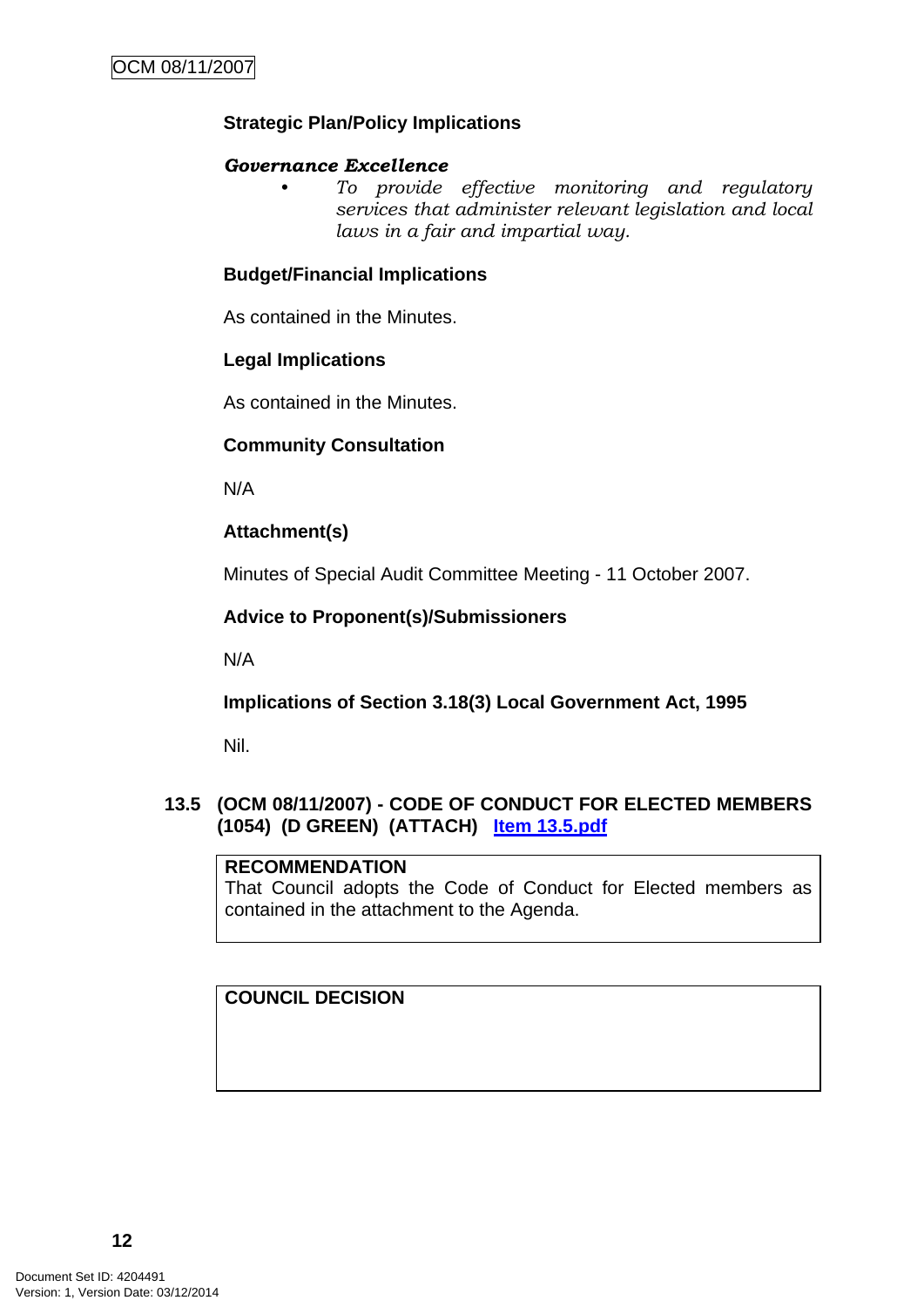## **Background**

All Councils in this State are required to adopt a Code of Conduct for its Elected Members and employees.

Until recently, it was necessary to review these Codes following each biennial election cycle. However, from 21 October 2007, the Local Government (Rules of Conduct) Regulations 2007, became effective. These Regulations prescribe mandatory behavioural and conduct matters which apply uniformity to all Elected Members of Local Governments across the State.

The Regulations supersede any other form of standards imposed on Elected Members by the Code of Conduct, which, in itself, is a list of voluntary obligations with no capacity for enforcement. Notwithstanding, it is considered appropriate to amend the Code to remove any statements which have the capacity to conflict with the new Rules of Conduct and enabling the remaining clauses to be observed as voluntary standards of conduct and behaviour for Elected Members.

## **Submission**

N/A

## **Report**

It is proposed that the Code be amended in the following manner to reflect the introduction of the Rules of Conduct Regulations:

- 1. Addition of Clause 1.3 in the "Introduction".
- 2. Delete the following Clauses under Part 3 "Conduct":
	- (1) 3.1 Now covered by new Regulation 6 "Use of Information"
	- (2) Current Clauses 3.2 and 3.3 which are renumbered to new Clauses 3.1 and 3.2.
	- (3) 3.4 now covered by new Regulation 8 "Misuse of local government resources"
	- (4) 3.5 now covered by new Regulation 11 "Disclosure of Interest"
	- (5) 3.6 now covered by new Regulation 7 "Securing Personal Advantage or Disadvantaging Others"
	- (6) 3.7 now covered by new Regulation 12 "Gifts".
- 3. Deletion of Clause 4.11 "Administrative Compliance", as this matter is now covered under new Regulation 10 "Relations with Local Government Employees" and the renumbering of Clauses 4.12 and 4.13 to Clauses 4.11 and 4.12.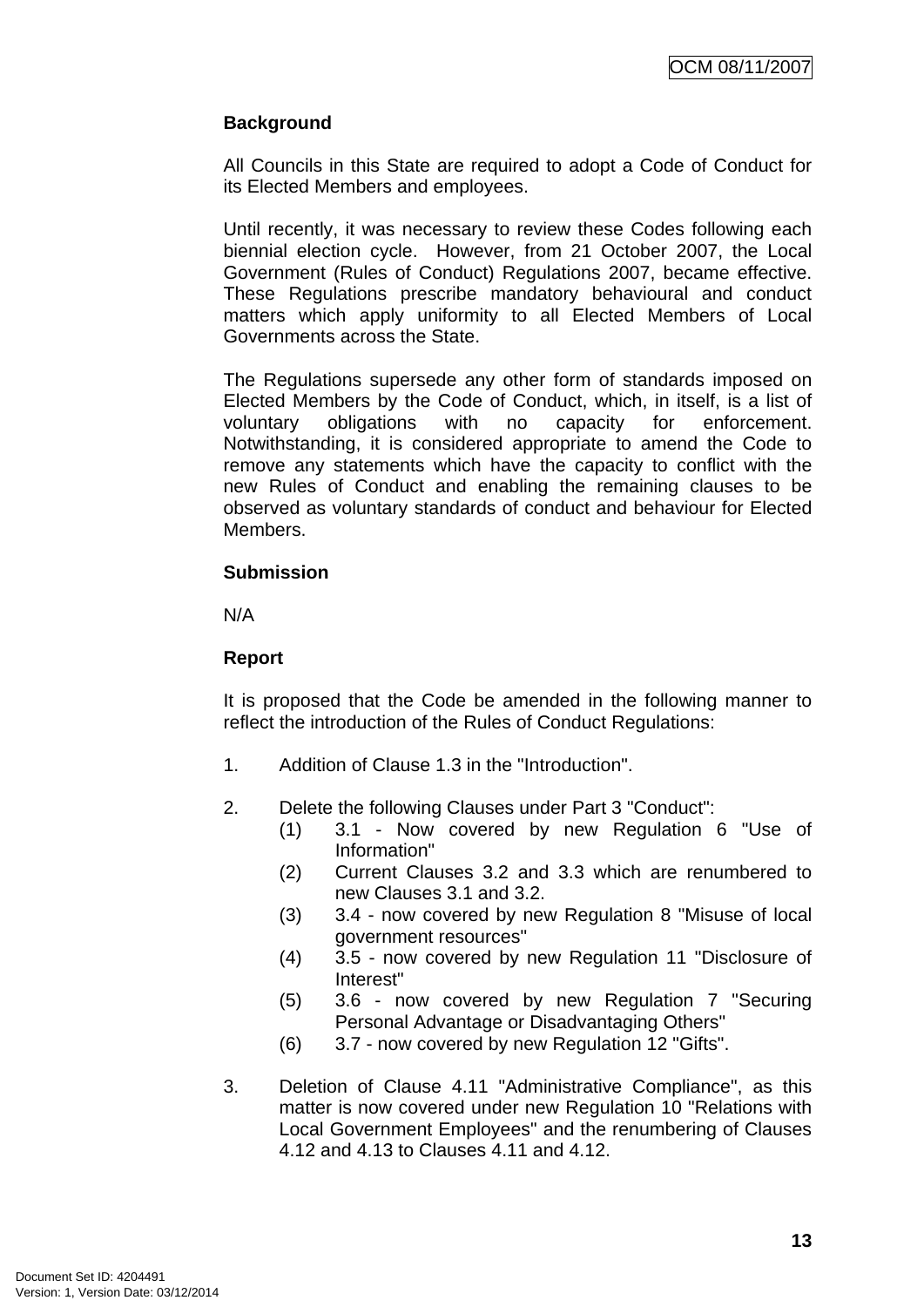4. Deletion of Clause 6 "Compliance with Standing Orders" as this matter is now covered under new Regulation 4 "Contravention of Certain Local laws".

Accordingly, with the amendments shown on the attachment, it is recommended that Council adopt this document as the Code required, pursuant to Sec. 5.103 (1) of the Act. The Code of Conduct for staff, which was adopted by Council in May 2005, is not affected by the amendments to the legislation. However, it has been administratively reviewed and is deemed to be still suitable and relevant to be retained in its current format.

## **Strategic Plan/Policy Implications**

## *Governance Excellence*

*• To conduct Council business in open public forums and to manage Council affairs by employing publicly accountable practices.* 

## **Budget/Financial Implications**

N/A

## **Legal Implications**

Sec. 5.103(1) of the Local Government Act, 1995, refer.

## **Community Consultation**

N/A

## **Attachment(s)**

- 1. Draft Code of Conduct for Elected Members (showing proposed amendments from current version).
- 2. Local Government (Rules of Conduct) Regulations 2007.

## **Advice to Proponent(s)/Submissioners**

N/A

## **Implications of Section 3.18(3) Local Government Act, 1995**

Nil.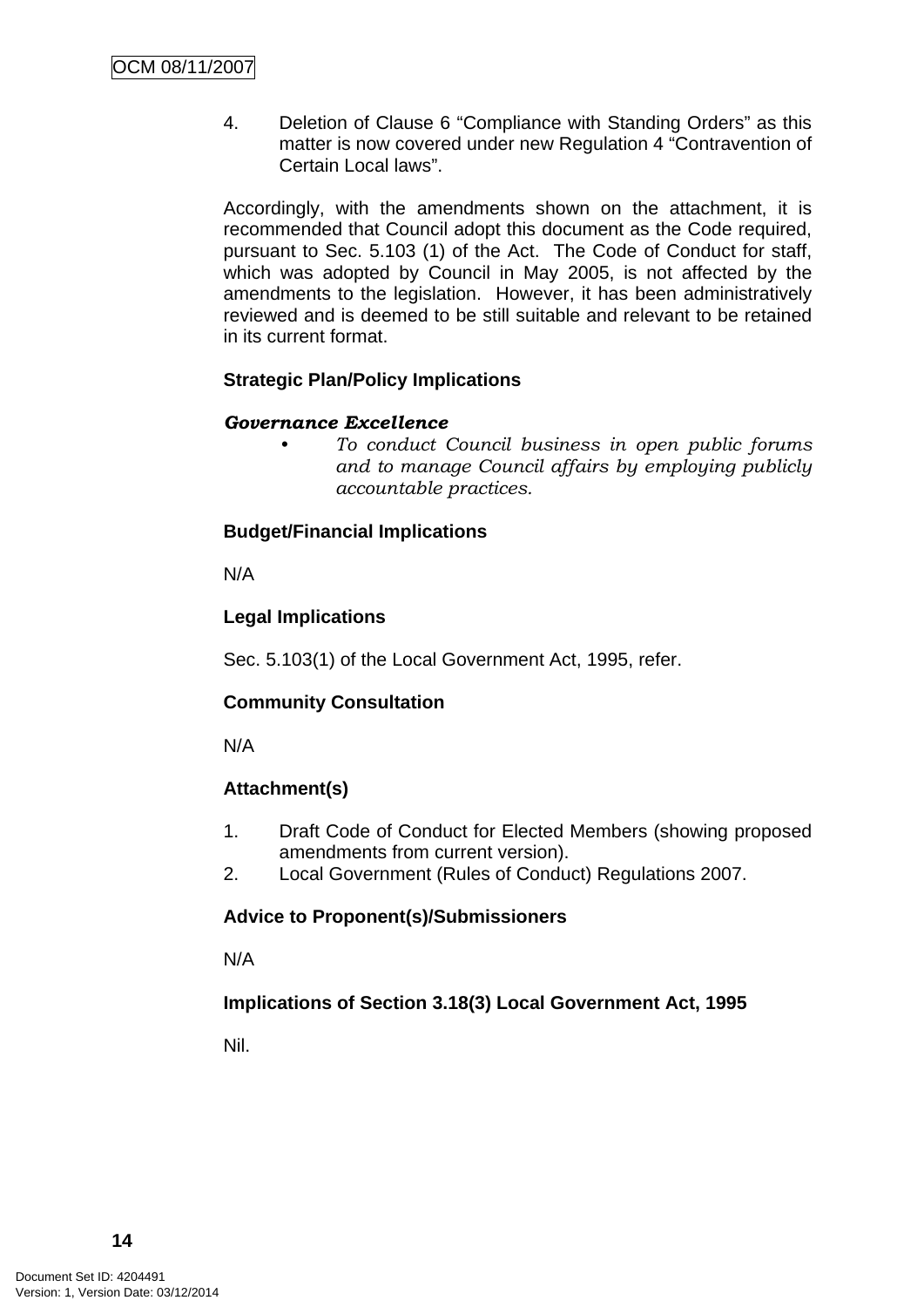## <span id="page-18-0"></span>**13.6 (OCM 08/11/2007) - APPOINTMENT OF DELEGATE(S) - SOUTH WEST CORRIDOR ENVIRONMENT AND SERVICES COMMITTEE (1320 (D GREEN) (ATTACH) Item 13.6.pdf**

## **RECOMMENDATION**

That Council nominates Elected Members \_\_\_\_\_\_\_\_\_\_\_\_\_ and as delegates to the South West Corridor Environment and Services Committee.

## **COUNCIL DECISION**

## **Background**

Correspondence has been received from the South West Group informing that a new sub-Committee of the Group is to be established from 2008, to be known as the South West Corridor Environment and Services Committee. Two delegates from the City of Cockburn are requested to be nominated.

## **Submission**

N/A

## **Report**

A Statement of the role of the new Committee is attached for the guidance of Elected Members. While all Elected Members are able to register their interest in membership of the Committee it may be an opportunity for the two newly Elected Members, Clrs Attrill and Reeve-Fowkes, to familiarise themselves with the operations of the Group and its activities.

## **Strategic Plan/Policy Implications**

## *Governance Excellence*

*• To conduct Council business in open public forums and to manage Council affairs by employing publicly accountable practices.* 

## **Budget/Financial Implications**

N/A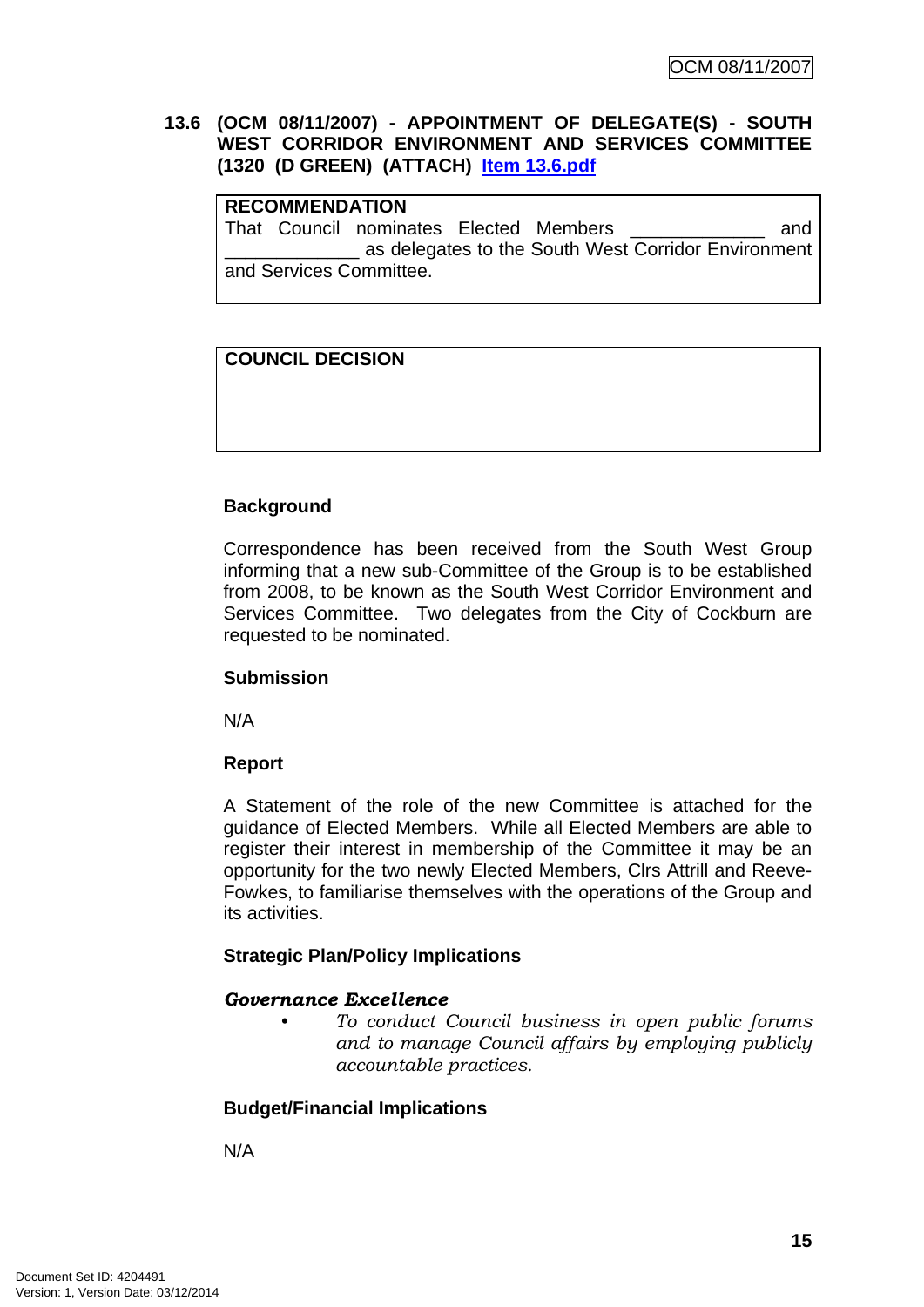## <span id="page-19-0"></span>**Legal Implications**

N/A

## **Community Consultation**

N/A

## **Attachment(s)**

Role Statement - South West Corridor Environment and Services Committee.

## **Advice to Proponent(s)/Submissioners**

N/A

**Implications of Section 3.18(3) Local Government Act, 1995**

Nil.

## **14. PLANNING AND DEVELOPMENT DIVISION ISSUES**

**14.1 (OCM 08/11/2007) - LIMESTONE LAYDOWN AREA FOR THE STORAGE OF REDUNDANT EQUIPMENT AND MATERIALS - LOT 305 (NO. 354) WATTLEUP ROAD WATTLELUP - OWNER: R L LEWIS - APPLICANT: C LEWIS (4412804) (T WATSON) (ATTACH) Item 14.1.pdf**

## **RECOMMENDATION**

That Council:

- (1) grant its approval for the establishment of a limestone laydown area for the storage of redundant equipment and materials at Lot 305 (No.354) Wattleup Road, Wattleup, in accordance with the approved plan and related details subject to the following conditions:
	- 1. Development can only be undertaken in accordance with the details of the application as approved herein and any approved plan.
	- 2. Nothing in the approval or these conditions shall excuse compliance with all other relevant written laws in the commencement and carrying out of the development.
	- 3. The use of the land for the purpose intended is limited to a period of two  $(2)$  years only (from the date of this approval notice).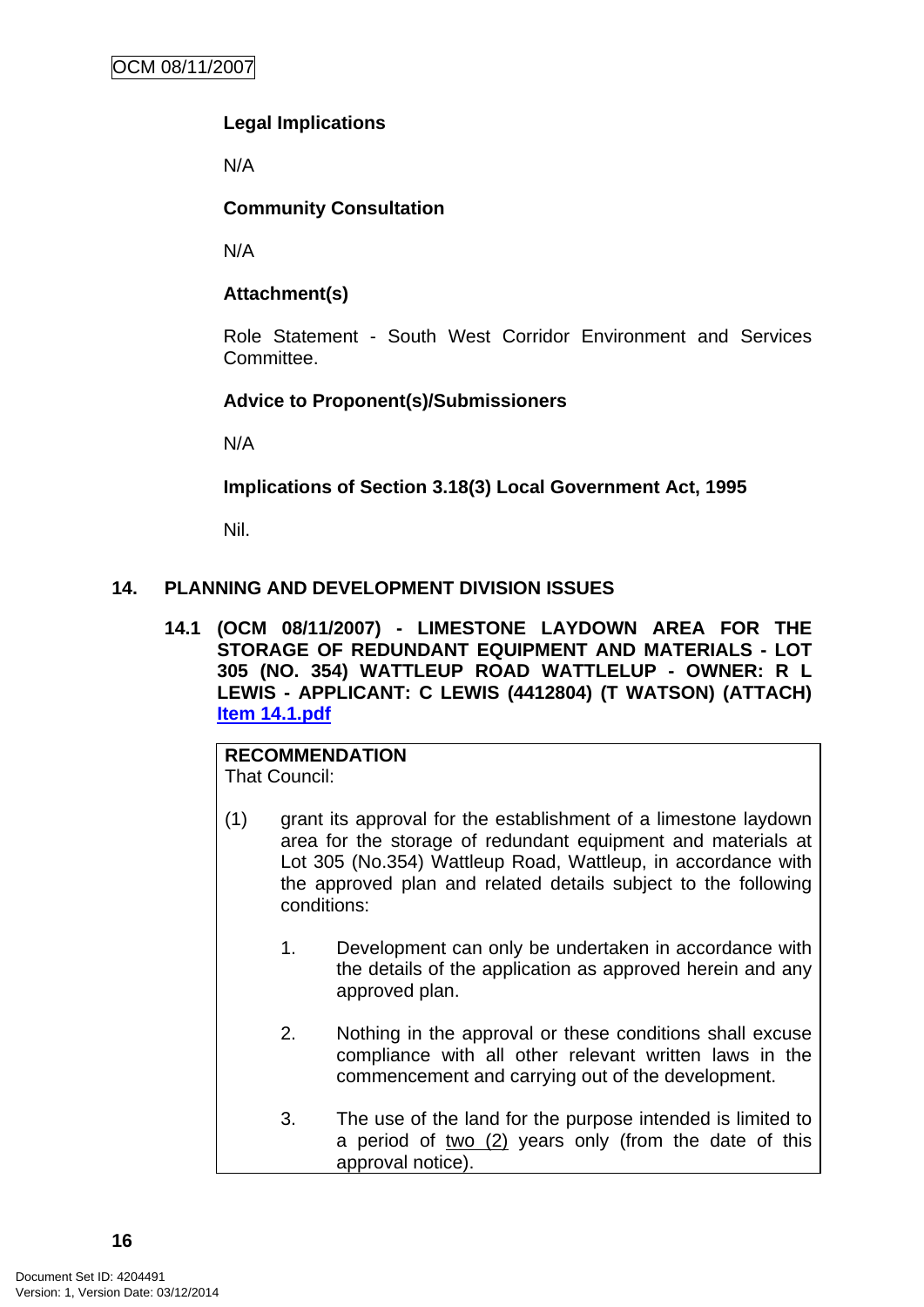- 4. The site being cleared of all redundant equipment and materials following the expiration of the two (2) year approval period.
- 5. The use of the site for the approved purpose, including the movement of redundant equipment and materials to and from the site, is limited to between the hours of 7.00am and 6.00pm Monday to Friday, 8.00a.m. and 1.00p.m. Saturday, and not at all on Sundays and public holidays.
- 6. No sales of redundant equipment and/or materials taking place from the site. The site is to be used for storage purposes only.
- 7. Redundant equipment and materials stored on-site are to be no larger than those detailed in the application. At no stage is large equipment (greater than that detailed) and/or vehicles of any size permitted to be stored on-site.
- 8. Screening of the limestone laydown storage area and the front of the property taking place prior to commencement of storage on-site. In this regard, screen details are to be determined in consultation with, and approved by the City prior to erection.
- 9. The development is to comply with the noise pollution provisions of the *Environmental Protection Act 1986*, and more particularly with the requirements of the *Environmental Protection (Noise) Regulations 1997*.
- 10. The premises shall be kept in a neat and tidy condition at all times by the owner/occupier to the satisfaction of the City.
- 11. Where petrol, benzene or other inflammable or explosive substances or grease, oil or greasy/oily matter may be discharged, a sealed washdown area and a petrol/oil trap (gravity separator) must be installed in accordance with the relevant requirements of the City of Cockburn's Local Laws 2000 and approved by the Manager Environmental Health.
- 12. An environmental management plan being prepared by a suitably qualified environmental consultant prior to the commencement of the storage use, identifying:
	- the current environmental state of the proposed limestone laydown and surrounding area;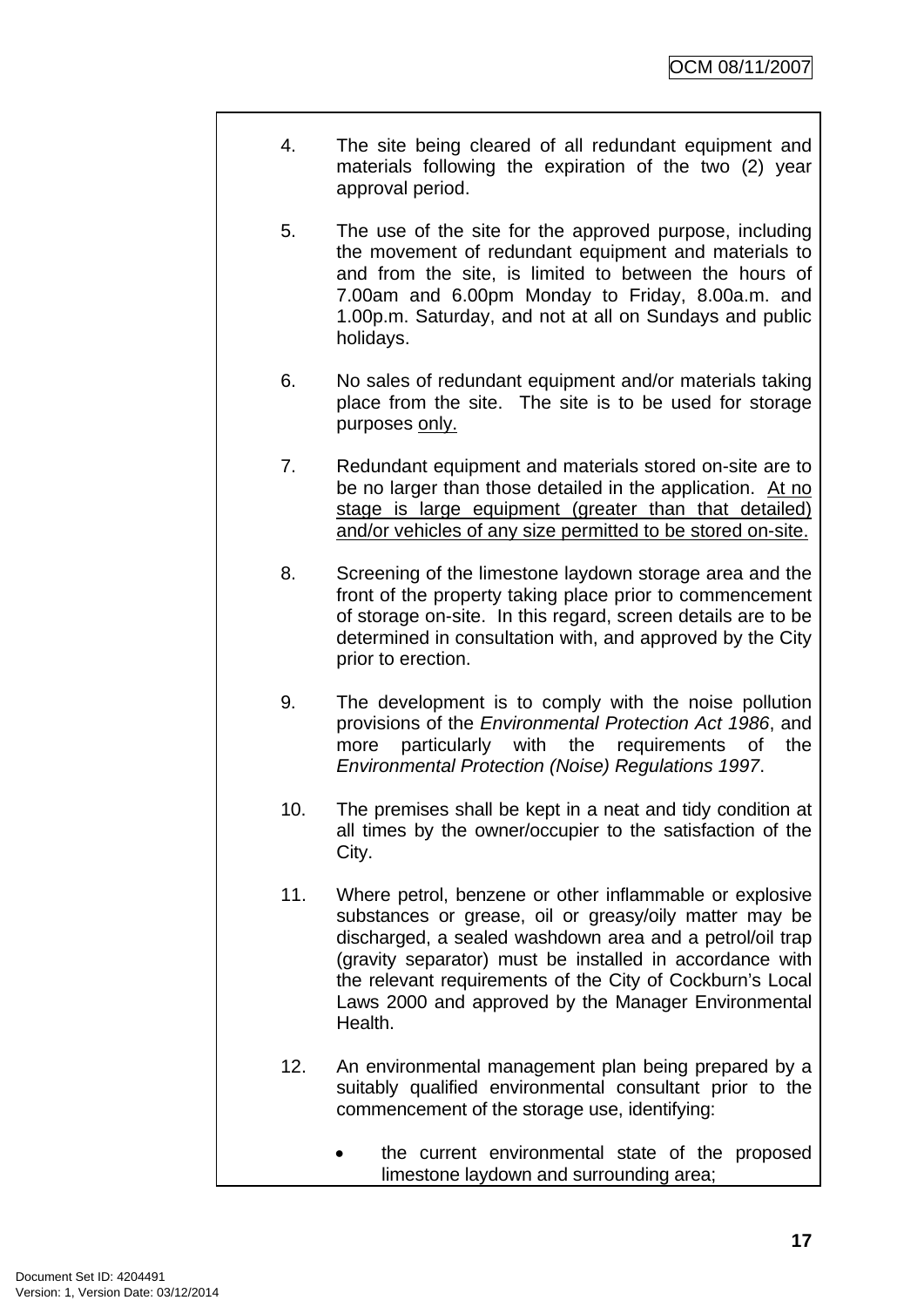- management measures to be implemented in association with the proposed use; and
- the nature of testing to be undertaken following the expiration of the approval period for the purpose of identifying any change in the local environment arising from the use of the land.
- 13. Site remediation taking place in respect of any site contamination or environmental degradation identified through the requirements of condition 13 above.

## FOOTNOTES

- 1. The application has been determined on the basis of the plan and information provided to the City for assessment, including the advice that approval is sought for a two (2) vear period only.
- 2. In the event there are any questions regarding the requirements of this approval, or the planning controls applicable to the land and/or location, the City's Planning Services should be consulted.
- 3. Conditions 3 and 4 take into account the future development of the locality for residential purposes in the short to medium term.
- 4. Conditions 5-10 are concerned with protecting the amenity of property owners in the vicinity and the locality generally.
- 5. Conditions 11-13 are concerned with ensuring the use of the land does not impact on the environment of the subject or adjoining land. In this regard, particular concern is expressed in regard to soil and groundwater contamination arising from the spill or leakage of remnant fuel, oil etc in redundant equipment.
- 6. If the development the subject of this approval is not substantially commenced within a period of 2 years, the approval shall lapse and be of no further effect.
- (2) issue a Notice of Determination of Application for Planning Approval under the City of Cockburn Town Planning Scheme No. 3;
- (3) advise the applicant and submissioners of Council's decision accordingly.

**18**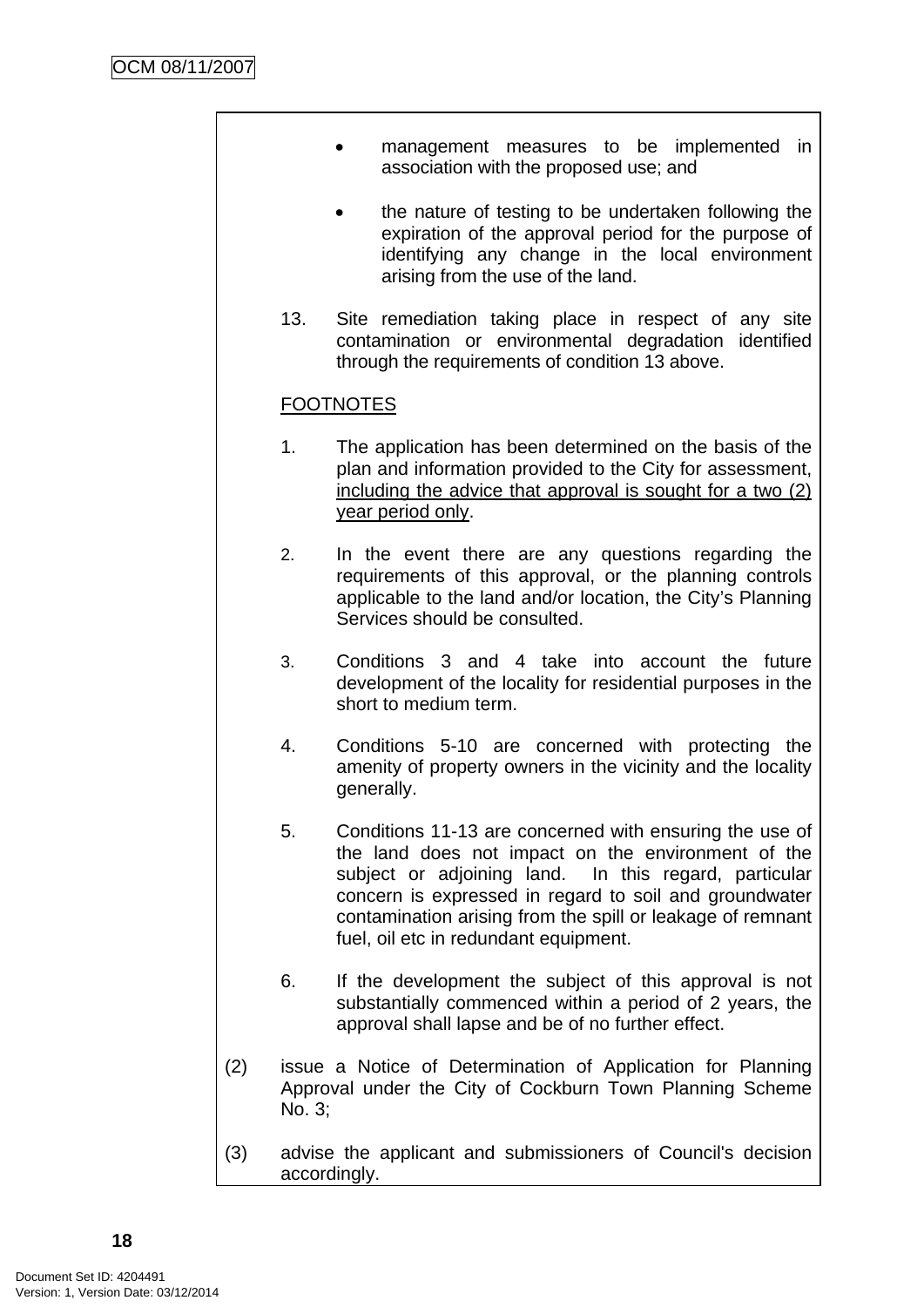## **COUNCIL DECISION**

#### **Background**

| l ZONING:                  |             | MRS: Urban Deferred      |  |
|----------------------------|-------------|--------------------------|--|
|                            |             | TPS3:   Development Zone |  |
| <b>LAND USE:</b>           | Residential |                          |  |
| LOT SIZE:<br>5.292Ha       |             |                          |  |
| USE CLASS:<br>Storage Yard |             |                          |  |

The subject land is currently occupied by a single residence adjacent to Wattleup Road and a number of appurtenant outbuildings. The balance of the land appears to have been used for agricultural/rural purposes. The land is flanked to the east by two properties. The property adjoining (fronting Wattleup Road) is occupied by a single residence and a large outbuilding. The balance of the east side boundary abuts a 'bush' block. The western side of the land is flanked by market garden land. Adjacent to the subject land on the southern side of Wattleup Road is a number of properties, all used for market gardening (intensive agricultural purposes).

The current zoning of the land under the City's Town Planning Scheme No. 3 is 'Development Zone'. The land is zoned 'Urban Deferred' under the Metropolitan Region Scheme.

## **Submission**

Application has been made to use 2875m2 of the subject land for storage purposes. The area proposed is situated approximately 150 metres north of Wattleup Road, and 66 and 44 metres respectively from the east and west side boundaries of the property. Access to the storage area is proposed via an existing track extending from Wattleup Road. In detail, the following items are proposed to be stored:

- Redundant machinery i.e. electric motors, gear boxes etc;
- Redundant materials i.e. pipe, timber and drums of cable.

The machinery stored is stated as being 1.5 by 2.0 metres in size, whilst the pipe is between 10 and 12 metres long.

In support of the proposal, the applicant states the following:-

*Our business is located in Naval Base but with the resources boom we need extra storage … . As there is next to no site available in Naval*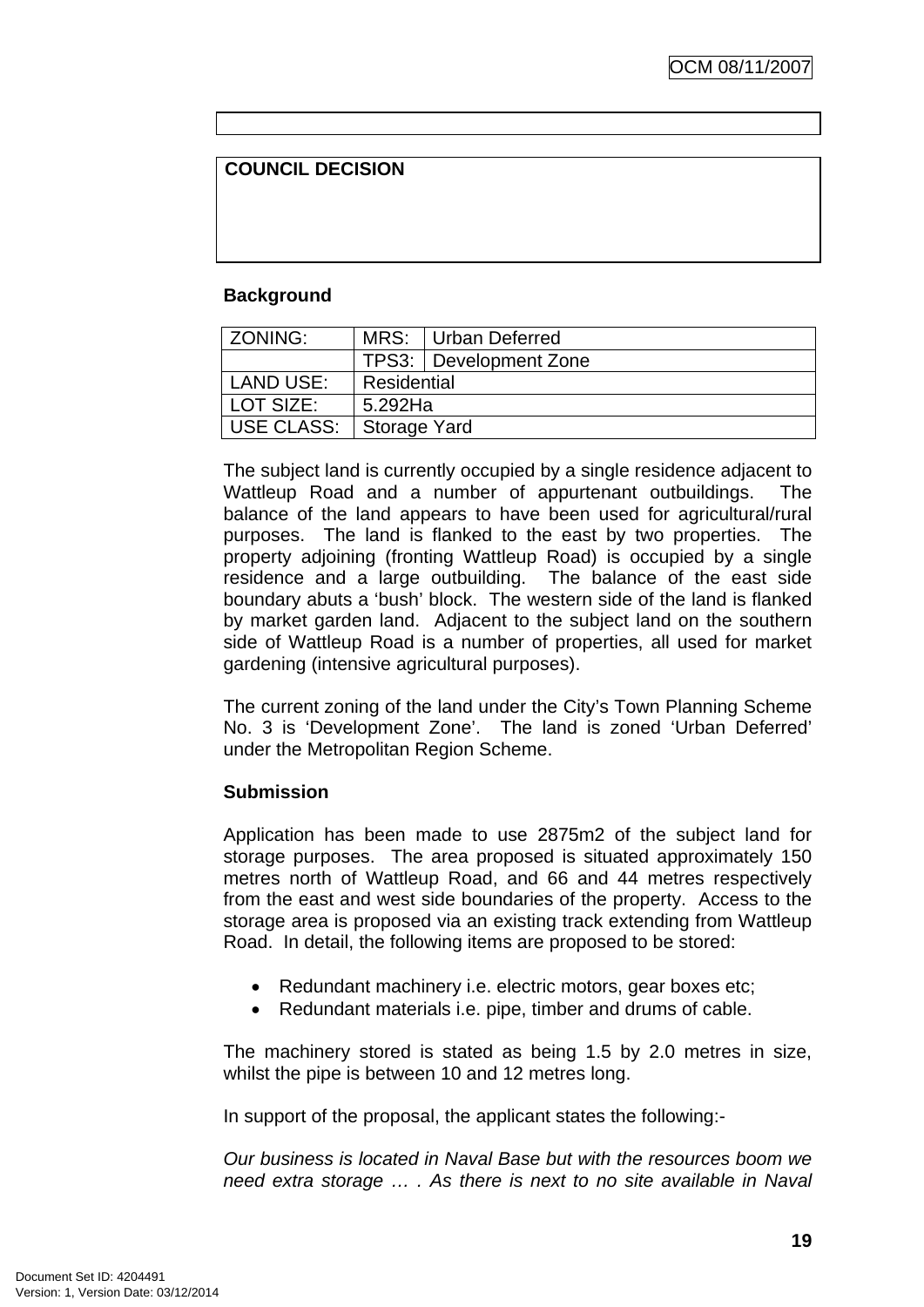*Base we seek approval to store equipment on our property in Wattleup Road.* 

*We would load or unload equipment for approximately 20 hours per month. All sales and processing is done from Naval Base.* 

Additionally, *we would be happy with a two year limit and to screen the area with a two metre shade cloth fence. Having spoken to our neighbours they do not have a problem … .* 

## **Report**

Development approval can be granted in respect of Development Zoned land without a Structure Plan or detailed controls where *the local government is satisfied that this will not prejudice the specific purposes and requirements of the development area*.

The subject location is characterised by intensive agricultural uses and hobby farms. It is an area in transition, however, moving gradually towards residential development in accordance with zoning changes facilitating such. As an interim use, therefore, and on the basis approval is for a two (2) year period only, the proposed use of part of the site for the purposes of storage is considered acceptable. The storage use is proposed centrally on the land, well removed from Wattleup Road and adjoining properties. Bearing this in mind and on the basis several other requirements are recommended i.e. screening of the storage area, the proposal is considered supportable.

In addition to screening, conditions dealing with hours of operation and the type of storage that can take place are recommended for the purpose of protecting the amenity of adjoining properties. Conditions to be addressed for the purpose of protecting the local environment are also recommended.

## **Consultation**

Four (4) adjoining/adjacent property owners were consulted in respect of the application. In response, three (3) submissions have been received. One (1) submission objects to the proposal on the basis that it *could interfere with the future development of the … area*. The other two (2) submissions in essence, offered qualified support.

The concern regarding the future development of the area is addressed above; approval will be for a period of two (2) years only. The qualified support offered by the remaining two submissions relates to the existing appearance of the property, and the need for environmental 'checks' to be put in place (in relation to the proposed use). With respect to the existing (and proposed) appearance of the site, a condition requiring screen fencing is proposed. Similarly, conditions are proposed for the purpose of protecting the local environment.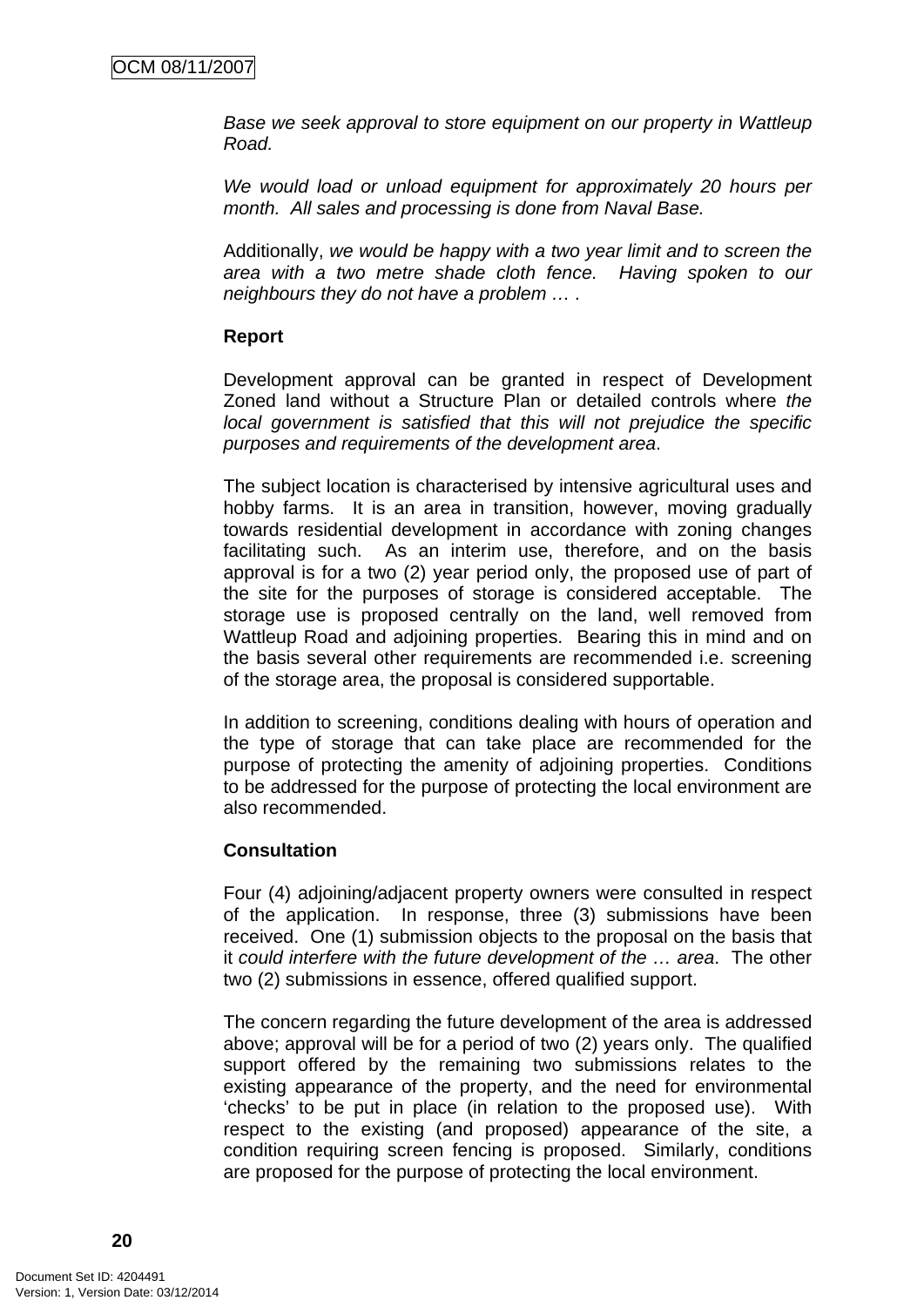## **Conclusion**

It is recommended that Council, having regard for the above comments, conditionally approve the application. The proposal is seen as an appropriate interim use pending the development of the location for residential purposes.

## Recommendation

That Council conditionally approve the application for a limestone laydown area for the storage of redundant equipment and materials on Lot 305 Wattleup Road, Wattleup. It is also recommended the Council resolve to:

- issue a Notice of Determination of Application for Planning Approval; and
- advise the applicant, and submissioners of Council's decision.

## **Strategic Plan/Policy Implications**

## *Demographic Planning*

*• To ensure development will enhance the levels of amenity currently enjoyed by the community.*

## **Budget/Financial Implications**

In the event an application for review to the State Administrative Tribunal arises in respect of any of the conditions proposed to be imposed on approval, there may be a cost to be borne by the City.

## **Legal Implications**

Town Planning Scheme No. 3 Planning and Development Act 2005

## **Community Consultation**

Adjoining/adjacent owners were consulted about the proposal.

## **Attachment(s)**

- (1) Site plan, accompanying information.
- (2) Submissions received.

## **Advice to Proponent(s)/Submissioners**

The Proponent(s) and those who lodged a submission on the proposal have been advised that this matter is to be considered at 8 November 2007 Council Meeting.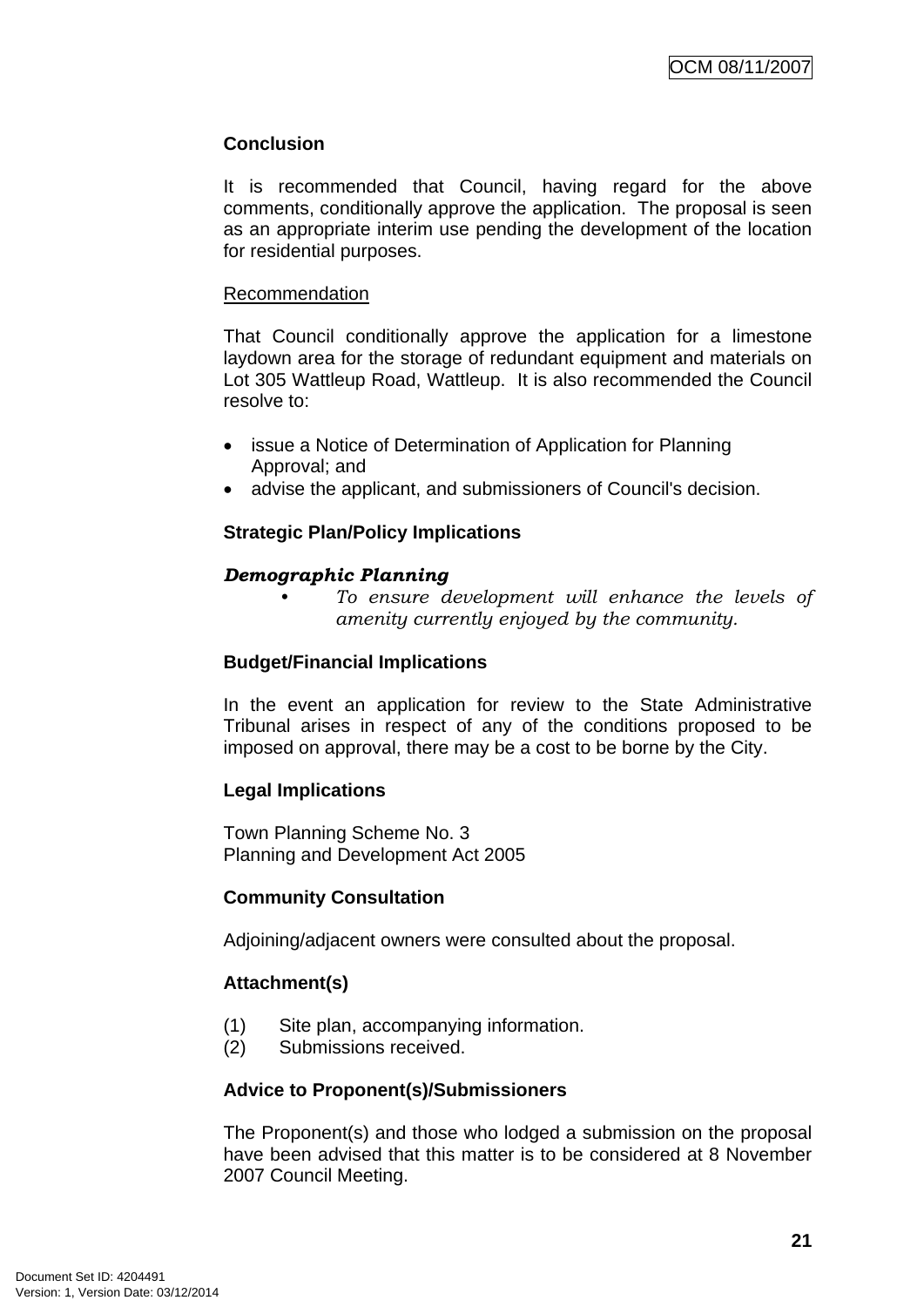## <span id="page-25-0"></span>**Implications of Section 3.18(3) Local Government Act, 1995**

Nil.

**14.2 (OCM 08/11/2007) - PROPOSED TOWN PLANNING SCHEME AMENDMENT NO. 58 - PROPOSED CONSERVATION ZONE - APPLICANT: CITY OF COCKBURN (93058) (M CARBONE) (ATTACH) Item 14.2.pdf**

**RECOMMENDATION**  That Council:

- (1) adopt the amendment without modifications and in anticipation of the Hon. Minister's advice that final approval will be granted, the documents be signed, sealed and forwarded to the Western Australian Planning Commission; and
- (2) advise the submissioners of Council's decision.

**COUNCIL DECISION**

## **Background**

Council at its meeting held on 12 July 2007 resolved to initiate Amendment 58 to Town Planning Scheme No. 3 for the purpose of advertising. The amendment will add new provisions into the Scheme regarding Conservations Zones.

## **Submission**

The City initiated the Scheme Amendment after it recognised the need to ensure that areas of high conservation value which are retained in private ownership are used, managed and maintained in an appropriate manner.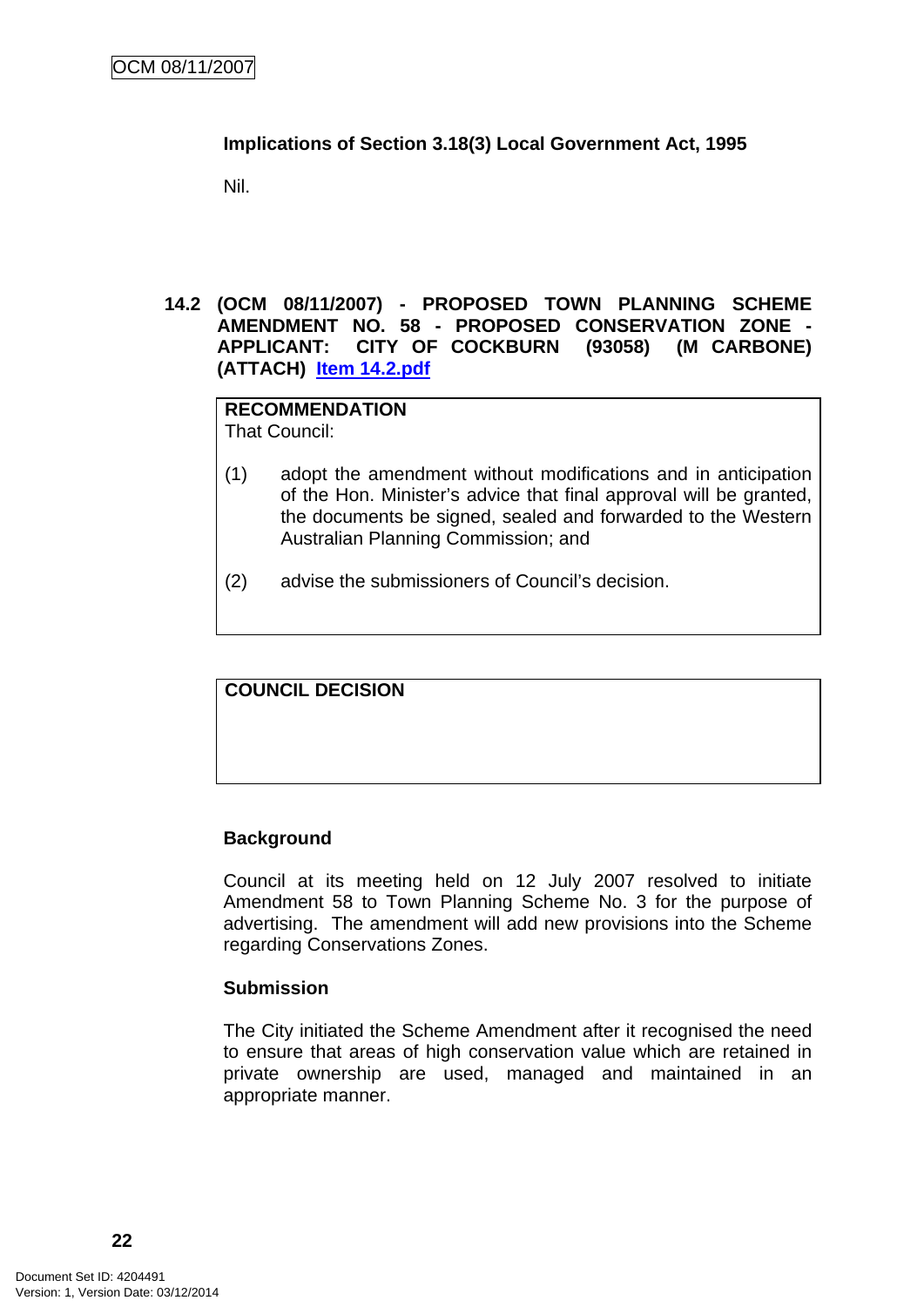## **Report**

The Scheme Amendment was referred to the Environmental Protection Authority ("EPA") in accordance with Section 7A (1) of the Act.

The EPA advised that the overall environmental impact of the amendment would not be severe enough to warrant formal assessment under the Environmental Protection Act. The amendment was subsequently advertised seeking public comment for a reduced advertising period of 28 days which was granted by the WAPC. Three submissions were received during the advertising period, two from government agencies and one from a Planning Consultant stating no objections to the proposed amendment. It is considered that the submissions do not require explanation over and above that outlined in the schedule of submissions contained within the agenda attachments.

The new Scheme provisions regarding Conservation Zones are necessary to ensure that areas of high conservation value which are retained in private ownership are used, managed and maintained in an appropriate manner. To achieve this, the new Conservation Zone provisions and associated land use management requirements incorporated into the Scheme can be applied through a structure plan or a subsequent amendment to the Scheme to conserve areas being retained in private ownership.

## **Conclusion**

It is recommended that Amendment No. 58 be adopted by the Council and forwarded to the WA Planning Commission for final approval.

## **Strategic Plan/Policy Implications**

The Planning Policies which apply to this item are:

## *Natural Environmental Management*

- *To conserve, preserve and where required remediate the quality, extent and uniqueness of the natural environment that exists within the district.*
- *To ensure development of the district is undertaken in such a way that the balance between the natural and human environment is maintained.*

## **Budget/Financial Implications**

N/A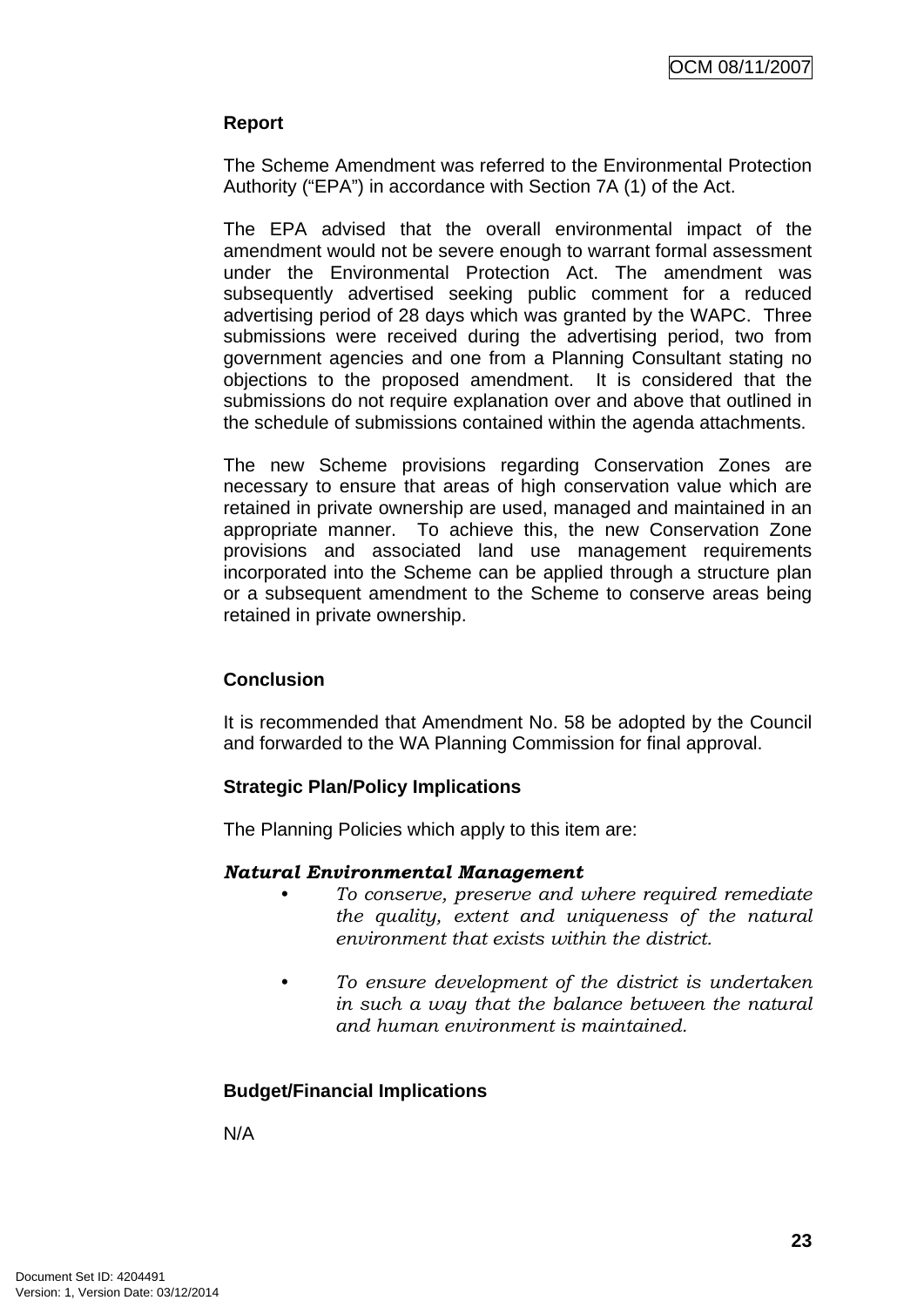## <span id="page-27-0"></span>**Legal Implications**

Planning and Development Act 2005 Town Planning Scheme No. 3 Town Planning Regulations 1967

## **Community Consultation**

Following receipt of advice from the EPA, the amendment was advertised for a period of 28 days. The reduced advertising period of 28 days was approved by the WAPC. The 28 day public consultation period for Amendment 58 concluded on 9 October 2007. At the close of the advertising period 3 submissions were received, none of which objected to the proposal.

## **Attachment**

Schedule of Submissions.

## **Advice to Proponent(s) / Submissioners**

The Proponent(s) and those who lodged a submission on the proposal have been advised that this matter is to be considered at 8 November 2007 Council Meeting.

#### **Implications of Section 3.18(3) Local Government Act, 1995**

Nil.

**14.3 (OCM 08/11/2007) - LOTS 36 AND 37 GAEBLER ROAD, LOT 45 FRANKLAND AVENUE, AND LOT 101BARFIELD ROAD, HAMMOND PARK - OWNER: HAMMOND PARK DEVELOPMENT COMPANY PTY LTD - APPLICANT: CARDNO BSD (9682) (R DONG) (ATTACH) Item 14.3.pdf**

## **RECOMMENDATION**

That Council:-

- (1) adopt the Hammond Local Structure Plan for Lots 36 and 37 Gaebler Road, Lot 45 Frankland Avenue and Lot 101 Barfield Road, Hammond Park subject to the following;
	- 1. The proponent prepares and submits a Local Water Management Strategy to the Department of Water.
	- 2. The Local Water Management Strategy is approved by the Department of Water.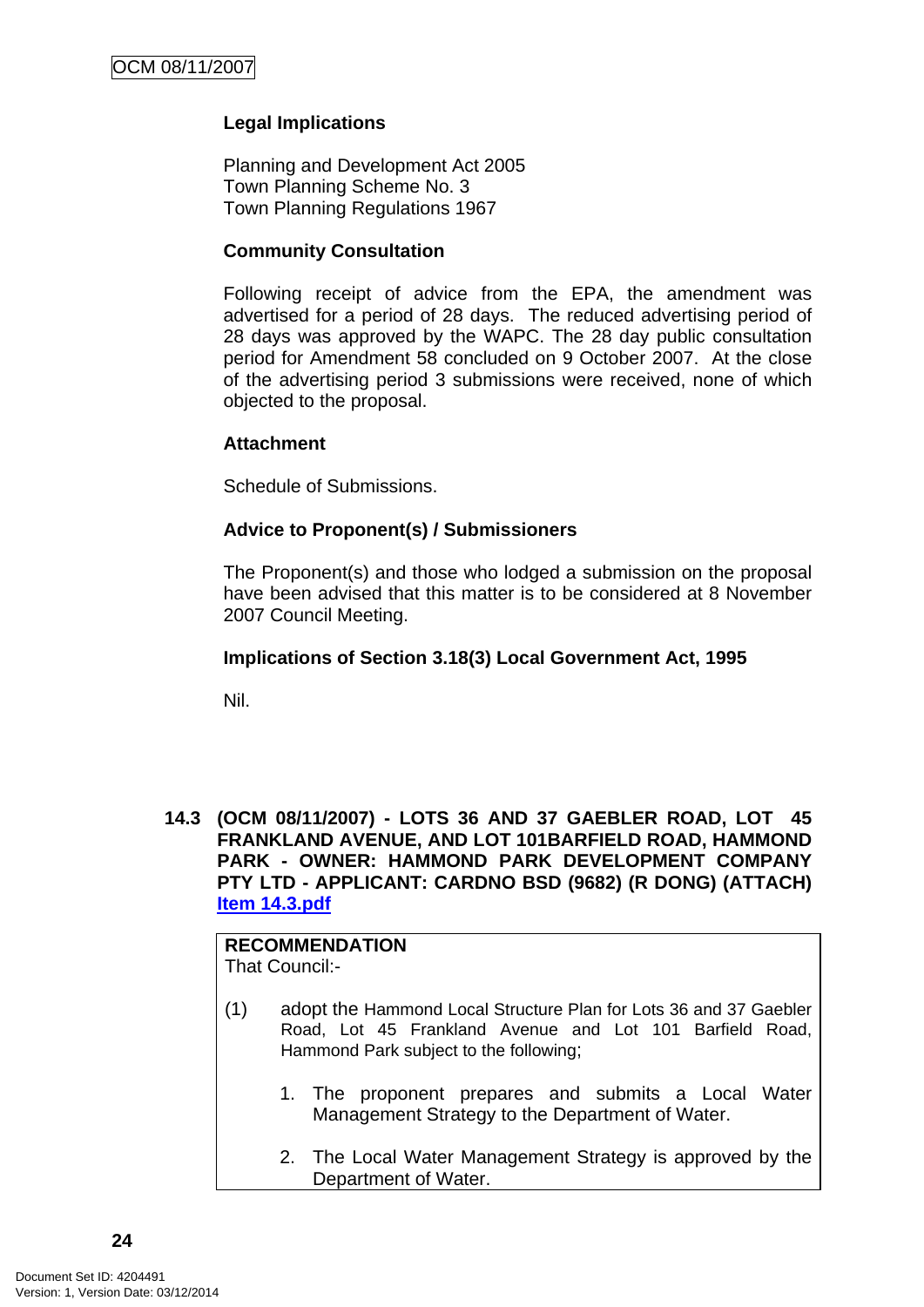- (2) adopt the Schedule of Submissions contained in the Agenda attachment;
- (3) upon receiving a written advice from the Department of Water confirming that it has approved the Local Water Management Strategy, forward the structure plan documents and Schedule of Submissions to the Western Australian Planning Commission for its endorsement pursuant to Clause 6.2.10 of Town Planning Scheme No. 3; and
- (4) advise the applicant and those persons who made a submission of Council's decision, and request the Department of Water to provide a written advice when it has approved the Local Water Management Strategy.

|  | <b>COUNCIL DECISION</b> |
|--|-------------------------|
|--|-------------------------|

## **Background**

| Zoning:   | MRS:                                                       | Urban             |  |
|-----------|------------------------------------------------------------|-------------------|--|
|           | TPS:                                                       | Development (DA9) |  |
| Land Use: | Lot 37 - Market gardening; Lot 36 - Rural residential; Lot |                   |  |
|           | 45 - Rural Residential; and Lot 101 - Rural residential.   |                   |  |
| Lot Size: | Lot 37 - 4.0469ha; Lot 36 - 4.0469ha; Lot 45 - 4.0823ha;   |                   |  |
|           | and Lot $101 - 2.0235$ ha.                                 |                   |  |

The proposed Hammond Local Structure Plan site comprises four lots with a total combined area of approximately 14.20 hectares and is located on the southern side of Gaebler Road between Frankland Avenue and Barfield Road (see Location Plan, Attachment 1).

The subject lots fall within the area of the Southern Suburbs District Structure Plan (SSDSP) Stage 3 which was adopted by the Council on 11 August 2005, only for "the purpose of an advisory document, to guide and coordinate the preparation of Local Structure Plans…" (Council Minute No 2924 refers). It was not formally adopted by Council under clause 6.2 of Town Planning Scheme No. 3, and therefore has not been referred to the Western Australian Planning Commission (WAPC) for endorsement.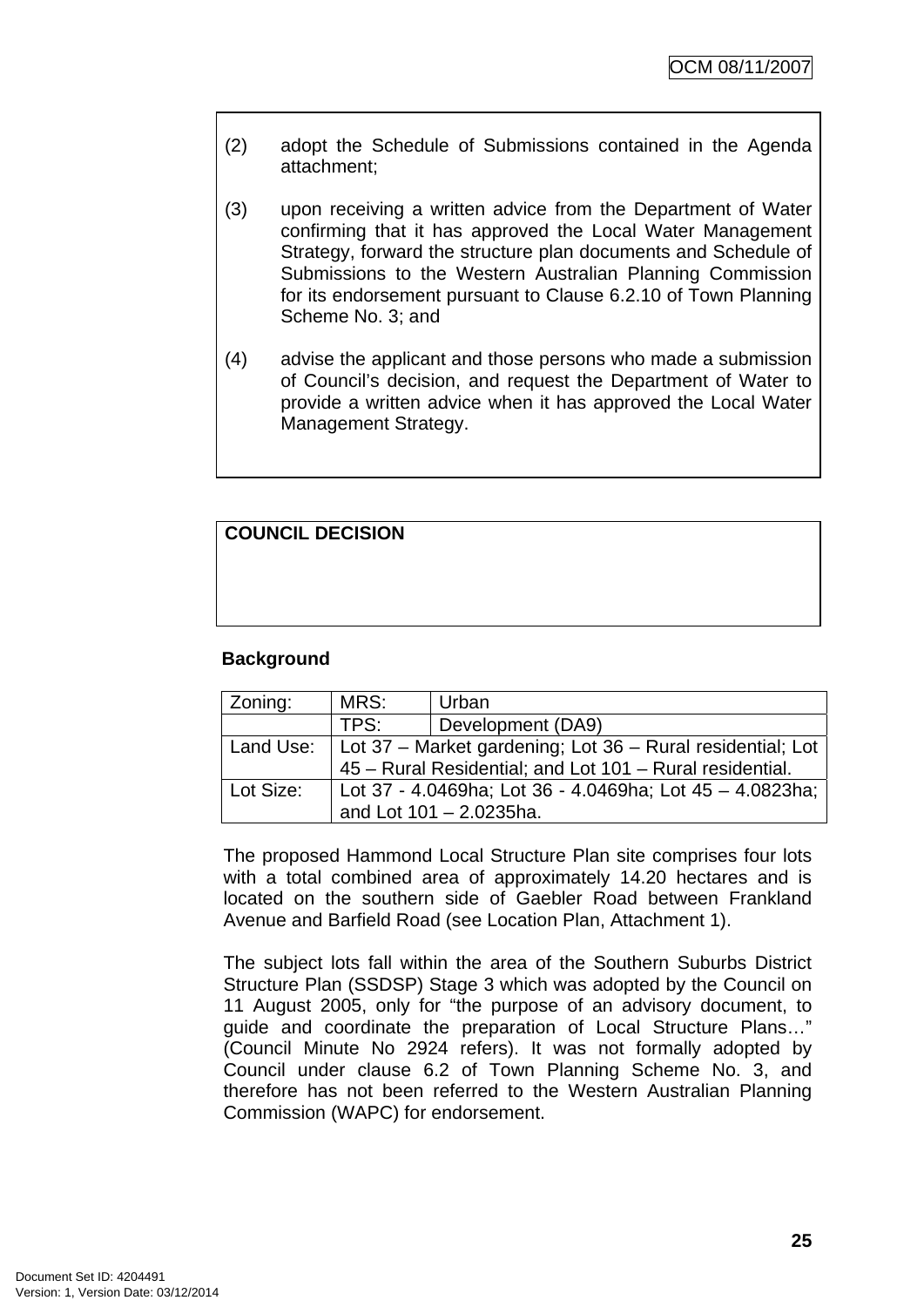## **Submission**

Cardno BSD (applicant) at request of the landowner (Hammond Park Development Company Pty Ltd) has submitted a local structure plan (LSP) for the subject land.

## **Report**

#### MRS Zoning

SSDSP Stage 3 comprises two portions:

- 1. Hammond Park portion, on the eastern side of Hammond Road; and
- 2. Wattleup portion, on the western side of Hammond Road.

Hammond Park Local Structure Plan area falls within the Hammond Park portion and is now zoned "Urban" under the MRS which supports the proposed LSP.

## Proposed Local Structure Plan (LSP)

The final version of the proposed LSP was prepared by Cardno BSD on behalf of the landowner in August 2007 (Attachment 2 refers). The purpose of the LSP is to provide a framework for the future development of the land in the LSP area and establish a context for its eventual subdivision.

The LSP document provides comprehensive planning justifications to support the proposed Local Structure Plan (Attachment 2 refers).

The LSP proposes a split R coding (R17.5/R20) over the 190 residential lots being proposed for the subject four parent lots. R17.5/20 represents low density residential which is appropriate for this locality given that the subject land is not within the walkable catchments to any major public transport node and Activity Centre.

The majority of lots proposed are in accordance with the R17.5 coding (average lot size is  $571m^2$ ) except for the lots fronting Public Open Space (POS) and Gaebler Road where the lots are adjacent to the proposed Local Centre on the northern side of Gaebler Road. These lots are in accordance with the R20 coding (average lot size is 500 $m^2$ ), which is consistent with the *Liveable Neighbourhoods* principles. Detailed Area Plans will be required for the lots adjacent to the POS at subdivision stage as a part the City's normal planning practice.

Other design rationales including POS schedule are articulated in the LSP document (Attachment 2 refers).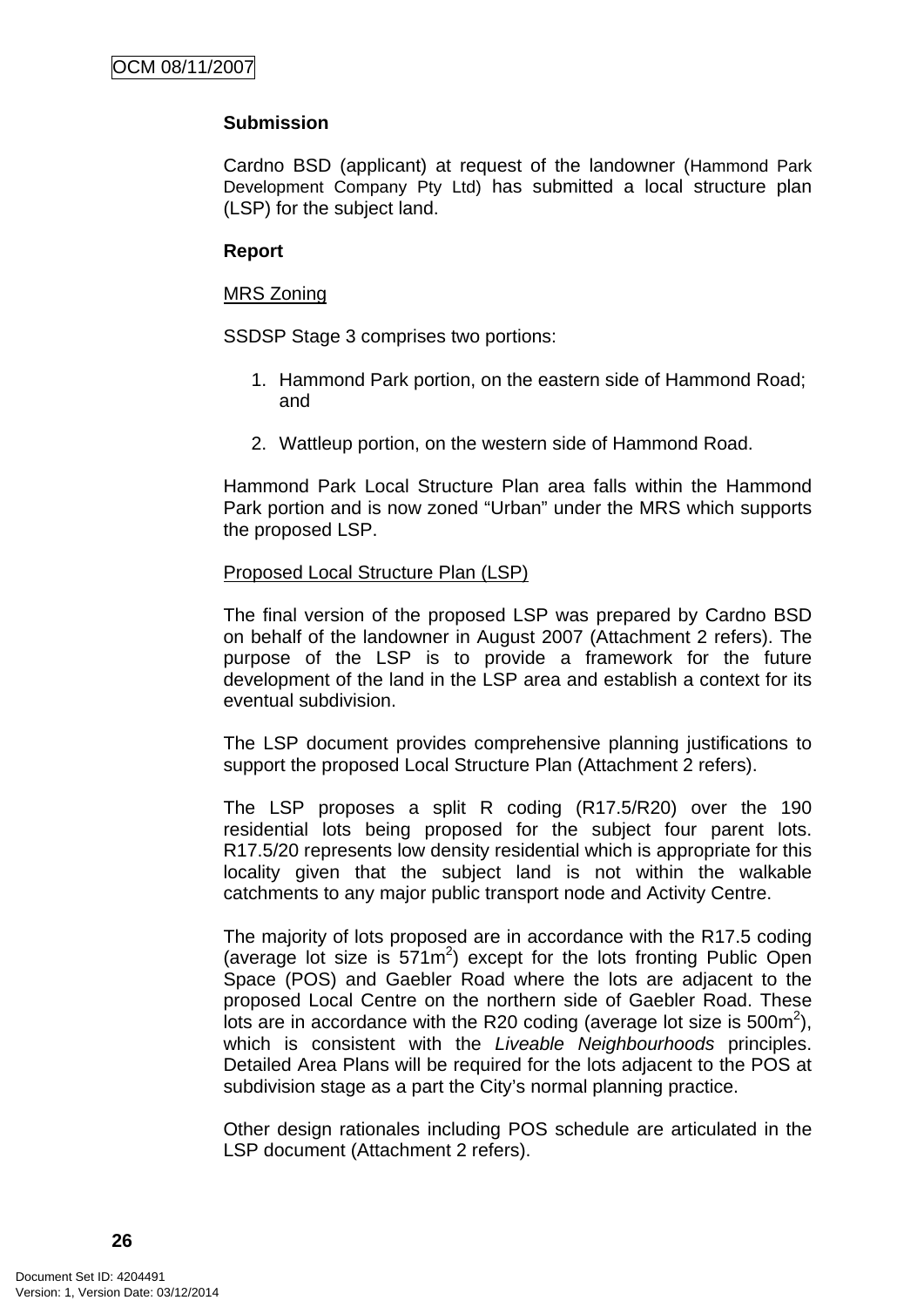## Consultation and Formal Advertising

The proposed LSP has been referred to the City's internal technical departments for comment. The final version of the LSP has addressed the issues relating POS, drainage and roads which were raised by the City's technical departments.

The City commenced the formal structure plan advertising process soon after receiving the final version LSP document from 11 September 2007 to 10 October 2007, including advertisements in Cockburn Gazette for public comment, letters to adjacent landowners for comment, letters to the government agencies for comment, and information made available at Council's Administration Office and on Council's website.

At the close of the advertising, 6 submissions of no objection were received. All the submission comments and officer's recommendations are included in the Schedule of Submission (Attachment 3 refers).

Of a particular note the Department of Water (DoW) requests that a Local Water Management Strategy shall be prepared by the proponent and approved by the DoW prior to the adoption of the proposed Structure Plan (Attachment 3 refers). The City supports the DoW's initiative, and accordingly, recommendation is made in section one of this report to ensure this issue is addressed prior to the final adoption of the Structure Plan.

## Scheme Amendment No. 28

The purpose of the proposed Scheme Amendment No. 28 is to:

- (1) Introduce two new Development Contribution Areas the SSDSP Stage 3 area (DCA9 for the Hammond Park portion and DCA10 for the Wattleup portion) to establish a statutory planning mechanism for cost sharing between landowners on infrastructure such as road and regional drainage.
- (2) Introduce two new Development Areas to the SSDSP Stage 3 area (DA26 for the Hammond Park portion and DA27 for the Wattleup portion) to include statutory planning provisions for local structure plans to be adopted to guide subdivision, land use, as well as development control.

Proposed Scheme Amendment No. 28 is yet to be finalised.

#### Future Rowley Road

Future Rowley Road is likely to be classified as Primary Regional Road (Red Road) – a major freight road linking the Kwinana Freeway and the proposed Outer Harbour Port in Henderson. This has been confirmed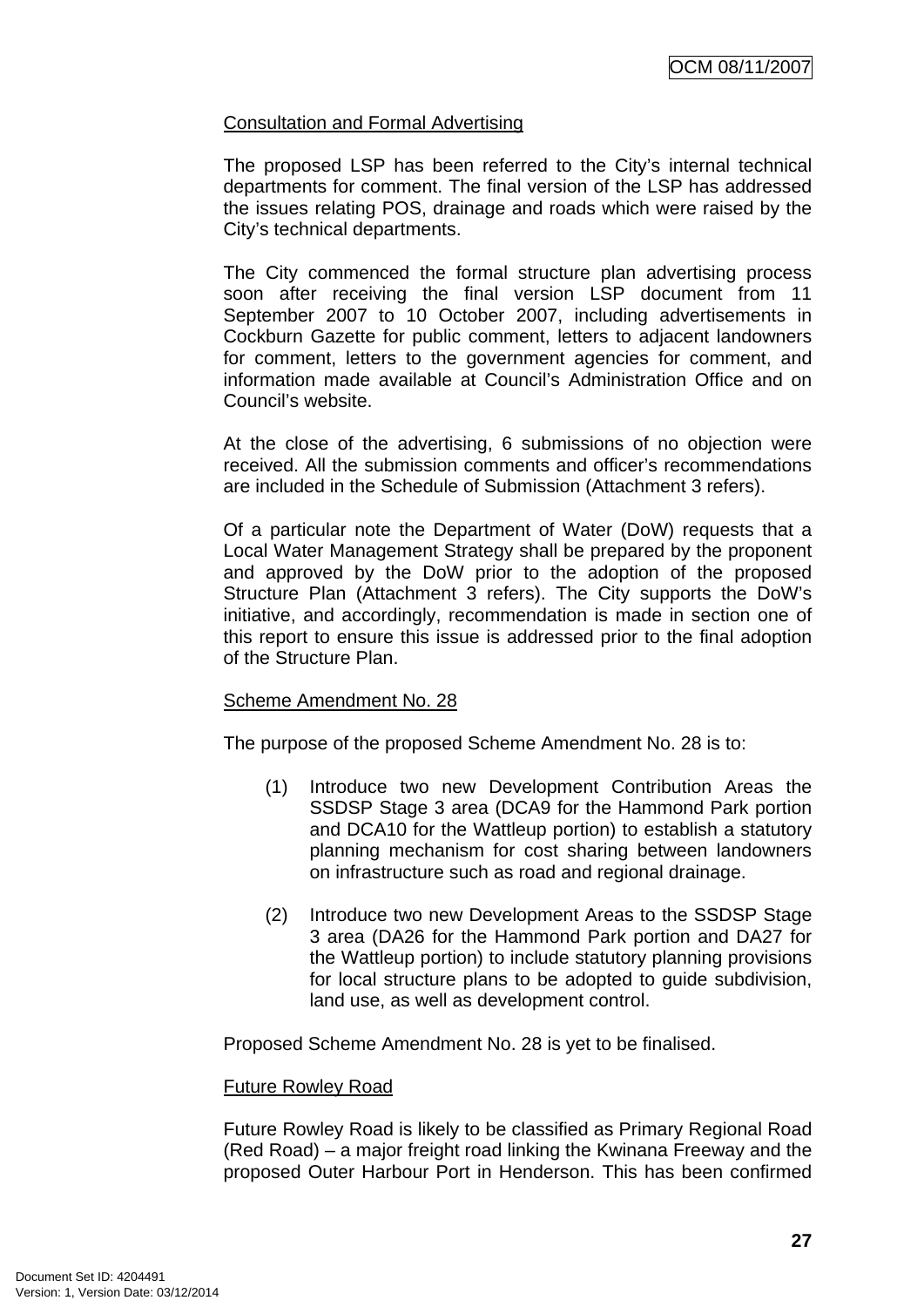by the Fremantle Ports. However, final approval for Rowley Road to be Primary Regional Road has not been granted yet by the State Government.

The likely classification of future Rowley Road as a Red Road will affect the for the SSDSP Stage 3 area in two aspects:

Firstly, the obligation for landowner to contribute to the new Rowley Road will need to be reviewed as this road will be a State road. Secondly, the status of future Rowley road as a freight road will mean that land adjacent to Rowley Road will be more likely affected by traffic noise. This may require some potential changes to the SSDSP Stage 3 to address the increased noise level for the land adjacent to Rowley Road. Notwithstanding the above, conditions such as noise walls, quiet house design and notifications on titles will be imposed at subdivision and development approval stages to the lots adjacent to Rowley Road.

The proposed LSP, however, is not affected by the status of future Rowley Road as it has a reasonable distance (1km approximately) from future Rowley Road.

## **Conclusion**

The proposed Hammond Park LSP is generally consistent with the SSDSP Stage 3. The design of the LSP is generally in line with the *Liveable Neighbourhoods* principles. Furthermore, the MRS has already zoned the subject land Urban, which means that the proposed LSP is consistent with the MRS zoning (Urban). It is therefore recommended that the Council adopt the Hammond Park Local Structure Plan subject to the approval of a Local Water Management Strategy for the LSP area.

#### **Strategic Plan/Policy Implications**

#### *Infrastructure Development*

*• To construct and maintain parks and bushland reserves that are convenient and safe for public use, and do not compromise environmental management.* 

#### *Natural Environmental Management*

*• To ensure development of the district is undertaken in such a way that the balance between the natural and human environment is maintained.*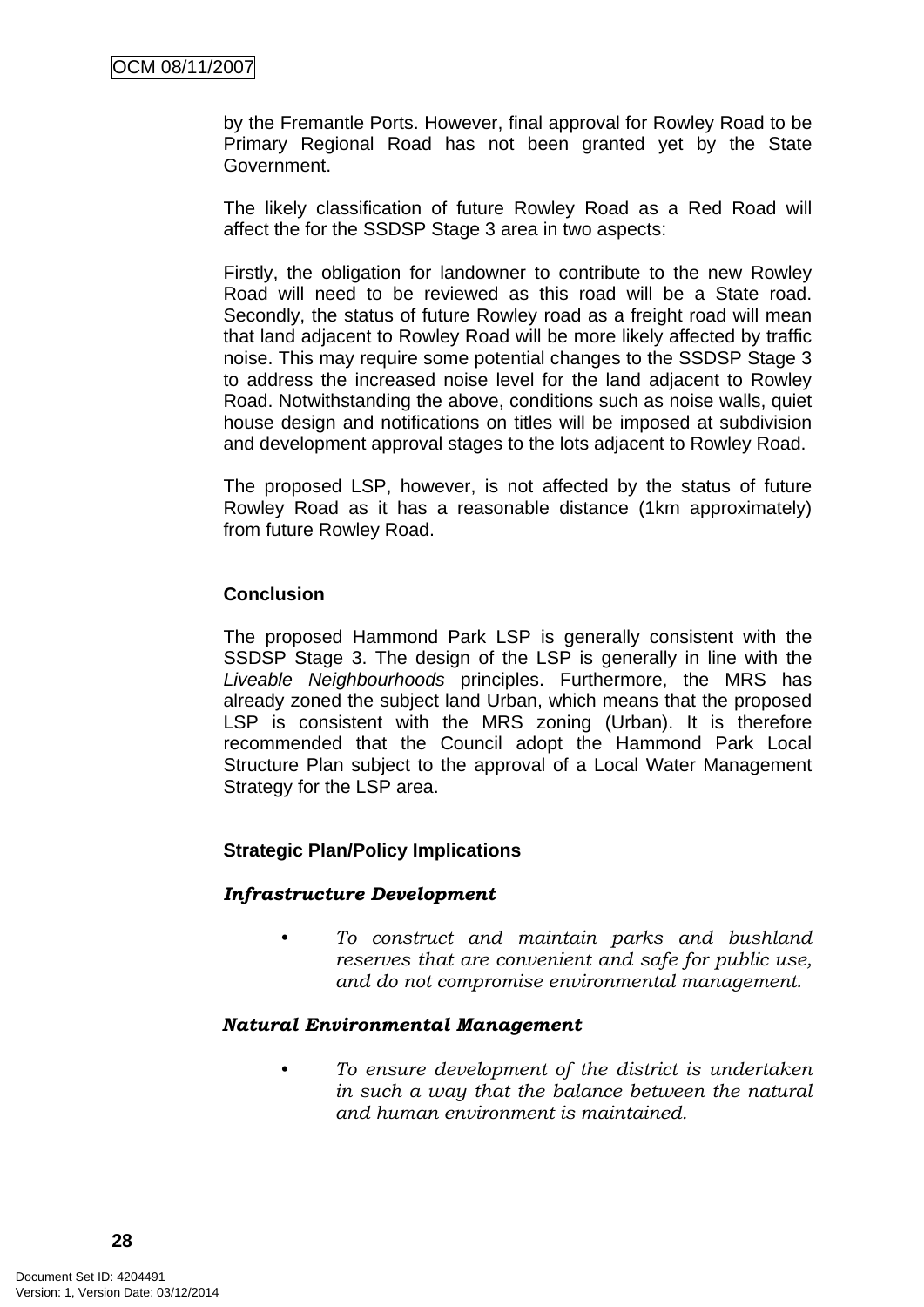## *Transport Optimisation*

*• To construct and maintain roads which are convenient and safe for vehicles, cyclists and pedestrians.* 

The Planning Policies which apply to this item are:

| SPD4             | 'Liveable Neighbourhoods'                          |  |  |  |  |
|------------------|----------------------------------------------------|--|--|--|--|
| SPD <sub>5</sub> | <b>Wetland Conservation Policy</b>                 |  |  |  |  |
| APD4             | <b>Public Open Space</b>                           |  |  |  |  |
| APD16A           | Standard Subdivision Conditions and Reasons<br>for |  |  |  |  |
|                  | Refusal                                            |  |  |  |  |
| APD28            | <b>Public Open Space Credit Calculations</b>       |  |  |  |  |
| APD30            | Road Reserve and Pavement Standards                |  |  |  |  |
| APD31            | <b>Detailed Area Plans</b>                         |  |  |  |  |
| APD33            | Town Planning Scheme No. 3 Provisions              |  |  |  |  |
| APD34            | Uniform Fencing Subdivision and Development        |  |  |  |  |
|                  |                                                    |  |  |  |  |

## **Budget/Financial Implications**

N/A

## **Legal Implications**

Nil

## **Community Consultation**

The City commenced the formal structure plan advertising process soon after receiving the final version LSP document from 11 September 2007 to 10 October 2007, including advertisements in Cockburn Gazette for public comments, letters to adjacent landowners for comment, letters to the government agencies for comment, and information made available at Council's Administration Office and on Council's website. 6 submissions of no objection were received during the advertising period as mentioned previously.

## **Attachment(s)**

- (1) Location Plan
- (2) Structure Plan Document
- (3) Schedule of Submissions

## **Advice to Proponent(s)/Submissioners**

The Proponent(s) and those who lodged a submission on the proposal have been advised that this matter is to be considered at 11 November 2007 Council Meeting.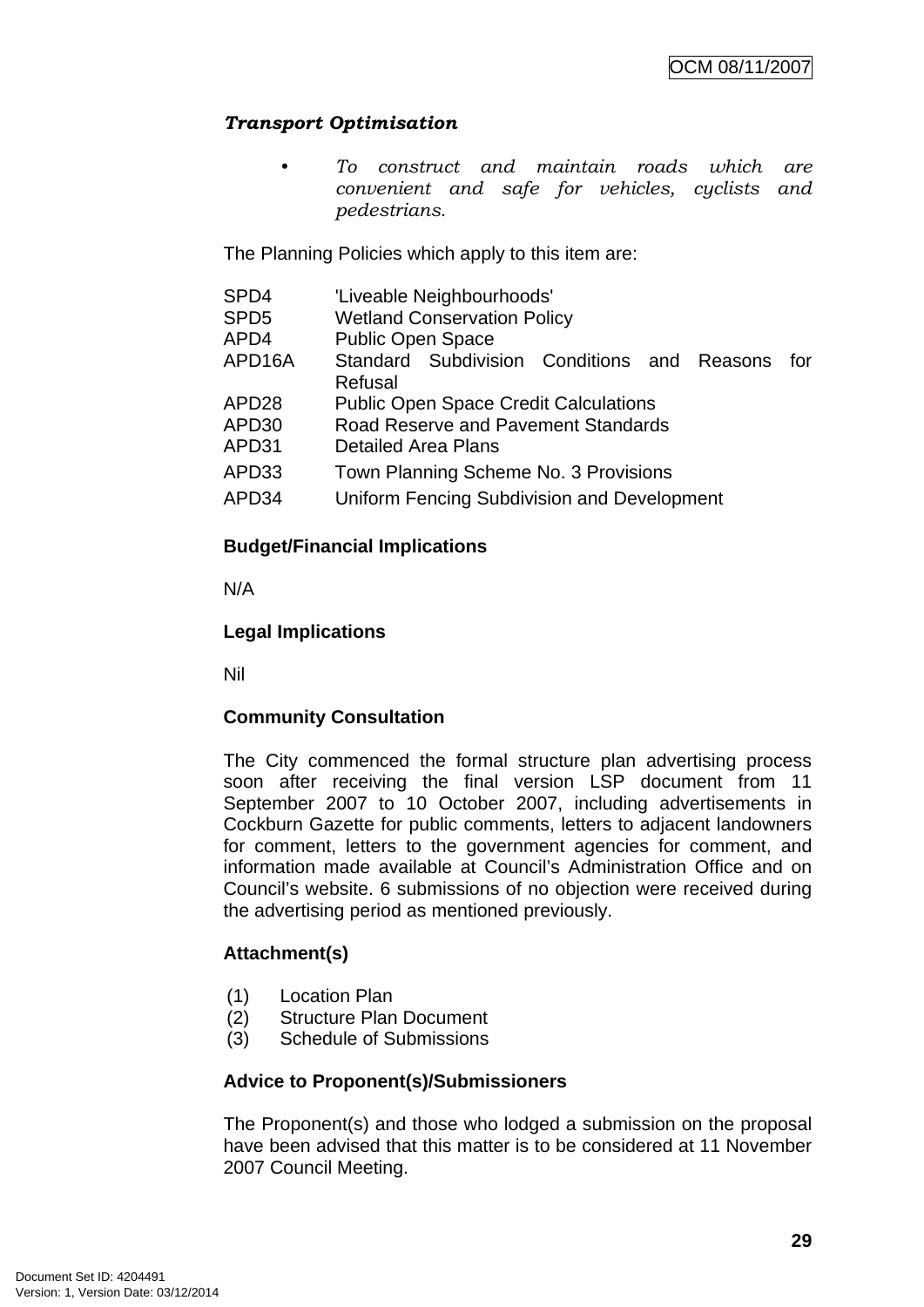## <span id="page-33-0"></span>**Implications of Section 3.18(3) Local Government Act, 1995**

Nil.

**14.4 (OCM 08/11/2007) - JET SKI BUSINESS - LOT 171 POWELL ROAD COOGEE (COOGEE BEACH) - OWNER: LAND VESTED IN THE CITY OF COCKBURN - APPLICANT: B MOURITZ (COOGEE JET SKI HIRE) (4412804) (T WATSON) (ATTACH) Item 14.4.pdf**

## **RECOMMENDATION**

That Council:

- (1) resolve to refer the application for a Jet Ski Business at Lot 171 Powell Road, Coogee (Coogee Beach), to the Western Australian Planning Commission with a recommendation for approval subject to the following conditions:
	- 1. Development can only be undertaken in accordance with the details of the application as approved herein and any approved plan.
	- 2. Nothing in the approval or these conditions shall excuse compliance with all other relevant written laws in the commencement and carrying out of the development.
	- 3. The approval is limited to a period of two  $(2)$  years only i.e. for Summer 2007/2008 and 2008/2009.
	- 4. Access arrangements being resolved with the City of Cockburn's Environmental and Parks Services, including any security requirements relating to the use of the access way.
	- 5. The area of beach used by the Jet Ski Hire business shall be kept in a neat and tidy condition at all times to the satisfaction of the City.

## FOOTNOTES

- 6. The application has been determined on the basis of the plan and information provided to the City for assessment.
- 7. With respect to condition 2, the onus is on the applicant to ensure all other relevant approvals and/or compliance with written laws and/or legislation are obtained/satisfied. In this regard, the approved use of the water adjacent to the beach for Jet Ski use is fundamental. Any environmental requirements should also be satisfied.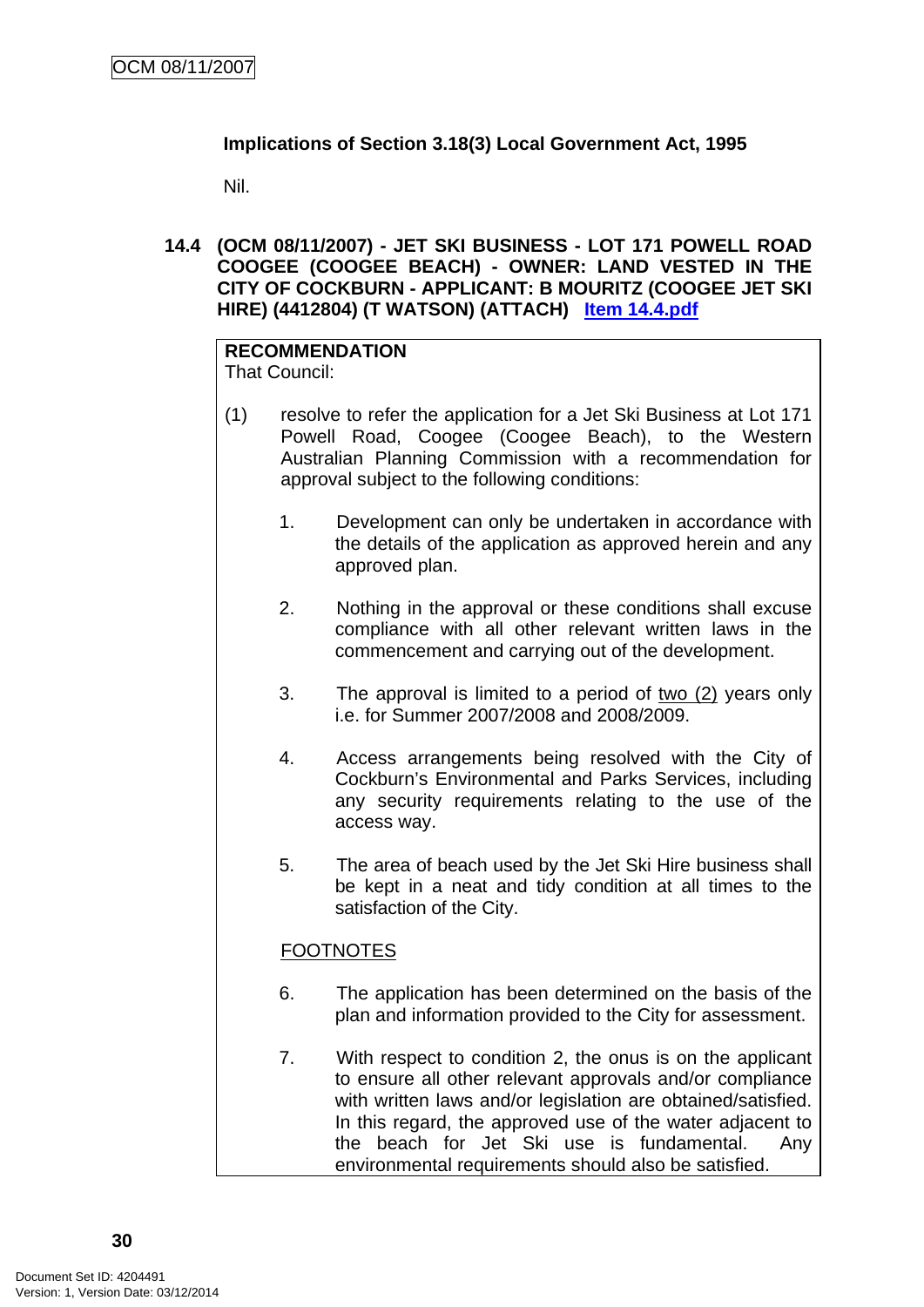- 8. With respect to condition 3, approval for two (2) years takes into account the emerging residential development in Port Coogee.
- (2) advise the applicant of Council's decision accordingly.

## **COUNCIL DECISION**

## **Background**

| Zoning     | MRS:                           | <b>Parks and Recreation Reserve</b>            |  |  |  |  |  |
|------------|--------------------------------|------------------------------------------------|--|--|--|--|--|
|            |                                | TPS 3: Parks and Recreation Reserve (under the |  |  |  |  |  |
|            |                                | MRS)                                           |  |  |  |  |  |
| Land Use:  | Commercial Use - Entertainment |                                                |  |  |  |  |  |
| Lot Size:  | N/A                            |                                                |  |  |  |  |  |
| Use Class: | <b>Recreation - Private</b>    |                                                |  |  |  |  |  |

Coogee Jet Ski Hire business has a history dating back to 1993. The following points provide a background to the operation of the business along Coogee Beach.

- The business first commenced operation in 1993, approximately 300 metres south of Coogee Beach Jetty. The business operated on water licensed by the Department of Transport. The business also paid the City an annual licence fee.
- In 1995, the business relocated to the north side of Coogee Beach Jetty (approximately 350 metres north). Access to the business was gained via an existing track midway between Coogee Beach Jetty and Omeo Wreck. The relocation took place in response to concerns raised by local swimmers (swimming between Coogee Beach and Woodman Point jetties). The business continued to be licensed by the Department of Transport and the City.
- 1995 May 2002. Coogee Jet Ski Hire business continued to operate. In May 2002, the business was sold to the current operator.
- In 2005, Australand continued to support and provide access to the operation of the business. The business continued to be licensed by the Department of Transport and the City (Summer 2006/2007).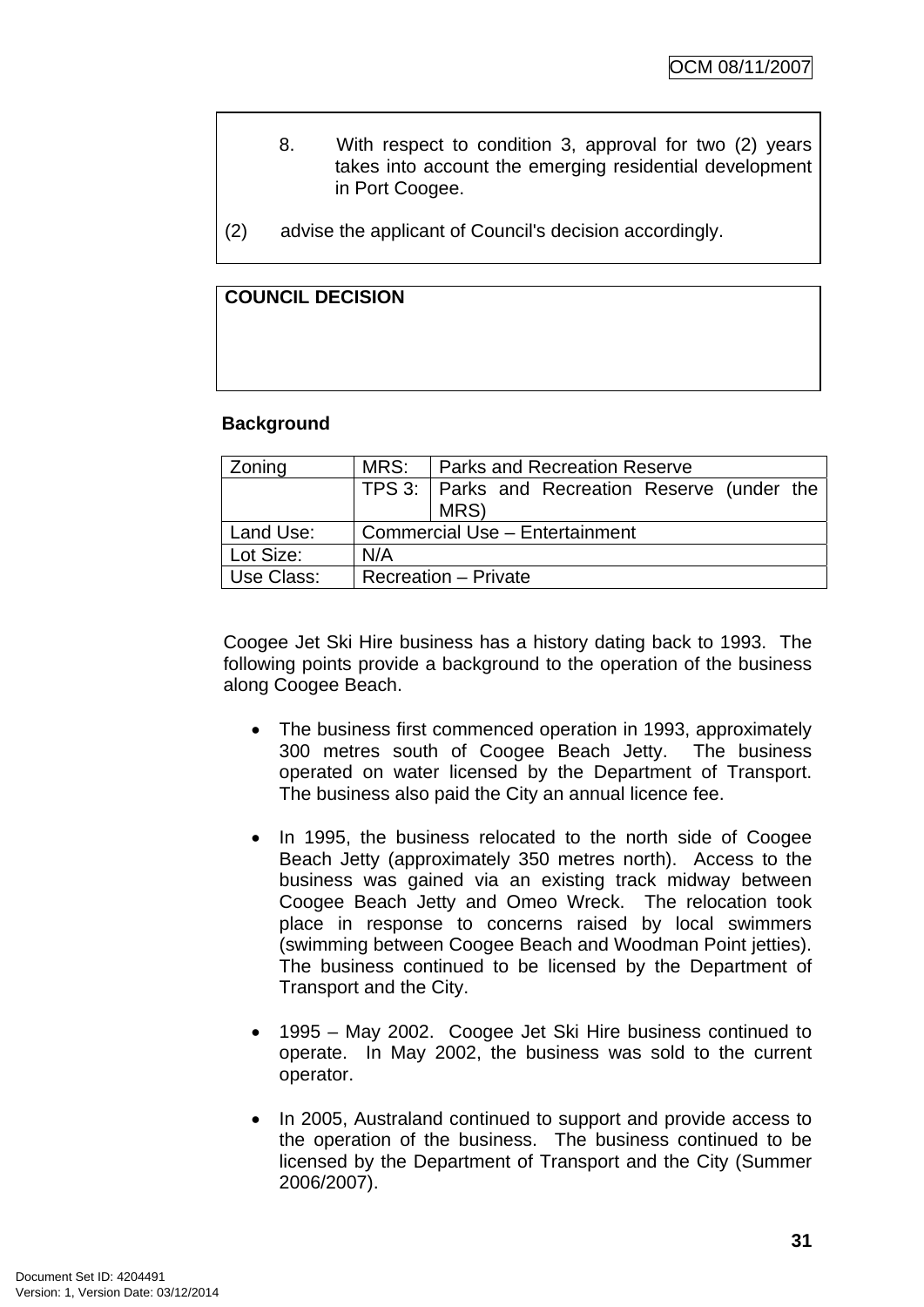• October 2007. Access no longer available due to Port Coogee development by Australand. Identified that no planning approval in place for Jet Ski Hire use/business. Business continued to be licensed by the Department of Transport and the City.

## **Submission**

Application has been made to continue the use of the same section of Coogee Beach for the operation of the Jet Ski hire business. Access is proposed via an existing pathway at the northern end of Coogee Beach car park, approximately 160 metres north of the beach café. It is noted the pathway has to be widened to facilitate access, involving the City's Environmental and Parks Services. The widened pathway will also allow access by other relevant persons, including the contractor responsible for clearing seaweed from the beach.

As stated by the business owner:

- *Our hours of operation are between 8.00 a.m. and 6.30 p.m. weekends, and during the warmer months of the year i.e. the height of summer we operate every day conditions permitting.*
- *We have purchased a purpose built truck and are able to take all our equipment needed for our operation with us when we have finished for the day. We leave only our tracks in the sand.*
- *We are constantly looking at safer ways to carry out our operations and this has been shown in that we have so far had no serious issues at all at the facility.*
- *I am hoping that Council can give favourable consideration to our proposal. This is so that the Jet Ski Hire can continue providing an exciting recreational facility for all its patrons, whom come from all parts of the metropolitan and country areas to utilise the excellent facilities presently available at Coogee Beach.*

#### **Report**

The subject land is vested in the City's care, control and maintenance. The land is reserved for Parks and Recreation under both the Metropolitan Region Scheme and the City's Town planning Scheme No. 3. Whilst application is made to the City, therefore, determination is by the Western Australian Planning Commission. The City has 42 days within which to provide its recommendation to the Commission on the application.

From a planning perspective, the continued operation of Coogee Jet Ski Hire business in the same location as recent years is considered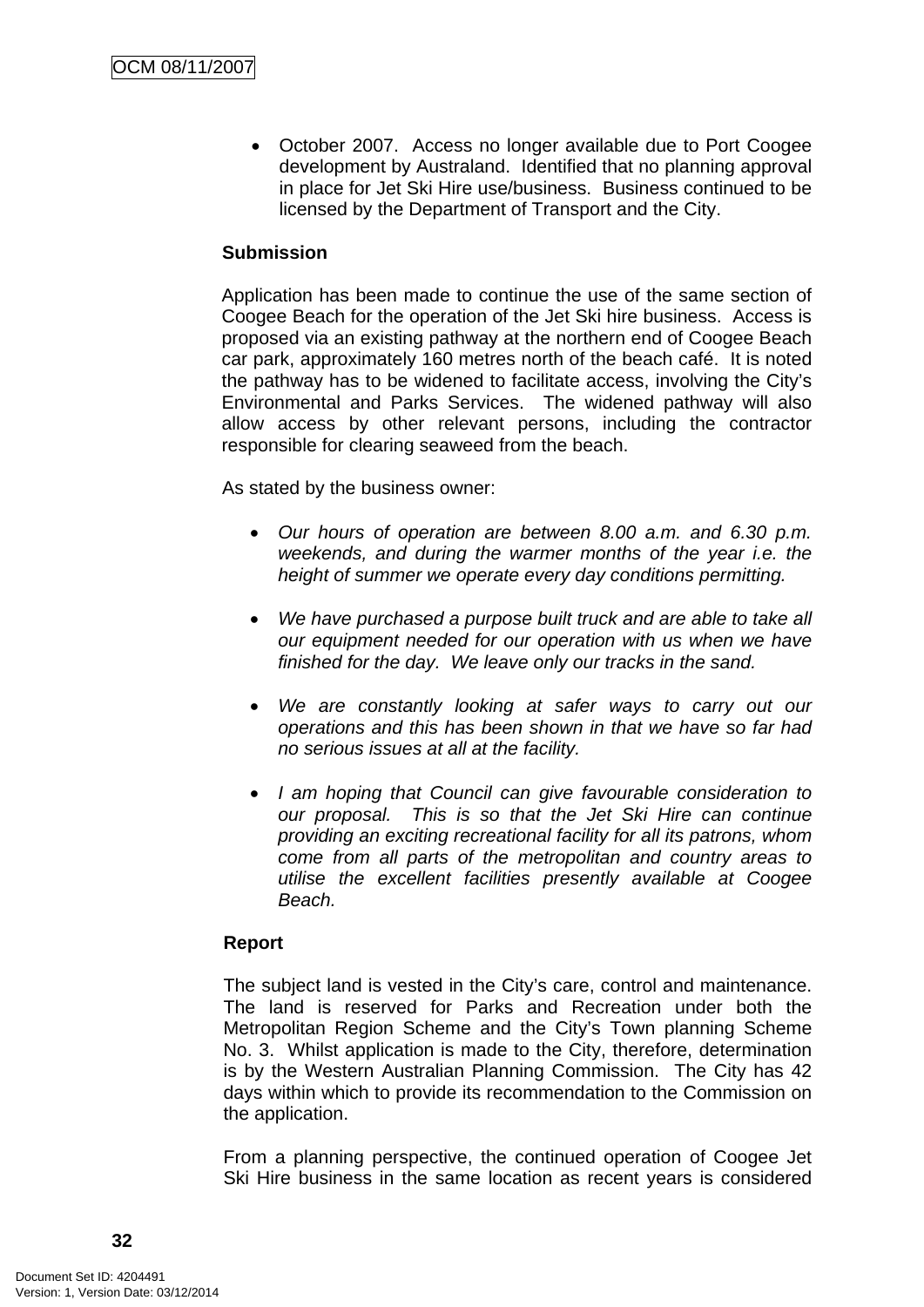acceptable and should be supported by the City. In recognition of the emerging residential development in Port Coogee; however, it is recommended that Council's support for the application be on the basis that approval is for a period of two (2) years only i.e. summer 2007/2008 and 2008/2009. This should provide sufficient time for the operator to obtain all necessary approvals for an alternate suitable location.

The relocation of the business is a matter that has been discussed with the applicant on numerous occasions. In this regard, the need to find a section of Cockburn coast that offers suitable conditions and access, without conflict with other beach users, has been discussed. As stated by the applicant, *the long term objective is for the Coogee Jet Ski Hire to be located at the southern end of Coogee Beach, south of the ammunition jetty*. This would require access across land under the control of the Department of Environment and Conservation.

The two year approval period though, provides the opportunity for the applicant to pursue alternate arrangements with all relevant landholders and/or government agencies.

### **Consultation**

No consultation has been undertaken. Coogee Jet Ski Hire has operated at Coogee Beach for almost 15 years. With the exception of conflict with swimmers, resulting in the relocation of the business in 1995, there are no records suggesting the activity has caused detriment to the amenity of the local residential community. Furthermore, in the event the application is conditionally approved by the Commission for a period of two (2) years, the use will cease at around the time first residents move into the southern part of Port Coogee.

## **Conclusion**

It is recommended that Council, having regard for the above comments, resolve to refer the application to the Western Australian Planning Commission with a recommendation for conditional approval. Conditions recommended relate to the requirement for the business to operate in the manner detailed, and for matters such as access to be suitably arranged (across the widened pathway) with the City. It is also recommended the applicant be advised of the City's position.

#### **Strategic Plan/Policy Implications**

## *Demographic Planning*

*• To ensure development will enhance the levels of amenity currently enjoyed by the community.*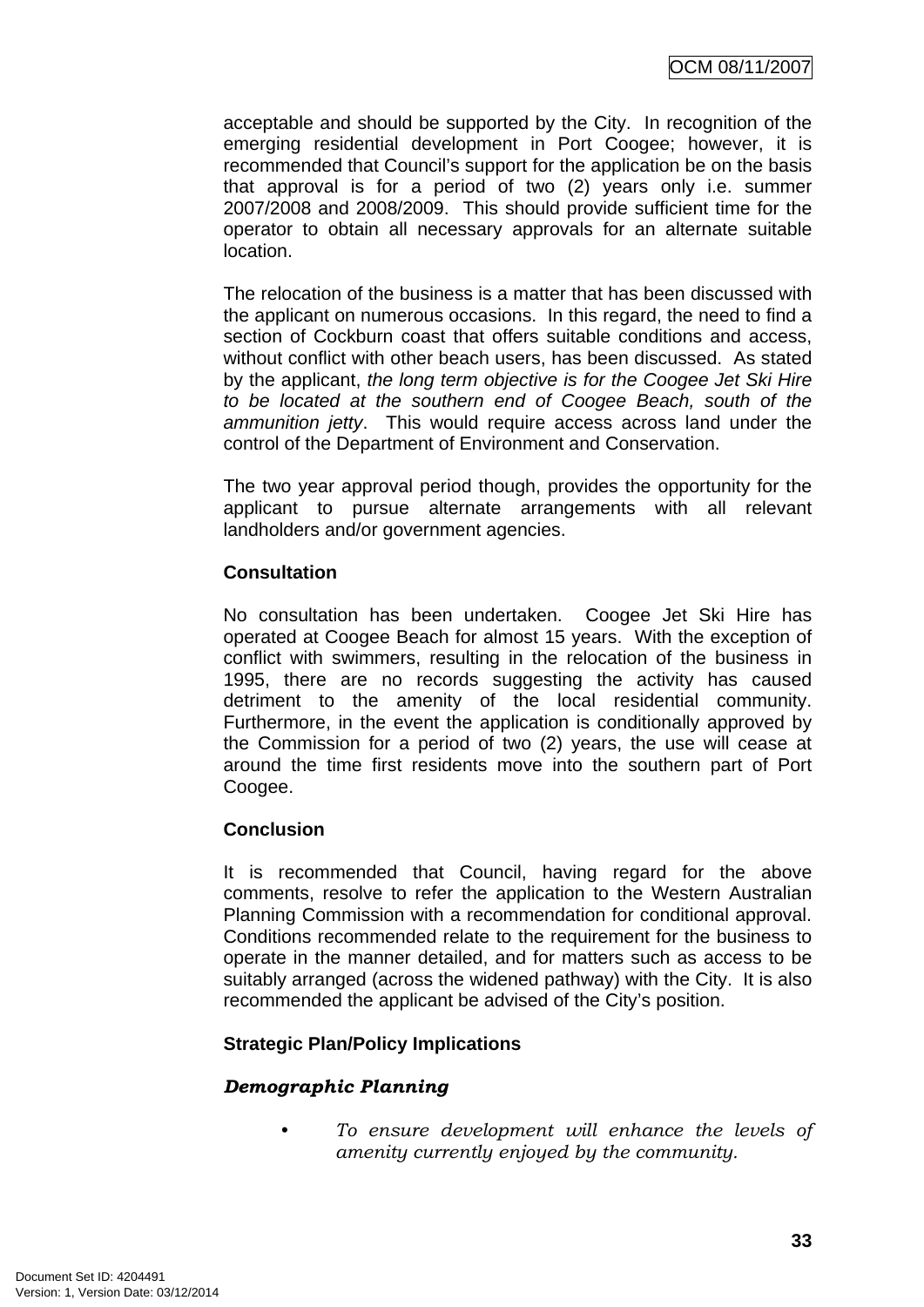#### **Budget/Financial Implications**

In the event an application for review to the State Administrative Tribunal arises in respect of the application determination, there may be a cost to be borne by the City.

#### **Legal Implications**

Town Planning Scheme No. 3 Planning and Development Act 2005

#### **Community Consultation**

Consultation was not undertaken.

#### **Attachment(s)**

Site plan, accompanying information.

#### **Advice to Proponent(s)/Submissioners**

The Proponent(s) and those who lodged a submission on the proposal have been advised that this matter is to be considered at 8 November 2007 Council Meeting.

#### **Implications of Section 3.18(3) Local Government Act, 1995**

Nil.

### **14.5 (OCM 08/11/2007) - FEES FOR PRE APPLICATION MEETINGS FOR DEVELOPMENTS IN THE CITY OF COCKBURN (9003) (V LUMMER)**

**RECOMMENDATION** That Council:

- (1) advertise the fee schedule for the provision of pre application meetings; and
- (2) Subject to no objections, introduce the fee from 1 January 2008.

#### **COUNCIL DECISION**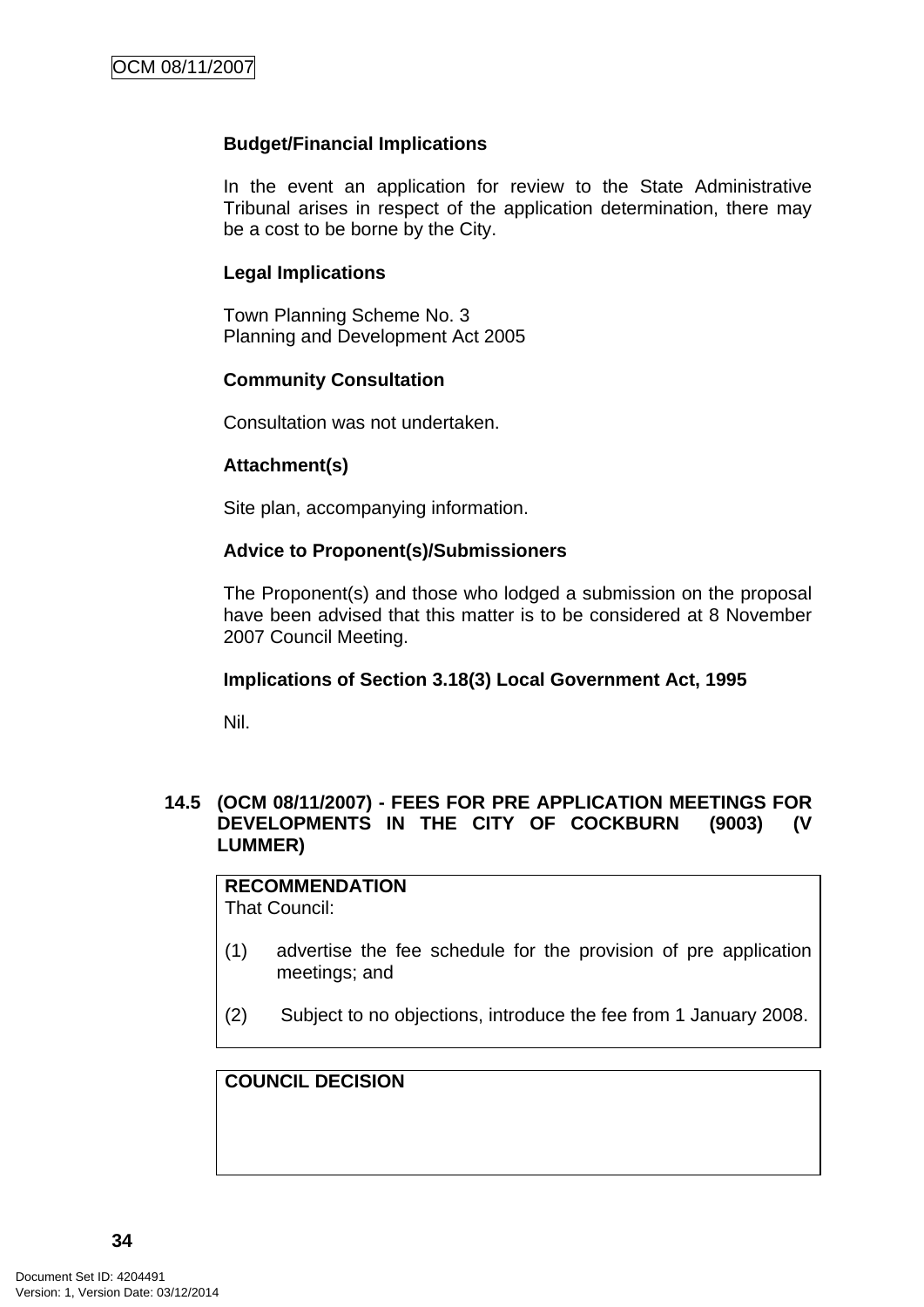## **Background**

The City's Planning Services team recognises that there is scope to make improvements in the development application process to deal with a number of issues including:

- The complexity of town planning legislation and requirements.
- A strong desire to improve the quality of development design.
- Lack of sufficient numbers of experienced and skilled planners.
- Delays in the assessment of applications largely the result of poor designs, incomplete and/or non compliant applications.

Complex applications are being received daily for new land released in areas such as South Beach and Port Coogee, Cockburn Central and Henderson.

The development application process is complex and often lengthy and assessment of applications is made more difficult when developments are poorly designed, not a complaint with regulations or applications is missing vital information.

It is intended to introduce a formal but voluntary system of pre application meetings for developers/applicants proposing to submit applications to the City.

The introduction of a "pre application" meeting has been successful in other states, with individual local governments implementing differing variations of the process according to their own needs.

## **Submission**

The purpose of this report is to outline this initiative and seek Council's approval of the cost structure proposed.

## **Report**

The anticipated benefits of introducing a formal system of preapplication meetings are:

- There will be the opportunity to gain input and feedback from the City early in the design process, including feedback on variations to relevant planning controls.
- Obvious deficiencies in a proposal can be addressed and/or amended prior to lodgement.
- Well designed and documented planning applications are lodged with the City resulting in less need for further information or delays in process.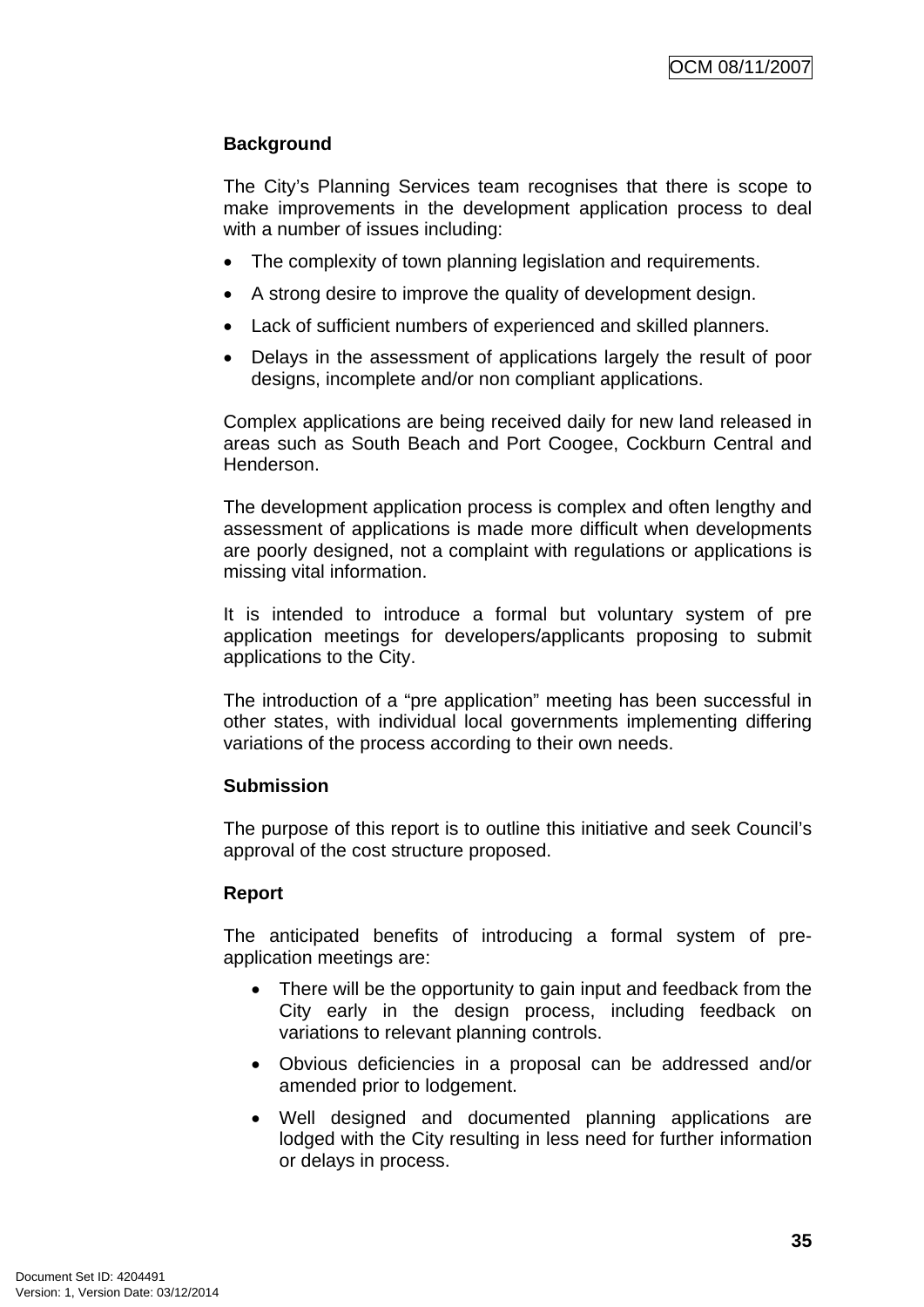- There will be faster decision making time frames and more certainty in outcomes.
- Better quality applications resulting in better quality decisions and ultimately better quality built environment for the developer and the City.

The introduction of a fee for this service is considered appropriate as each meeting will last approximately 45 minutes and will be attended by a minimum of 2 planners (one senior and one junior). There will also be written minutes provided after each meeting. Other professional staff such as building surveyors, environmental health officers or engineering officers may also attend the meeting and give advice if required.

The fees that are proposed will not cover the full cost of the officer time put in to the meeting, however will instil a certain amount of respect for the process and recognise the time and advice provided by the City's professional officers.

The Planning and Development (Local Government Planning Fees) Regulations 2000 have set hourly rates for planning advice and include a scale of rates for various positions (Manager, Senior, Planner, etc). It was decided not to use the maximum fees allowable under these regulations as, to implement this initiative successfully, it is considered that a minimum fee should apply. This fee will be reviewed within 6 months of implementation, in time for the 2008/2009 Budget.

The fees for this service are based on the estimated cost of development and must be paid at the time of the meeting as follows:

Cost of Development Fee

| Under \$50,000             | \$50 per meeting  |
|----------------------------|-------------------|
| \$50 000 to \$500,000      | \$100 per meeting |
| \$500,000 to \$5.0 Million | \$200 per meeting |
| Over \$5.0 Million         | \$500 per meeting |

#### **Strategic Plan/Policy Implications**

#### *Demographic Planning*

*• To ensure development will enhance the levels of amenity currently enjoyed by the community.*

#### *Lifestyle and Aspiration Achievement*

*• To deliver our services and to manage resources in a way that is cost effective without compromising quality.*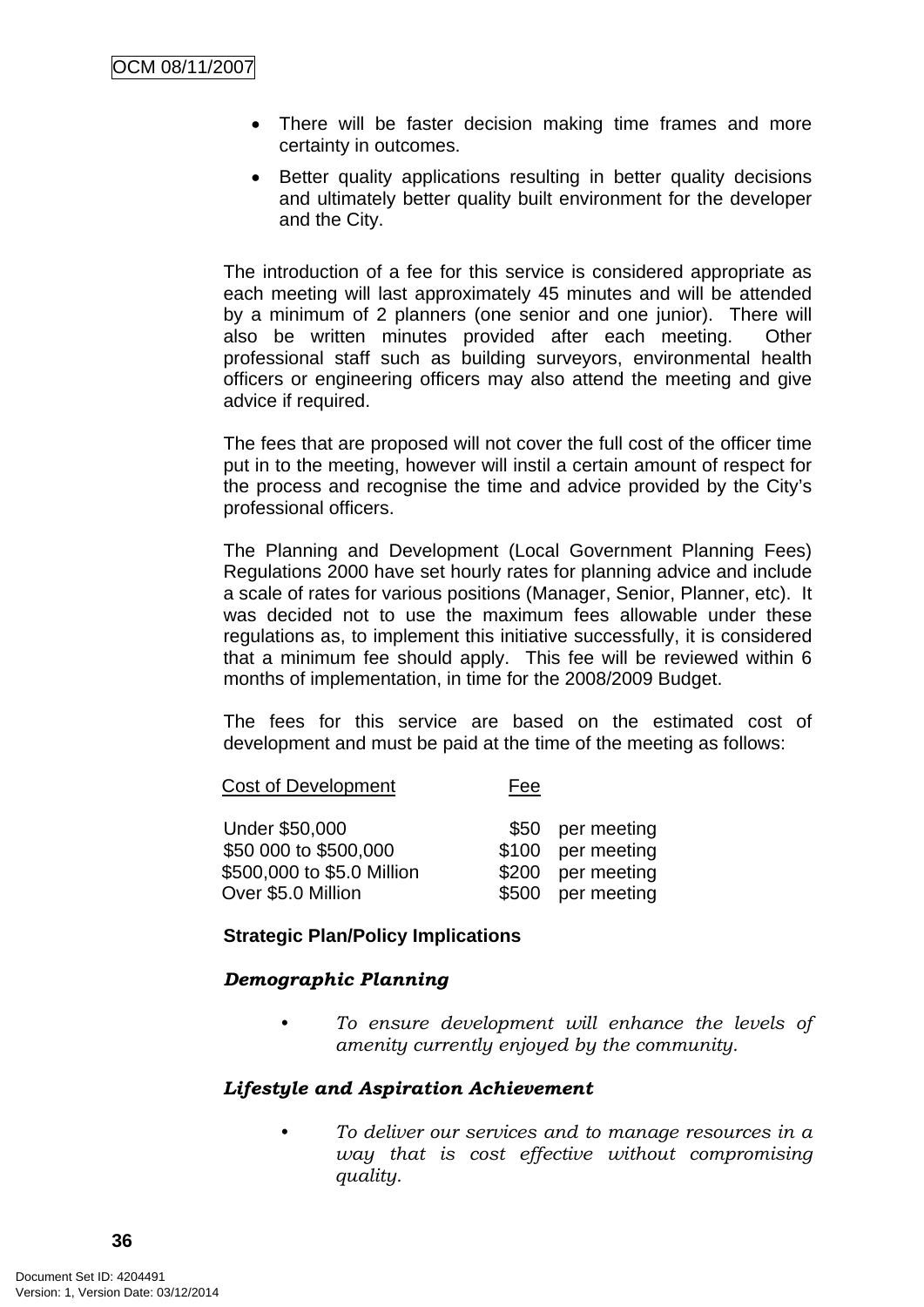### **Budget/Financial Implications**

The income from these meetings will go into a specific income account under statutory planning, so that the income is used as one of the measurable indicators of success of this initiative.

This fee will be reviewed at the time of the 2008/2009 Budget.

#### **Legal Implications**

Local Government Act, 1995 refers.

### **Community Consultation**

This initiative will be promoted as widely as possible with articles in the Cockburn Soundings, the local newspaper, brochures at the front counter and letters to some of the City's regular development application customers.

### **Attachment(s)**

Nil

#### **Advice to Proponent(s)/Submissioners**

N/A

**Implications of Section 3.18(3) Local Government Act, 1995**

Nil

#### **14.6 (OCM 08/11/2007) - 6 MULTIPLE RESIDENTIAL UNITS - 1 ROCKINGHAM ROAD HAMILTON HILL - OWNER: KEE VEE PROPERTIES APPLICANT: K D SHERLOCK (2212274) (V LUMMER) (ATTACH) Item 14.6.pdf**

**RECOMMENDATION** That Council:-

(1) Delegate authority to the Manager Statutory Planning to grant approval to the application for 6 multiple dwellings, including the conversion of the existing Newmarket Hotel, at 1 Rockingham Road, Hamilton Hill in accordance with the plans and application (DA07/0805) received by the City on 17 October 2007, upon receipt of written support for the proposal from the Heritage Council of Western Australia, subject to the following conditions:- (and any further conditions recommended by the Heritage Council.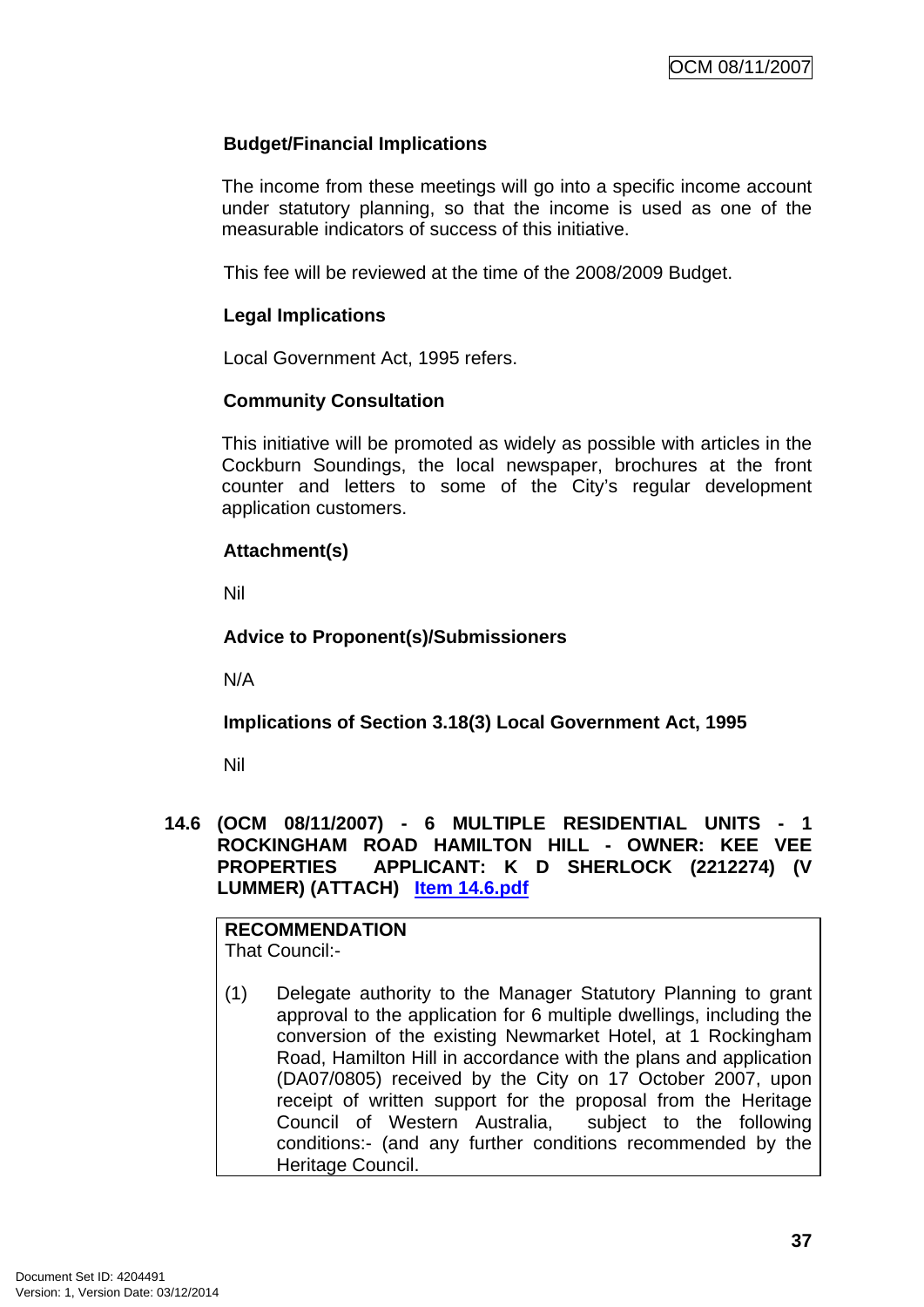## STANDARD CONDITIONS

- 1. Development may be carried out only in accordance with the terms of the application as approved herein and any approved plan.
- 2. Nothing in the approval or these conditions shall excuse compliance with all relevant written laws in the commencement and carrying out of the development.
- 3. No activities causing noise and/or inconvenience to neighbours being carried out after 7.00pm or before 7.00am, Monday to Saturday, and not at all on Sunday or Public Holidays.
- 4. Retaining wall(s) being constructed in accordance with a suitably qualified Structural Engineer's design and a Building Licence being obtained prior to construction. Retaining walls are required for any cut and/or fill greater than 150mm in height. In this regard, any fill above or below natural ground level at the lot boundaries is to be suitably retained or have a compliant stabilised embankment.
- 5. Landscaping and tree planting to be undertaken in accordance with the approved plan **prior to the occupation of the site.**
- 6. The landscaping installed in accordance with the approved detailed landscape plan, must be reticulated or irrigated and maintained to the satisfaction of the Council.
- 7. No development or building work covered by this approval shall be commenced until the landscape plan has been submitted and approved, by the Council.
- 8. No wall, fence or landscaping greater than 0.75 metres in height measured from the natural ground level at the boundary, shall be constructed within 1.5 metres of a vehicular access way unless the wall, fence or landscaping is constructed with a 2.1 metre truncation, as depicted on the approved plan.
- 9. Earthworks over the site and batters must be stabilised to prevent sand or dust blowing, and appropriate measures shall be implemented within the time and in the manner directed by the Council in the event that sand or dust is blown from the site.
- 10. All stormwater being contained and disposed of on-site.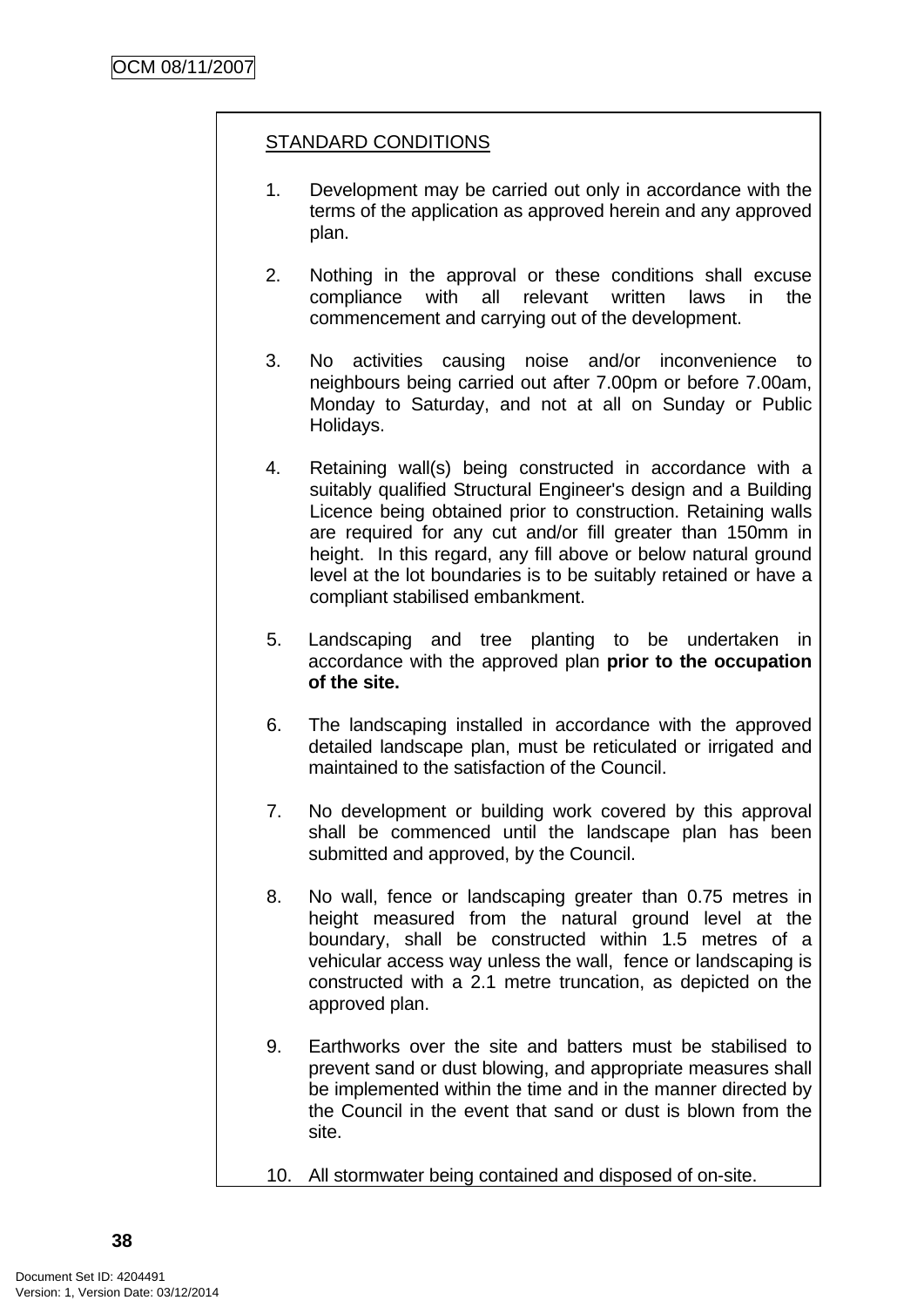- 11. Works depicted on the approved parking plan shall be maintained to the satisfaction of the Council.
- 12. The development site must be connected to the reticulated sewerage system of the Water Corporation before commencement of any use.
- 13. The vehicle parking area shall be sealed, kerbed, drained and line marked in accordance with the approved plans and specifications certified by a suitably qualified practicing Engineer to the satisfaction of the Council.
- 14. The parking bay/s, driveway/s and points of ingress and egress to be designed in accordance with the Australian Standard for Offstreet Carparking (AS2890) unless otherwise specified by this approval and are to be constructed, drained and marked in accordance with the design and specifications certified by a suitably qualified practicing Engineer and are to be completed prior to the development being occupied and thereafter maintained to the satisfaction of the Council.
- 15. Car bay grades are not to exceed 6% and disabled car bays are to have a maximum grade 2.5%.
- 16. All outdoor living areas, including the communal space between the buildings, must be fully developed with appropriate paving and landscaping with visually permeable front fences above 1.2 metres in height.
- 17. The provision of 10% of the number of on-site car parking or a minimum of 2 bays being marked and permanently retained for use of **visitor parking** only.
- 18. All plant and equipment i.e. air conditioning condenser units, solar hot water units etc are to be placed and/or erected so as to not be visible from public view.

## SPECIAL CONDITIONS

19. The surface finish of the boundary wall abutting adjoining lots is to be either face brick or rendered the same colour as the external appearance of the respective dwellings unless otherwise agreed with the adjoining property owner/s. In all instances, the standard of work is to be of a high standard.

## **CONDITIONS TO BE COMPLIED WITH PRIOR TO APPLYING FOR A BUILDING LICENCE**

20. A photographic record of the building is to be completed to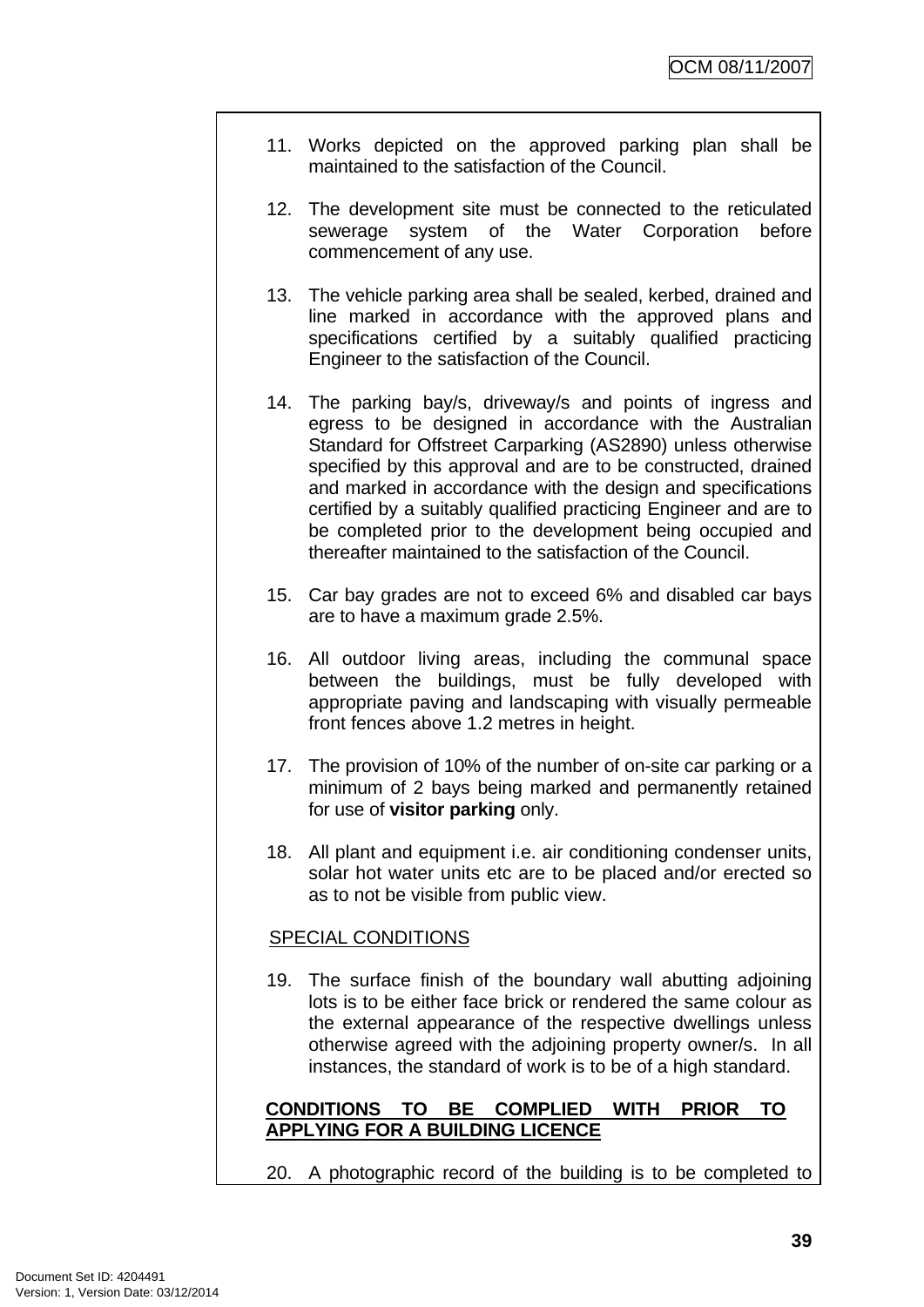accord with the Minimum Standards for Recording Places document and submitted to the satisfaction of the Heritage Council, **prior to the issue of a Building Licence**.

- 21. All **stormwater** drainage shall be designed in accordance with the document entitled "Australian Rainfall and Runoff" 1987 (where amended) produced by the Institute of Engineers, Australia, and the design is to be **certified by a suitably qualified practicing engineer**, and designed on the basis of a 1:10 year storm event.
- 22. A landscape plan must be submitted to the Council and approved, **prior to the issue of a Building Licence** and shall include the following:-
	- (1) the location, number and type of existing and proposed trees and shrubs, including calculations for the landscaping area being in conformity with the City of Cockburn Greening Plan;
	- (2) any lawns to be established;
	- (3) any natural landscape areas to be retained;
	- (4) those areas to be reticulated or irrigated; and verge treatments.

## FOOTNOTES

- 1. The development is to comply with the requirements of the Building Code of Australia.
- 2. In regards to Condition No. 19 the surface finish of the boundary wall of the adjoining lot should be to the satisfaction of the adjoining landowner and to be completed as part of the building licence. In the event of a dispute the boundary wall must be constructed with a clean or rendered finish to the satisfaction of the Council.
	- Note 1: If the development the subject of this approval is not substantially commenced within a period of 2 years. or such other period as specified in the approval after the date of the decision, the approval shall lapse and be of no further effect.
	- Note 2: Where an approval has so lapsed, no development shall be carried out without the further approval of the Council having first been sought and obtained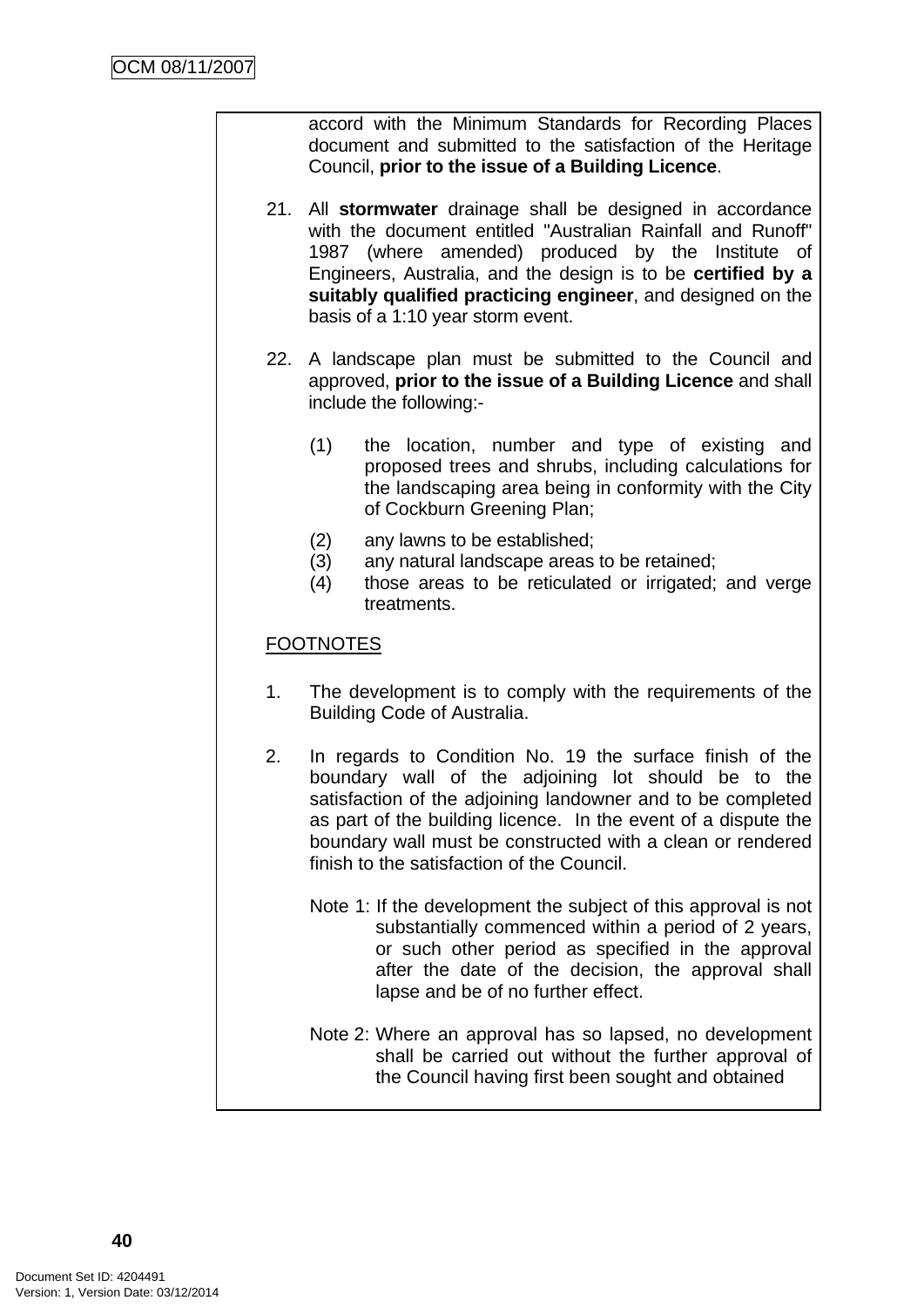(2) delegate authority to the Manager Statutory Planning to issue a Schedule 9 Notice of Determination on Application for Planning Approval – Approval (inclusive of MRS Form 2 Notice of Approval), in accordance with (1) above.

## **TO BE CARRIED BY AN ABSOLUTE MAJORITY OF COUNCIL**

## **COUNCIL DECISION**

### **Background**

| Zoning    | MRS:                                            | <b>Urban</b>             |  |
|-----------|-------------------------------------------------|--------------------------|--|
|           |                                                 | TPS3   Local centre Zone |  |
| Land Use: | Vacant Heritage Listed Hotel - Newmarket Hotel  |                          |  |
| Lot Size: | 994m <sup>2</sup>                               |                          |  |
| Use Class | "D" - local government must exercise discretion |                          |  |

*3 June 2005 - Application received for 7 residential apartments (DA07/0400).* 

*8 September 2005 - Application DA07/0400 was refused at Council meeting.*

On 13 October 2005, Minute No.2972 - Council reconsidered the legal action against the owner and resolved as follows:

*"That Council instruct its Solicitors to recommence legal proceedings against Kee-Vee Properties Pty Ltd (ACN 009 292 237), being the owners of Lot 21 (1) Rockingham Road, Hamilton Hill, for a breach of Special Conditions 13 and 14 of the planning approval dated 21 May 2003, in contravention of the City of Cockburn's Town Planning Scheme No.3 and the Town Planning and Development Act 1928."* 

The legal action is ongoing and the matter will come before the Fremantle Magistrates Court on 17 January 2008.

10 November 2005 - Application received for 6 residential apartments (DA05/0858)

6 September 2006 - Permanent entry of the place in the State Register of Heritage Places.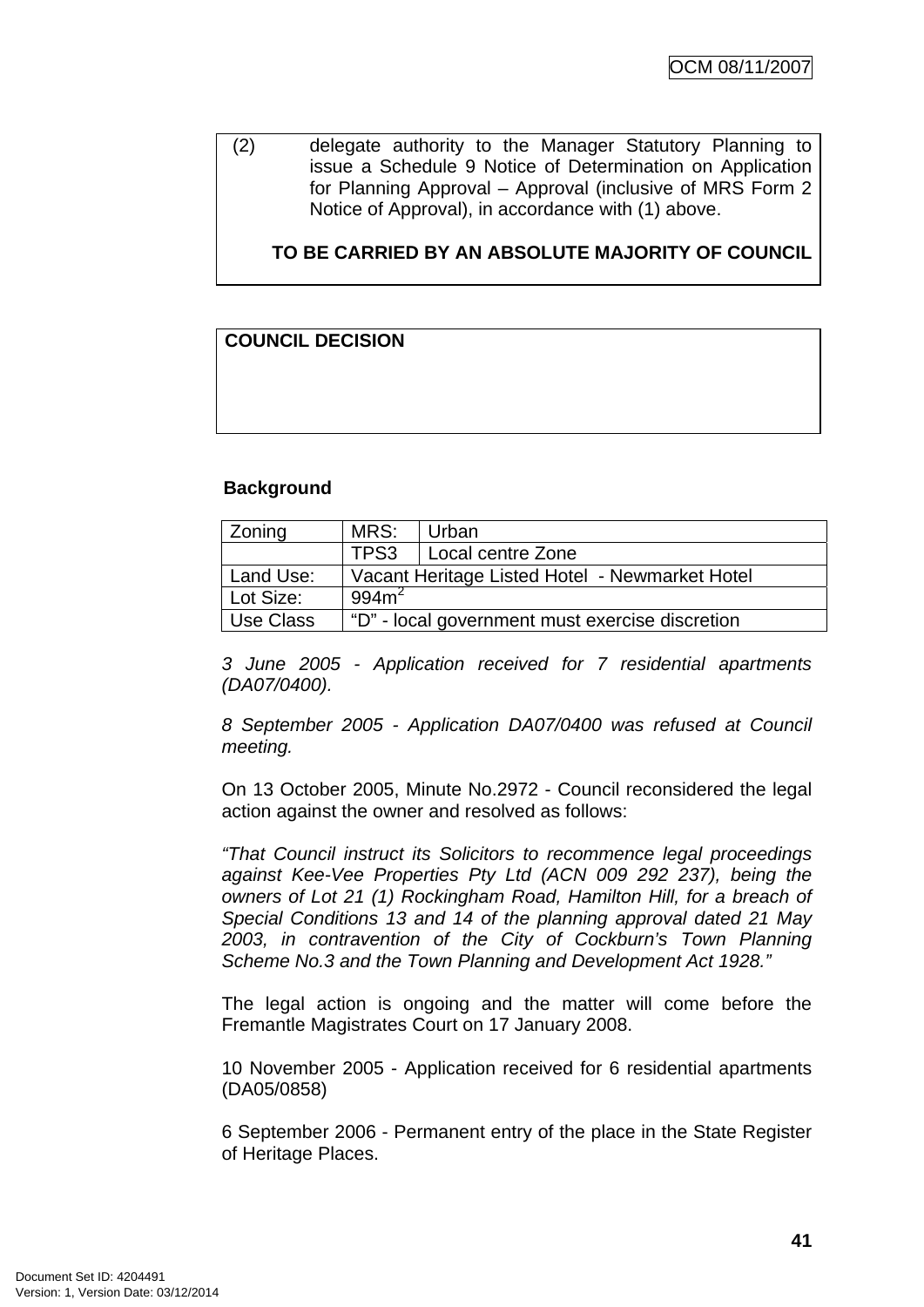The owner was of the opinion that the development application submitted on 10 November 2005 received approval; however, the City's records do not indicate that approval has been granted and in addition, the owner has been unable to produce a copy of the approval. Due to the length of time that has elapsed and the changes made to the plans, a new application has been submitted rather than attempt to resurrect the existing application.

## **Submission**

The applicant has verbally provided the following justification in support of the proposal which has been summarised accordingly:-

• *The application is prepared in response to the points raised by the Heritage Council in it's letter dated 20 October 2006 which was a comment by the Heritage Council on the previous development application, submitted on 10 November 2005 (DA05/0858).* 

### **Report**

The subject land is zoned Local Centre under the City of Cockburn Town Planning Scheme No. 3. Council has the discretion to either approve (with or without conditions) or to refuse the application.

Policy OLPD7 requires that places listed as Category "A" on the City's Municipal Inventory of Heritage Places are determined by Council and not under delegated authority.

The application was referred to the Heritage Council of WA for comment (on 19 October 2007) as the place is included on the State Register of Heritage Places. At the time of writing this report, a response has not been received from the Heritage Council; however, in order not to unnecessarily delay the determination of this application, it is proposed that Council delegate authority to the Manager Statutory Planning to approve the application, subject to conditions, upon receipt of written support from the Heritage Council.

The subject site does not have a R Coding over it, as it is zoned "Local Centre". There are no specific standards in Town Planning Scheme to guide this development, so the standards of the Residential Design Codes have been used. The development of 6 units on this site of 994m2 equates to a density of R 60, which is consistent with the density of the nearby properties. The proposed development complies with the standards and provisions Residential Design Codes with the exception of the following:-

• The maximum plot ratio for R 60 development is 0.7. The proposed plot ratio is 0.9. This is considered acceptable given that 4 out of the 6 units proposed have to be retrofitted into an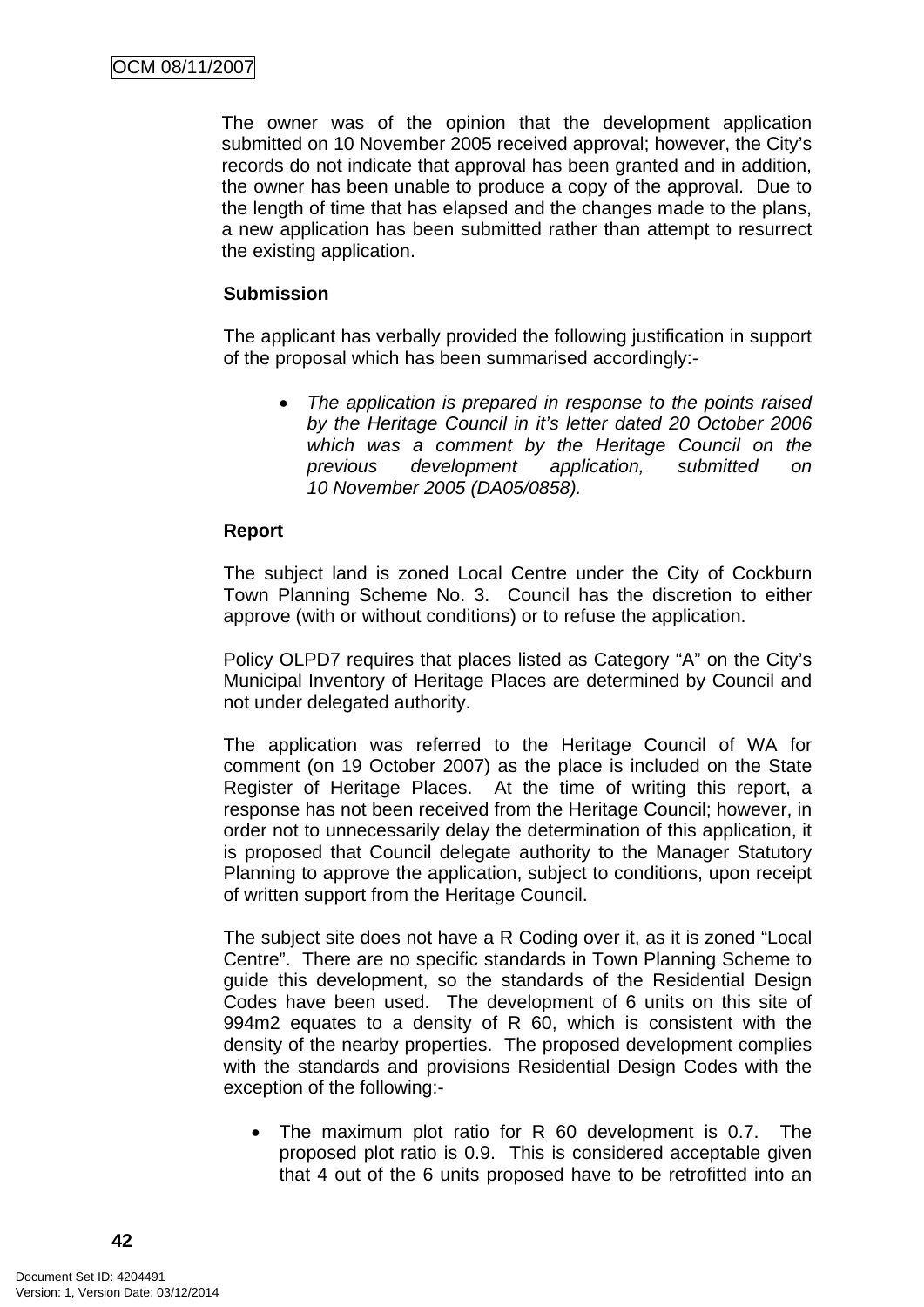existing heritage structure. The two new units are not considered excessive in plot ratio, as they only contain one living area each.

- The number of on site car bays required is 16. The proposed number of bays is 8. Each unit has one garage and there are 2 open car bays proposed at the south western corner of the site. There is also a parking and access easement granted in 2005 over the carpark on the abutting lot which contains the bottle shop, allowing parking for residents of the subject site. On this basis, it is considered that the variation to parking provided on site is acceptable.
- The open space required on the site is 50%. The open space provided is 74.52%.
- $\bullet$  In multiple unit developments, 16m<sup>2</sup> communal open space is required per unit giving a total of  $96m^2$ . There is no defined communal open space indicated on the plans however, the open courtyard area between the new building and the existing hotel, incorporating a porch and landscaping, could be developed as attractive and useable communal space and has an area of over 100m<sup>2</sup>. This is considered to meet the requirement.
- The size and provision of private open space (balconies) complies for units 3, 4, 5 and 6, but does not comply for units 1 and 2 as they are provided with no outdoor private area. These two units have access to the front verandah as outdoor area, however this is largely public space and faces Rockingham and Cockburn Roads, which will not lend itself to use as private space. Residents of these two units will also be able to use the communal courtyard space described above.
- The height of the new building is approximately 9.3m or 3 storeys. This is lower than the existing hotel and is considered appropriate.

Clause 7.5 of Town Planning Scheme No. 3 allows Council to grant variations to any of the provisions of the Town Planning Scheme or Residential Design Codes where it is desirable to facilitate the conservation of a Heritage Place. In this instance the variations listed above are considered acceptable and directly facilitate the redevelopment and conservation of the Newmarket Hotel.

#### **Recommendation**

The current application facilitates the redevelopment, conservation and re use of the Newmarket Hotel, which has long be a goal of the owner and the Council alike. The variations to the required residential standards are not considered excessive in order to achieve this goal. It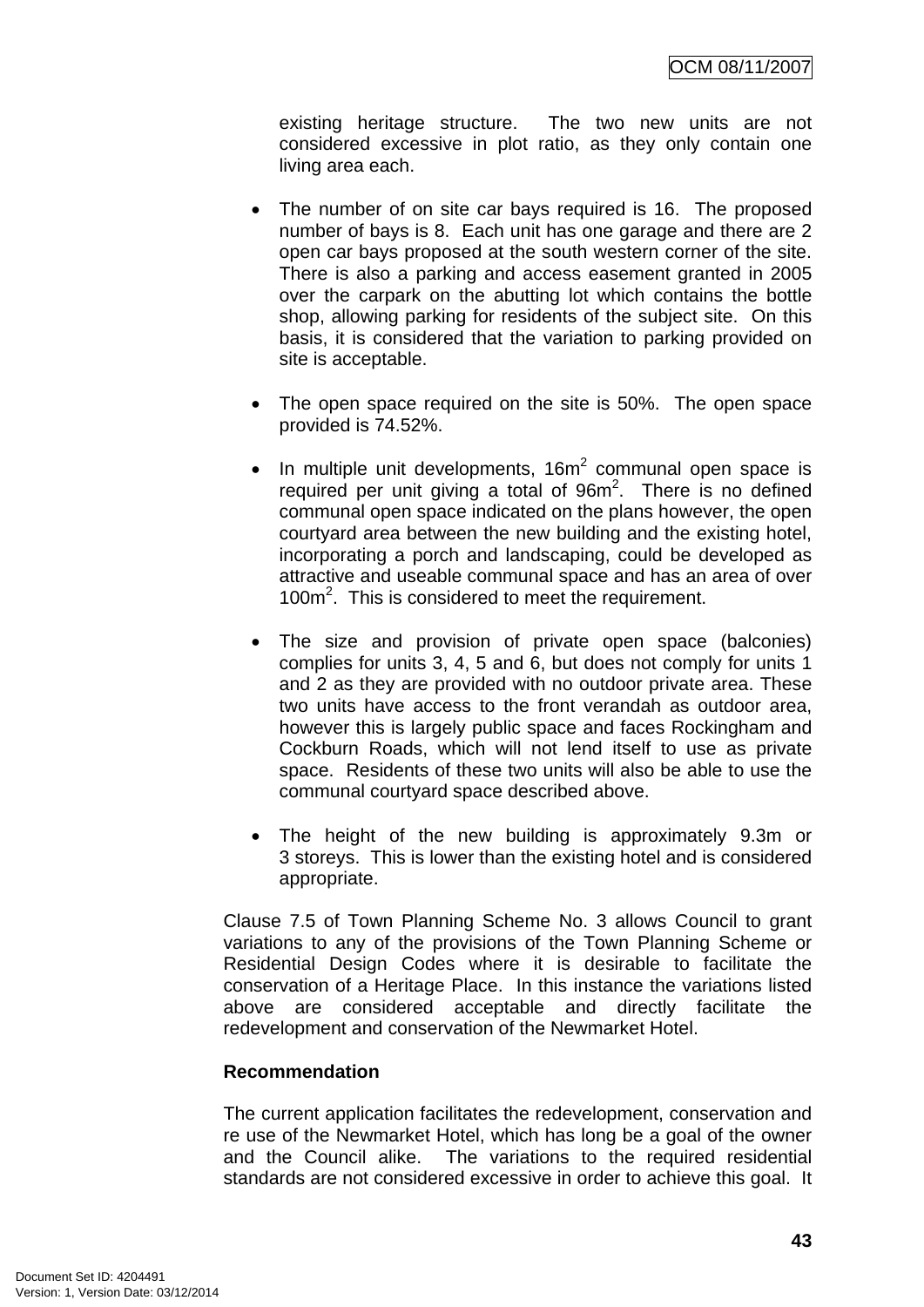is recommended that Council support the plans and delegate authority to the Manager Statutory Planning to approve the application upon receipt of support from the Heritage Council.

#### **Strategic Plan/Policy Implications**

#### *Demographic Planning*

*• To ensure development will enhance the levels of amenity currently enjoyed by the community.*

#### *Lifestyle and Aspiration Achievement*

*• To conserve the character and historic value of the human and built environment.* 

#### **Budget/Financial Implications**

Nil

### **Legal Implications**

Town Planning Scheme No. 3 Residential Design Codes 2002 Planning and Development Act 2005 State Administrative Tribunal Regulations Heritage of Western Australia Act 1990

#### **Community Consultation**

No community consultation is required in regard to this application.

#### **Attachment(s)**

- (1) Location Plan
- (2) Site Plan and Elevations

#### **Advice to Proponent(s)/Submissioners**

The Proponent(s) and those who lodged a submission on the proposal have been advised that this matter is to be considered at 8 November 2007 Council Meeting.

#### **Implications of Section 3.18(3) Local Government Act, 1995**

Nil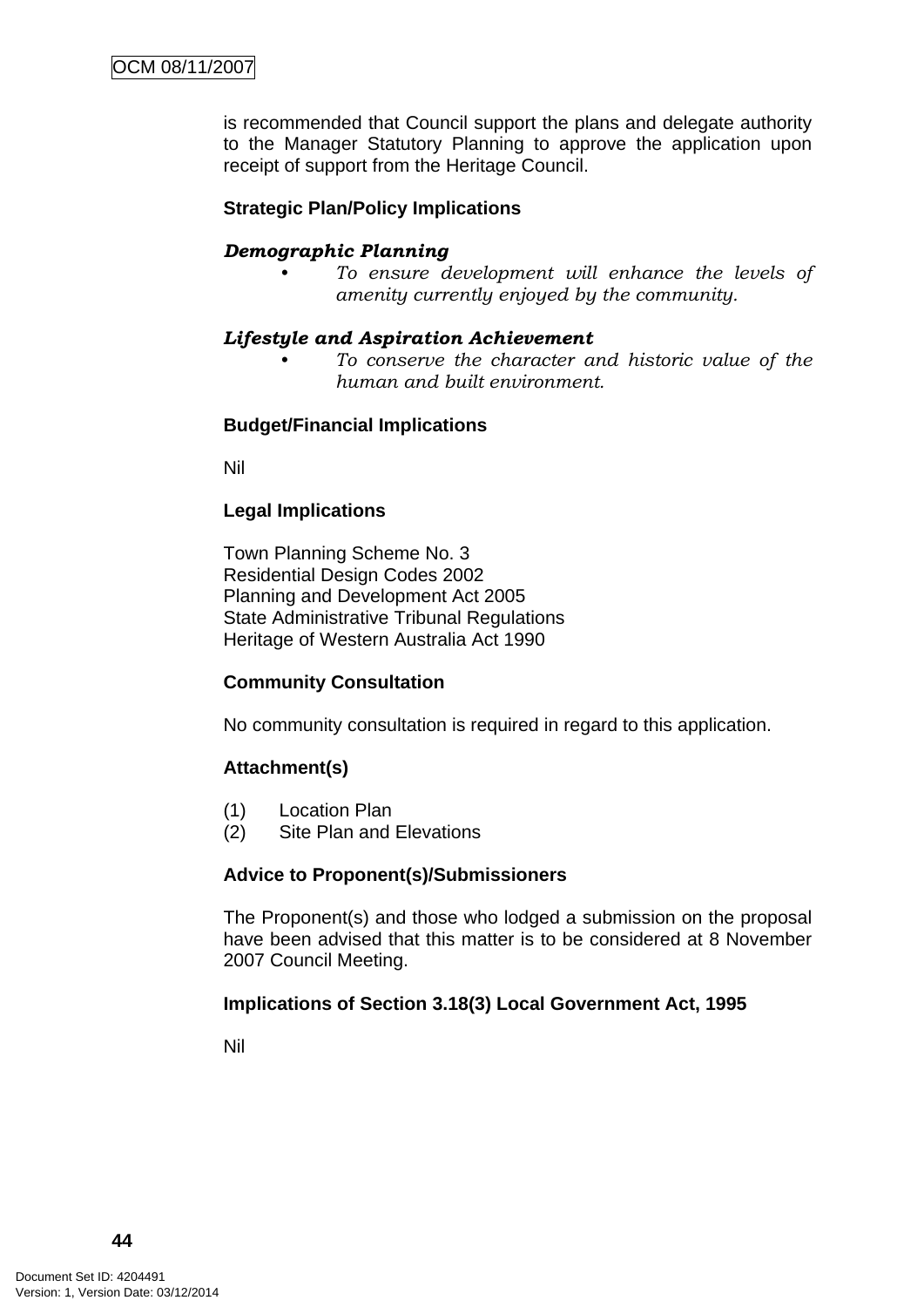#### **14.7 (OCM 08/11/2007) - LICENCE AGREEMENT - LOT 22 & PORTION OF LOT 14 PROGRESS DRIVE BIBRA LAKE - OWNER: ADVENTURE WORLD PTY LTD (1117891) (K SIM) (ATTACH) Item 14.7.pdf**

#### **RECOMMENDATION**

That Council issue a licence to Adventure World Pty Ltd for the non exclusive use of Lot 22 and portion of Lot 14 Progress Drive as overflow car park for 1 year 11 months subject to Adventure World:

- (1) establishing and maintaining the hard stand on the licence area;
- (2) constructing an asphalt cross over of at least 30 metres on to Progress Drive;
- (3) not removing any significant vegetation;
- (4) erecting rural fencing to prevent vehicular access to the balance of Lot 14;
- (5) planning approval;
- (6) preventing any dust nuisance for the life of the licence term;
- (7) removing the hard stand material and fencing if required by the City of Cockburn at the conclusion of the licence term; and
- (8) paying an annual fee of \$2,000 in advance.

## **COUNCIL DECISION**

#### **Background**

Council has owned Lot 14 Progress Drive since 1985. Lot 22, formerly part of Lot 14 was created in 2000. It was to be utilized as a soccer pitch in association with a sporting association who owned adjoining Lot 23 at the time. That proposal has since expired.

#### **Submission**

Adventure World Pty Ltd have submitted a written request to utilise Lot 22 and portion of Lot 14 as overflow parking during their peak season.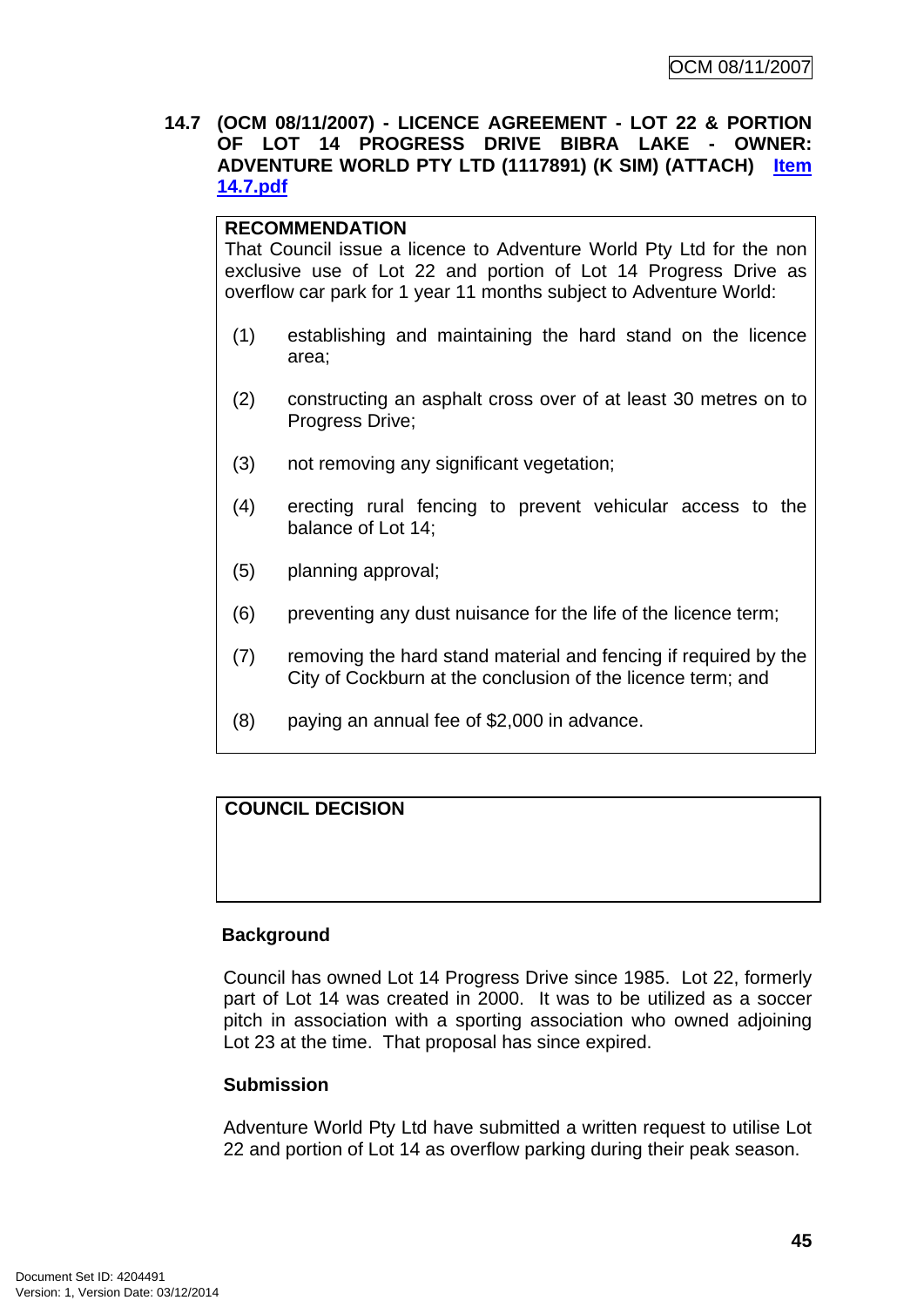#### **Report**

Adventure World if granted the use of the land, will establish as a minimum a hardstand of stabilized limestone sufficient to accommodate approximately 380 bays. The total area of the licence will be 2.1 hectares.

The subject area is reserved "Regional Reserve – Parks and Recreation" and the use of the area for temporary parking is considered to be generally in accordance with the purpose of the reserve. Adventure World is not proposing to remove any significant vegetation, with the parking areas to be located in the existing cleared areas. The parking areas are also located away from the heritage listed Morton Bay Fig trees on Progress Drive. In accordance with the Beeliar Regional Park Management Plan, the subject area is designated as "Sport and Recreation" whereby the use of the area for temporary parking is acceptable. Adventure World have also provided a letter of support for the proposed parking from the Bibra Lake Residents Association Inc.

The recommended licence period being less than 2 years allows the city to enter into this arrangement without having to comply with provisions of 3.58 of the Local government Act. It is also a requirement that the occupation by Adventure World be non exclusive. It is considered highly unlikely that there will be significant demand for parking by any one else but Adventure World patrons. The only other attractions in the vicinity are the chip and pitch golf facility on the opposite side of Progress Drive and a paint ball operator on Lot 21 Progress Drive.

To guard against anti social use of the area in the off season, a lockable gate will be established at the entrance. The second reason to limit the licence period is that it will allow sufficient time for Council Officers to undertake a comprehensive assessment of the area consisting of Lot 22, Lot 14 and portion of Reserve 46787.

The assessment will examine

- environmental constraints
- opportunities for further development
- overall parking requirements
- possible land exchanges involving Council freehold and
- managed crown reserve land

It is anticipated that the area assessment will give direction on how a possible integrated entertainment precinct could be developed.

Car parking will always be crucial to the success of current or future enterprises. The proposed licence term will allow a degree of flexibility into the future. The licence will allow Adventure World to overcome an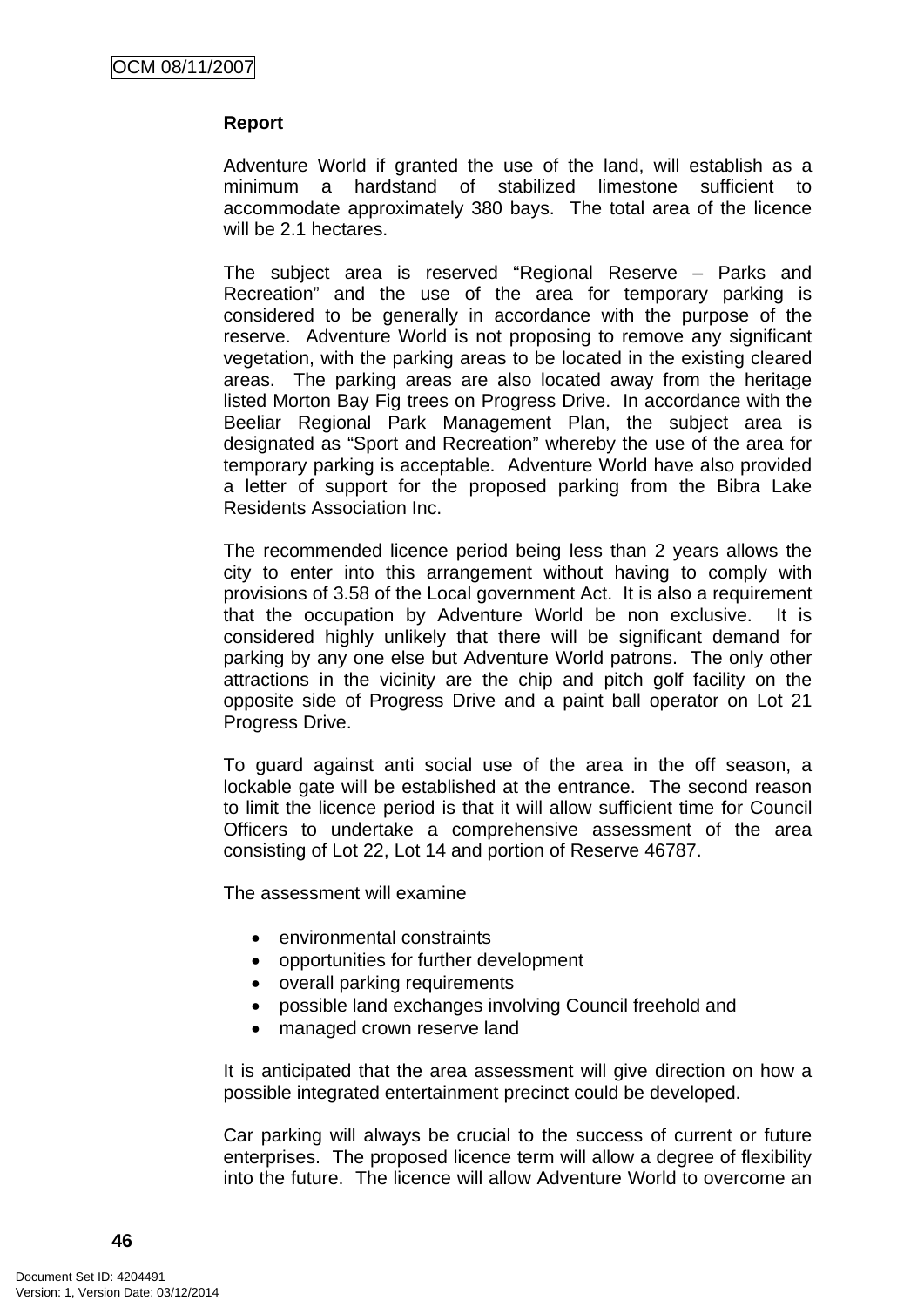immediate problem with parking issues in Progress Drive whilst the longer term use of Council's freehold Lots 14 and 22 are being assessed. Adventure World state that their expenditure in providing the hardstand and asphalt drive will cost them a minimum of \$200,000. The extent of their outlay and because they believe that future expansion is constrained they would prefer to purchase the licence land. It is believed that the interests of the City are best served by taking a wider view. Selling portion of Lot 14 and Lot 22 could prejudice future opportunities.

### **Strategic Plan/Policy Implications**

### *Demographic Planning*

*• To ensure the planning of the City is based on an approach that has the potential to achieve high levels of convenience and prosperity for its citizens.* 

### *Infrastructure Development*

*• To construct and maintain community facilities that meet community needs.* 

#### *Lifestyle and Aspiration Achievement*

*• To facilitate and provide an optimum range of community services and events.* 

#### **Budget/Financial Implications**

The anticipated income will offset the administrative input required of Council Officers.

#### **Legal Implications**

Councils' Solicitors will draft a suitable agreement designed to protect the City and address conditions set by the Council. Section 3.58 of the LGA does not supply.

#### **Community Consultation**

Given the short tern nature of the proposal it is not considered necessary to formally advertise the proposal. It is noted that in Adventure World's submission a written endorsement of the proposal was attached from the Bibra Lake Residents Association

## **Attachment(s)**

Site Plan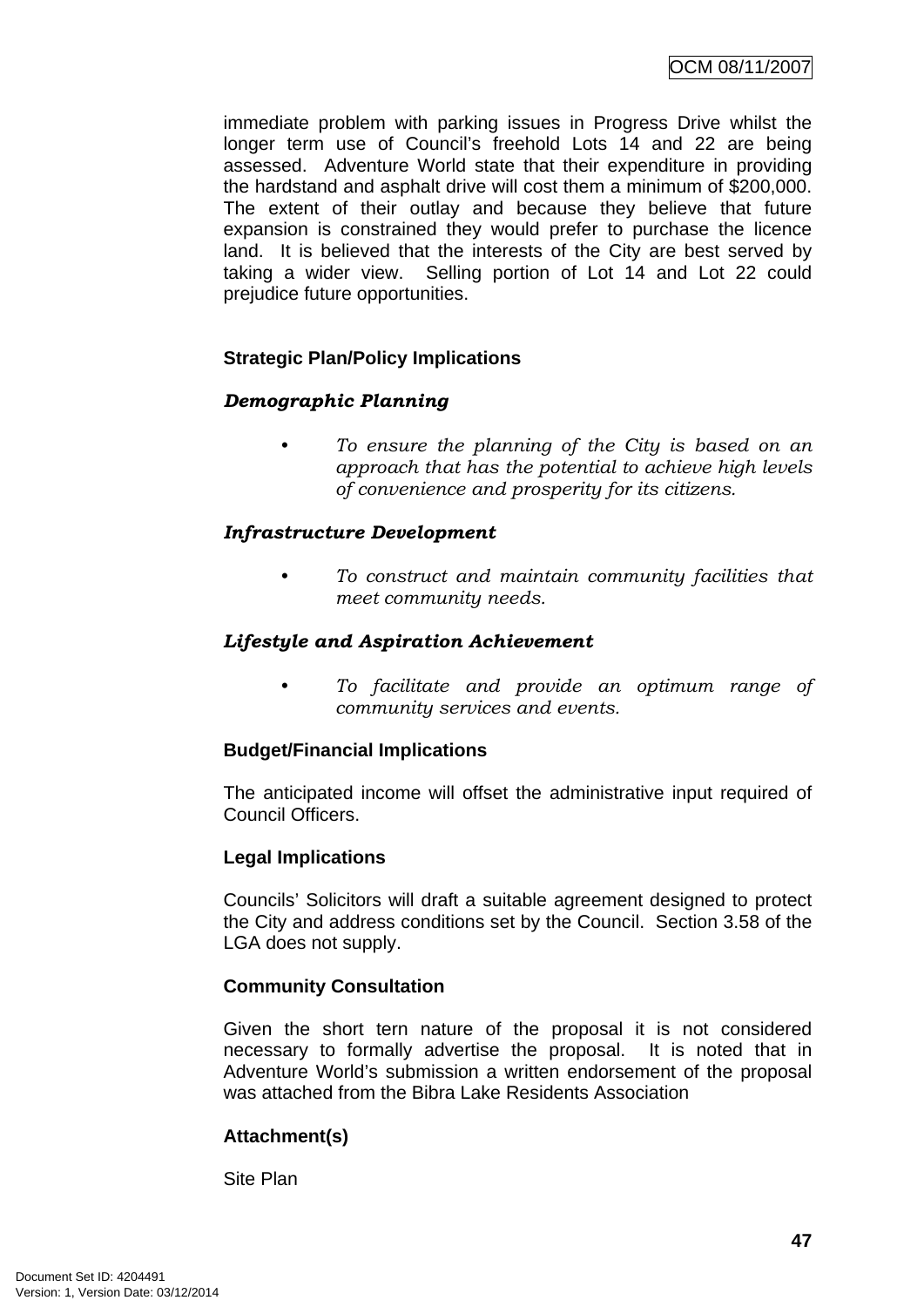## **Advice to Proponent(s)/Submissioners**

The Proponent(s) and those who lodged a submission on the proposal have been advised that this matter is to be considered at 11 November 2007 Council Meeting.

#### **Implications of Section 3.18(3) Local Government Act, 1995**

Nil.

#### **14.8 (OCM 08/11/2007) - PETROL FILLING STATION AND FAST FOOD OUTLET - LOT 760 NO. 49 BERRIGAN DRIVE SOUTH LAKE - OWNER: BALER PTY LTD - APPLICANT: PLANNING SOLUTIONS PTY LTD (5115260) (L PALERMO) (ATTACH) Item 14.8.pdf**

#### **RECOMMENDATION**  That Council:-

(1) grant its approval for a Petrol Filling Station & Fast Food outlet on No 49 (Lot 760) Berrigan Drive, South Lake in accordance with the approved plan dated 09/08/07 subject to the following conditions:-

#### STANDARD CONDITIONS

- 1. Development may be carried out only in accordance with the terms of the application as approved herein and any approved plan.
- 2. Nothing in the approval or these conditions shall excuse compliance with all relevant written laws in the commencement and carrying out of the development.
- 3. Landscaping and tree planting to be undertaken in accordance with the approved plan prior to the occupation of the site.
- 4. The landscaping installed in accordance with the approved detailed landscape plan, must be reticulated or irrigated and maintained to the satisfaction of the Council.
- 5. A plan or description of all signs for the proposed development (including signs painted on a building) shall be submitted to and approved by the Council as a separate application. The application (including detailed plans) and appropriate fee for a sign license must be submitted to the Council prior to the erection of any signage on the site/building.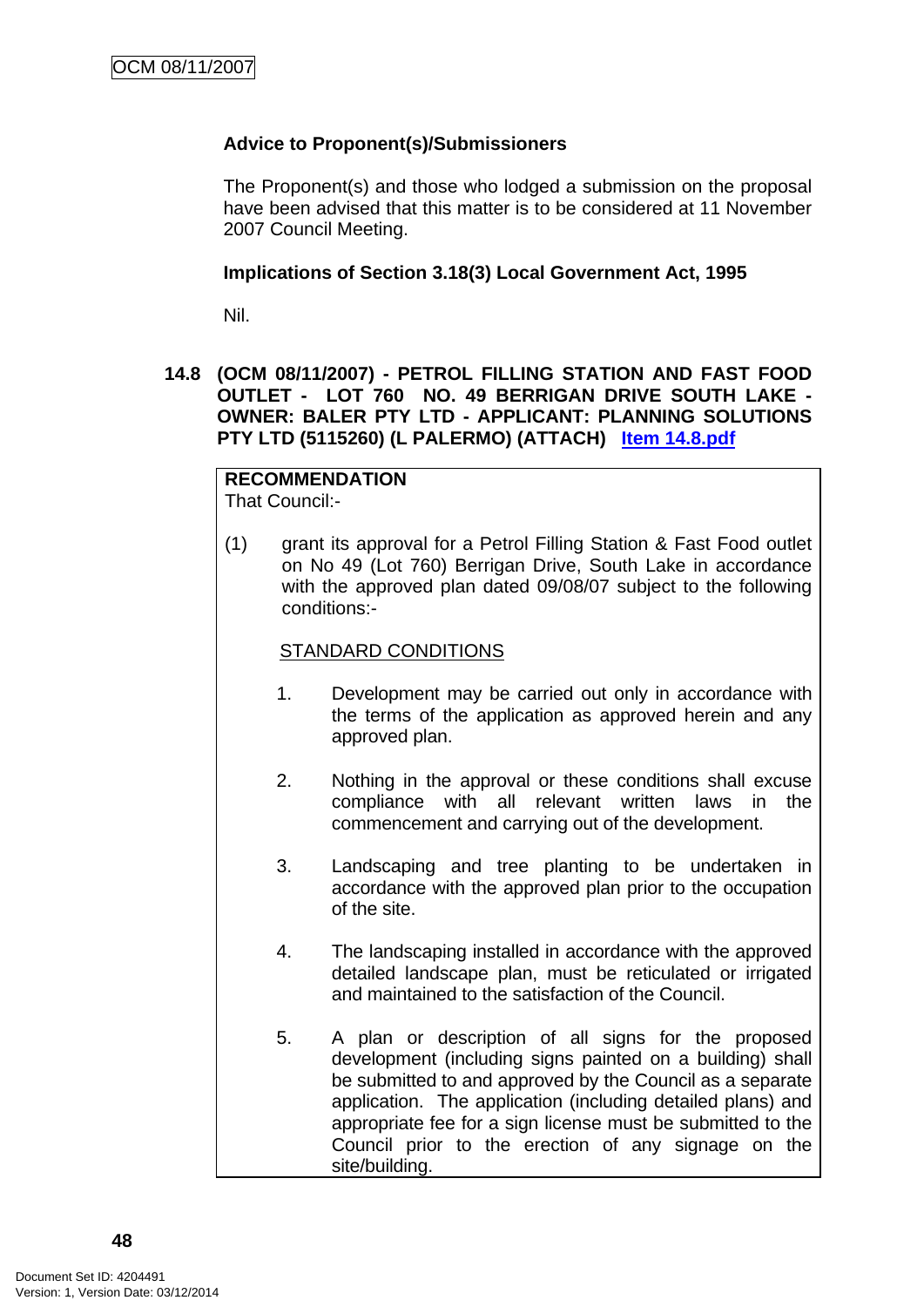- 6. No bunting is to be erected on the site. (Bunting includes streamers, streamer strips, banner strips or decorations of similar kind).
- 7. No wall, fence or landscaping greater than 0.75 metres in height measured from the natural ground level at the boundary, shall be constructed within 1.5 metres of a vehicular accessway unless the wall, fence or landscaping is constructed with a 2.1 metre truncation, as depicted on the approved plan.
- 8. All stormwater being contained and disposed of on-site.
- 9. Works depicted on the approved parking plan shall be maintained to the satisfaction of the Council.
- 10. The development site must be connected to the reticulated sewerage system of the Water Corporation before commencement of any use.
- 11. Access onto the site shall be restricted to that shown on the plan approved by the Council.
- 12. The vehicle parking area shall be sealed, kerbed, drained and line marked in accordance with the approved plans and specifications certified by a suitably qualified practicing Engineer to the satisfaction of the Council.
- 13. The parking bay/s, driveway/s and points of ingress and egress to be designed in accordance with the Australian Standard for offstreet car parking (AS2890) unless otherwise specified by this approval and are to be constructed, drained and marked in accordance with the design and specifications certified by a suitably qualified practicing Engineer and are to be completed prior to the development being occupied and thereafter maintained to the satisfaction of the Council.
- 14. Car bay grades are not to exceed 6% and disabled car bays are to have a maximum grade 2.5%.
- 15. Landscaping is to be undertaken in the street verge adjacent to the Lot(s) in accordance with the approved plans and be established prior to the occupation of the building; and thereafter maintained to the Council's satisfaction.
- 16. The development must display the street number and where there is no street number allocated to the property,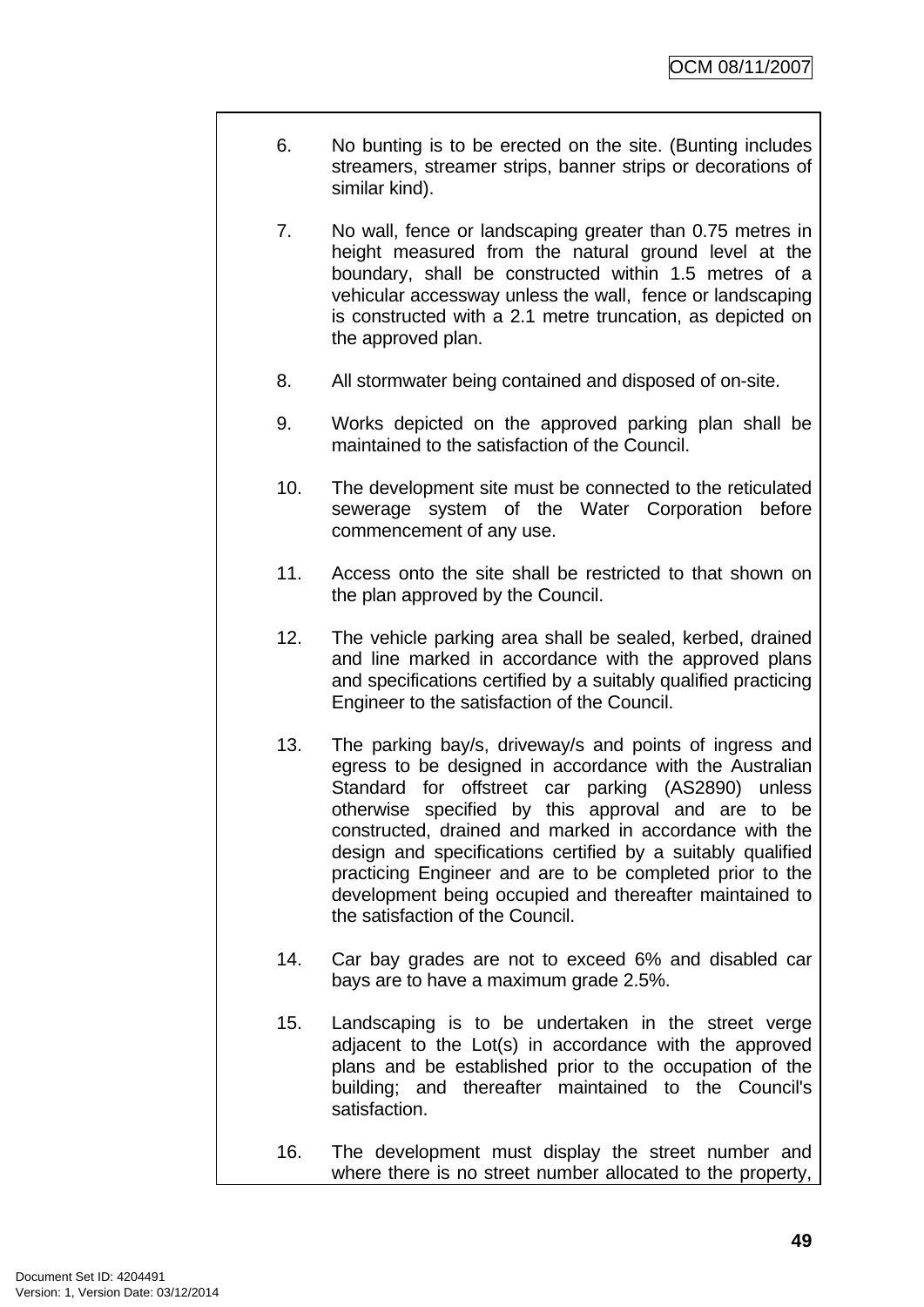the lot number shall be displayed instead.

## *CONDITIONS TO BE COMPLIED WITH PRIOR TO APPLYING FOR A BUILDING LICENCE*

- 17. Notwithstanding the detailed specifications required to be submitted for a Building Licence approval, a separate schedule of the colour and texture of the building materials shall be submitted and approved to the satisfaction of the Council **prior to the issue of a building licence**, and before the commencement or carrying out of any work or use authorised by this approval.
- 18. Applicant submitting a detailed plan showing waste bin storage arrangements and staff and customer toilet facilities to the satisfaction of Council's Environmental Health Services.
- 19. A landscape plan must be submitted to the Council and approved, **prior to applying for building licence** and shall include the following:-
	- (1) the location, number and type of existing and proposed trees and shrubs;
	- (2) any lawns to be established;
	- (3) any natural landscape areas to be retained; and
	- (4) those areas to be reticulated or irrigated; and verge treatments.

## FOOTNOTES

- 1. The development is to comply with the requirements of the Building Code of Australia.
- 2. Access and facilities for disabled persons is to be provided in accordance with the requirements of the Building Code of Australia.
- 3. In relation to Condition No. 18, customer facilities are required if more than 20 seats are provided.
- 4. All stormwater drainage shall be designed in accordance with the document entitled "Australian Rainfall and Runoff" 1987 (where amended) produced by the Institute of Engineers, Australia, and the design is to be **certified by a suitably qualified practicing Engineer**, and designed on the basis of a 1:10 year storm event.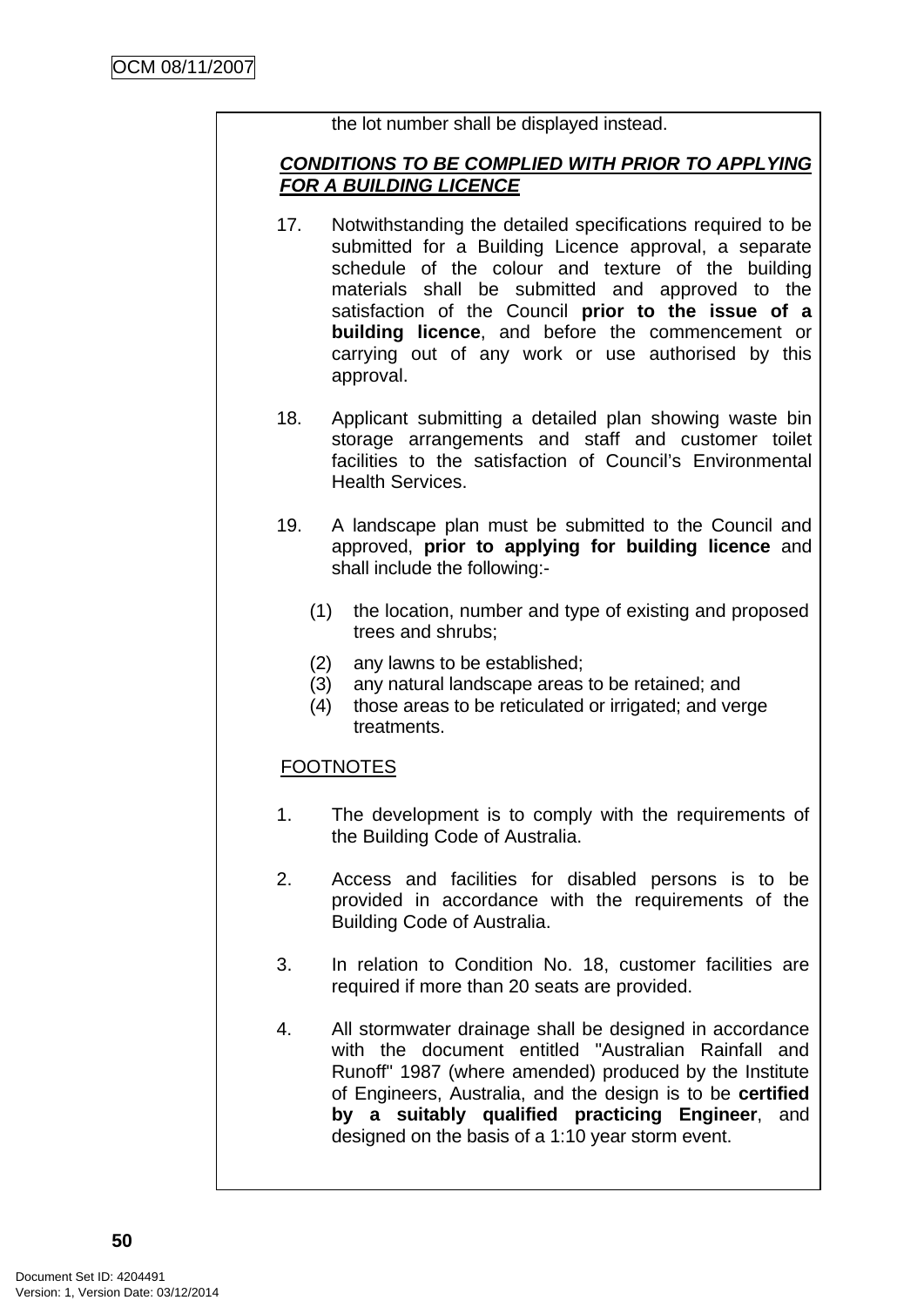(2) issue a Schedule 9 Notice of Determination on Application for Planning Approval – Approval (inclusive of MRS Form 2 Notice of Approval).

### **COUNCIL DECISION**

#### **Background**

| Zoning:    | MRS:                                        | Urban        |  |
|------------|---------------------------------------------|--------------|--|
|            | TPS3                                        | Local Centre |  |
| Land Use:  | Petrol Filling Station and Fast Food Outlet |              |  |
| Lot Size:  | 1194m2                                      |              |  |
| Use Class: | Petrol Filling Station - A                  |              |  |
|            | Fast Food Outlet - D                        |              |  |

The subject site is located on the corner of Berrigan Drive and South Lake Drive in South Lake. There is an existing dilapidated disused former Service Station building located on the subject lot.

There are two access/egress points to the site one from Berrigan Drive and one from South Lake Drive. The existing local Shopping Centre located on the same lot is serviced by two additional access/egress driveways on Berrigan Drive and South Lake Drive leading direct to the Shopping Centre carpark and located further away from the street corner.

#### **Submission**

The applicant has provided the following justification in support of the proposal which has been summarised accordingly:-

- The proposal is for refurbishment and modernisation of the existing disused Service Station and retail outlet/shop and a change of use and refurbishment of the existing workshop area to fast food outlet.
- The proposal includes the addition of technologically advanced filling stations and improvements in pollution control and vapour recovery.
- The proposal capitalises on its proximity to regional transport networks and business, industrial and service-commercial land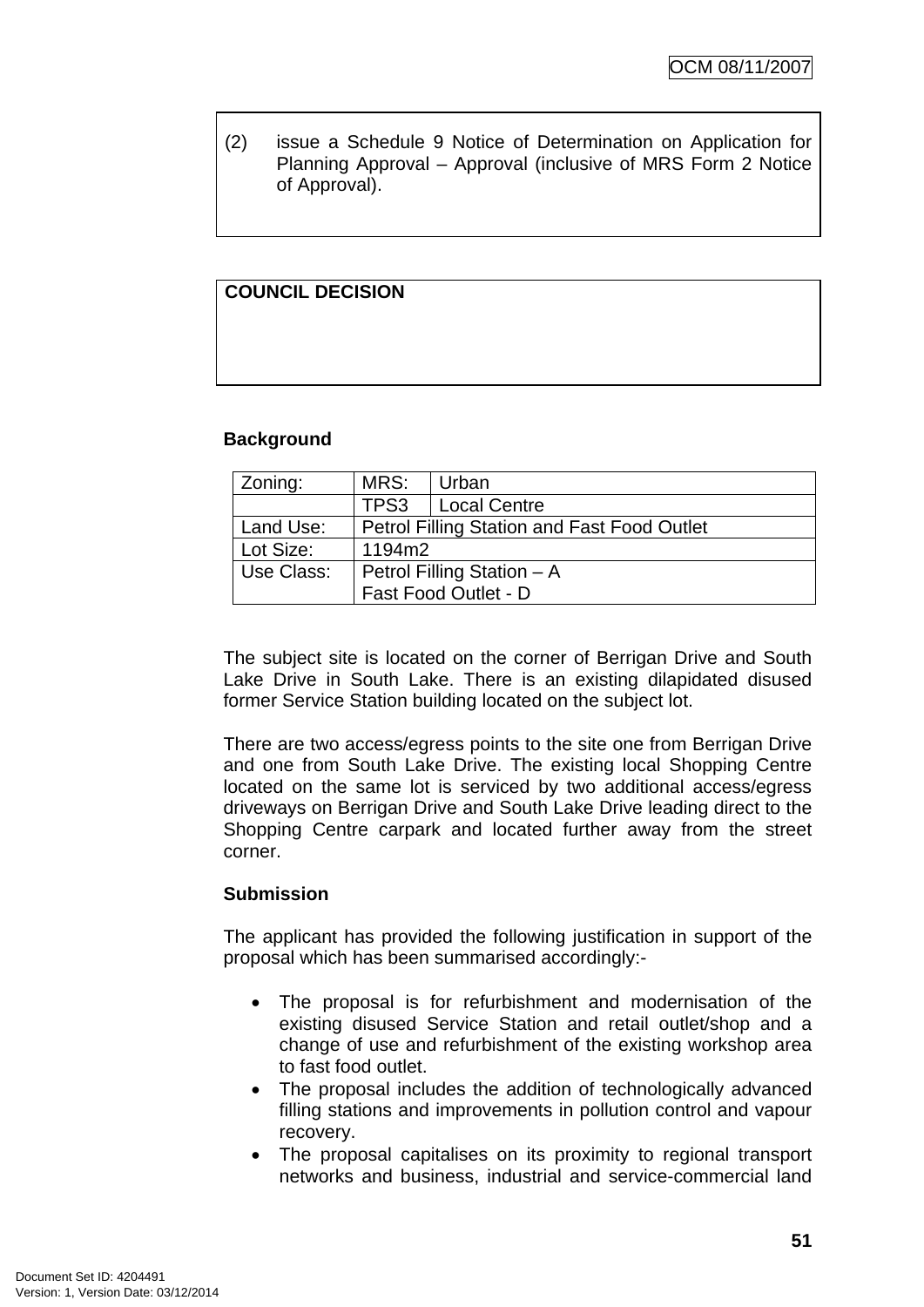uses including the South Lake Shopping Centre, Jandakot Town Site and Jandakot Regional Centre.

- The proposal is consistent with the relevant statutory considerations.
- The proposal makes best and efficient use of existing infrastructure.
- The proposal shall provide for a wider range of petroleum and associated convenience goods and take away food to the local community that meet current market demand.

A copy of the applicant's full submission should be read in conjunction with this report and is contained in the agenda attachments.

#### **Report**

#### City of Cockburn Town Planning Scheme No. 3

The subject land is zoned Local Centre under the City of Cockburn Town Planning Scheme No. 3. Council has the discretion to either approve (with or without conditions) or to refuse the application.

The proposed uses are designated as follows under the TPS 3 zoning table:

Petrol Filling Station  $-$  (A) - use requires an application for Planning Approval and advertising to public in accordance with Clause 9.4 of the Scheme.

Fast Food Outlet – (D) -use requires application for Planning Approval.

The main objective of the Local Centre Zone as stated in the Clause 4.2.1 (d) of the TPS 3 is:

*To provide for convenience retailing, local offices, health, welfare and community facilities which serve the local community, consistent with the local – serving role of the centre.* 

The proposal for petrol Filling Station inclusive of convenience retail shop and a fast food outlet aimed at serving the local community is considered to be in line with the above stated objective of the zone.

The proposal is for refurbishment and modernization of the existing disused Service Station, which was previously approved by Council. The new proposed use being a Petrol Filling station rather than a Service Station would have less impact on the surrounding residential uses as it doesn't include a vehicle service and repair workshop.

Fast Food Outlet component of the proposal being a 'D' use in the Zoning Table was required to be advertised for public comment in accordance with the TPS 3. The required advertising was carried out.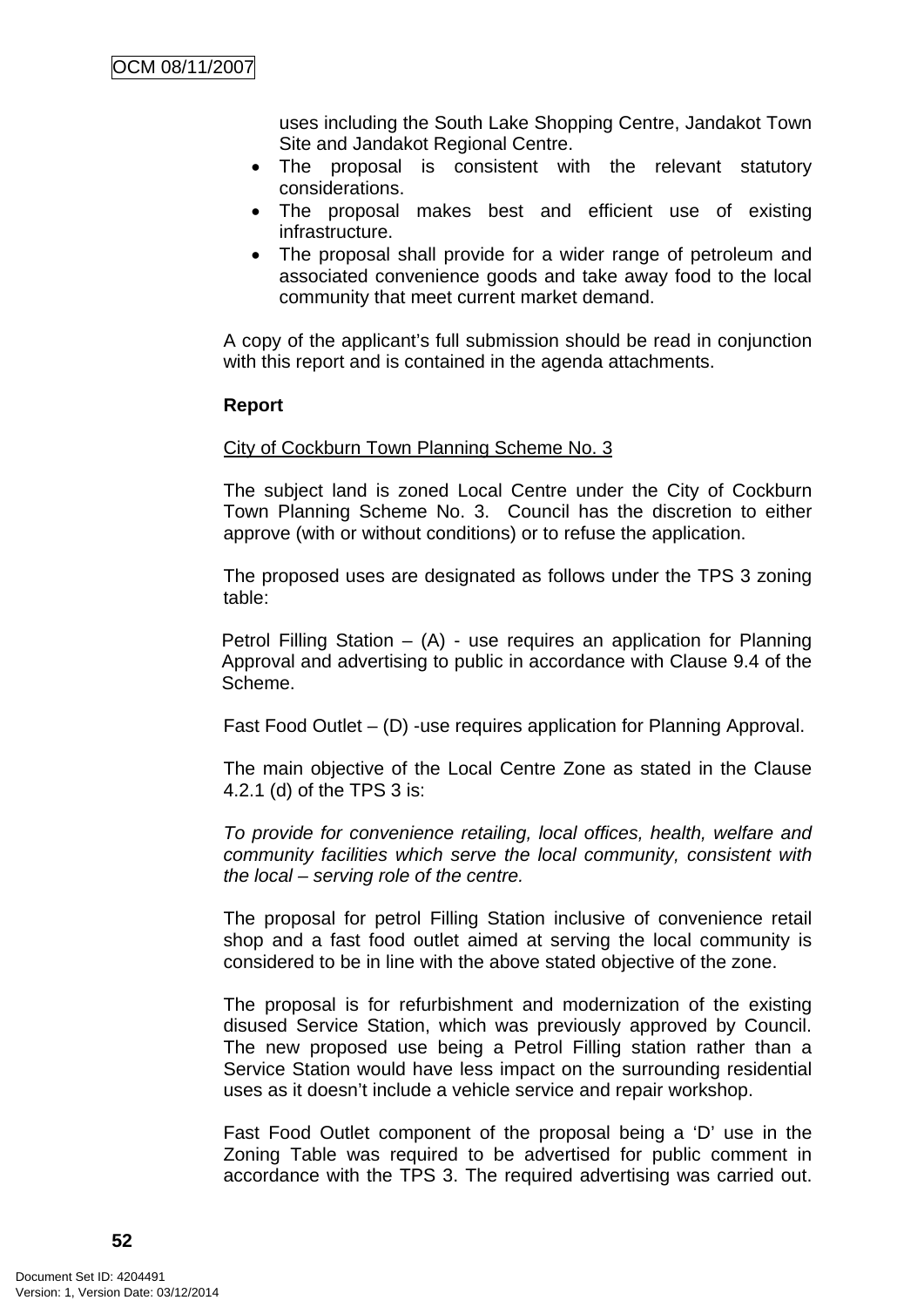One objection was received during the advertising period, which is detailed in the Public Consultation section of this report.

The proposal also complies with the requirements under the TPS 3 provisions for car parking and landscaping. However a detailed landscape plan would be required prior to issue of a Building Licence, which is recommended to be included as one of the conditions of Planning Approval.

New signage is also proposed as part of the application. The applicant did not submit enough information regarding the proposed signage at this stage. A condition is recommended to request the applicant to lodge a separate application for the proposed signage.

#### Shopping Centres and Service Stations Policy APD 36

Council has an adopted Local Planning Policy APD 36 – Shopping Centres and Service Stations Policy, which sets out the main objective for shopping centre and service station proposals and requirements in terms of their functionality, impact on the amenity of surrounding area and sitting/location.

The applicant addressed all the aspects of the Policy in the report submitted with the application.

The location of the proposed petrol filling station on the corner of Berrigan Drive and South Lake Roads on the same lot as the local shopping centre is considered to be suitable and convenient and would fulfil the purpose of providing necessary service to the local residents and businesses and passing traffic in accordance with the Policy APD 36.

Policy APD 36 also contains the following assessment requirement:

*The design and layout of the proposed service station shall not have a detrimental impact on the local amenity in respect to traffic and pedestrian movements, odours, lighting, noise and hours of operation.* 

In relation to the above requirement, the proposal is for refurbishment of the existing service station building. As stated by the applicant the proposal seeks to improve the functionality of its internal layout, design and improve the quality of service and operation. The size/scale of the existing service station is not proposed to be changed.

The proposed hours of operation are from 6.00 a.m. to 10.00 p.m. weekdays and 6.00 a.m. to 11.00 p.m. weekends. It is also stated by the applicant petrol tanker deliveries of fuel would not be undertaken outside of the proposed trading hours.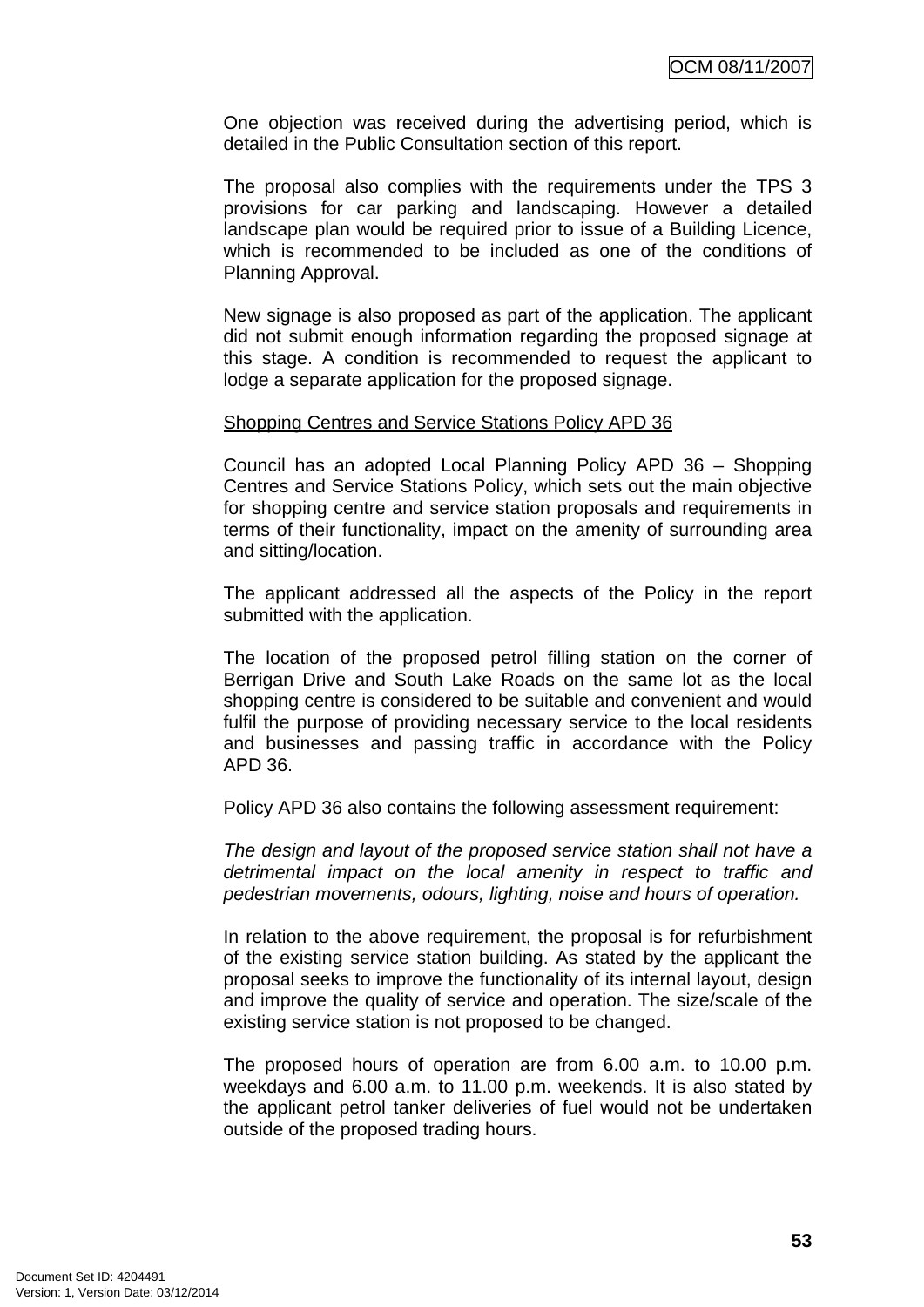The proposed car parking facilities were designed in accordance with the relevant Australian Standards. As also stated in the applicant's report the petrol filling station and the proposed fast food outlet shall further promote pedestrian activity within the area.

Another requirement of the Policy is that Service Stations are not located on high speed arterial roads. Berrigan Drive and South Lake Drive are not considered to be high speed roads. The prescribed speed limits for these roads are 60km/h and 50km/h.

It is considered that the proposal for refurbishment of the disused service station building and the change of use from the vehicle repair workshop to a fast food outlet is in line with the guidelines under the Policy APD 36.

#### Recommendation

It is recommended that the application for a Petrol Filling Station and a Fast Food Outlet on the subject site be approved by Council subject to standard conditions, as it is considered that the proposal is line with the main objective of the local centre zone and also complies with all the requirements under the Scheme and Council Policy APD 36.

The proposal seeks to refurbish a disused and neglected existing service station building, which would improve the aesthetic amenity in the locality and potentially reduce antisocial behaviour associated with vacant buildings.

The proposal reduces hours of operation in comparison with the previous service station use and limits deliveries of fuel by petrol tanker trucks to be during the proposed trading hours.

#### **Strategic Plan/Policy Implications**

N/A

#### **Budget/Financial Implications**

Council may have to bear the costs associated with SAT proceedings in case of an application for Review of Council's decision by SAT by the applicant.

#### **Legal Implications**

Town Planning Scheme No. 3 Planning and Development Act 2005 State Administrative Tribunal Regulations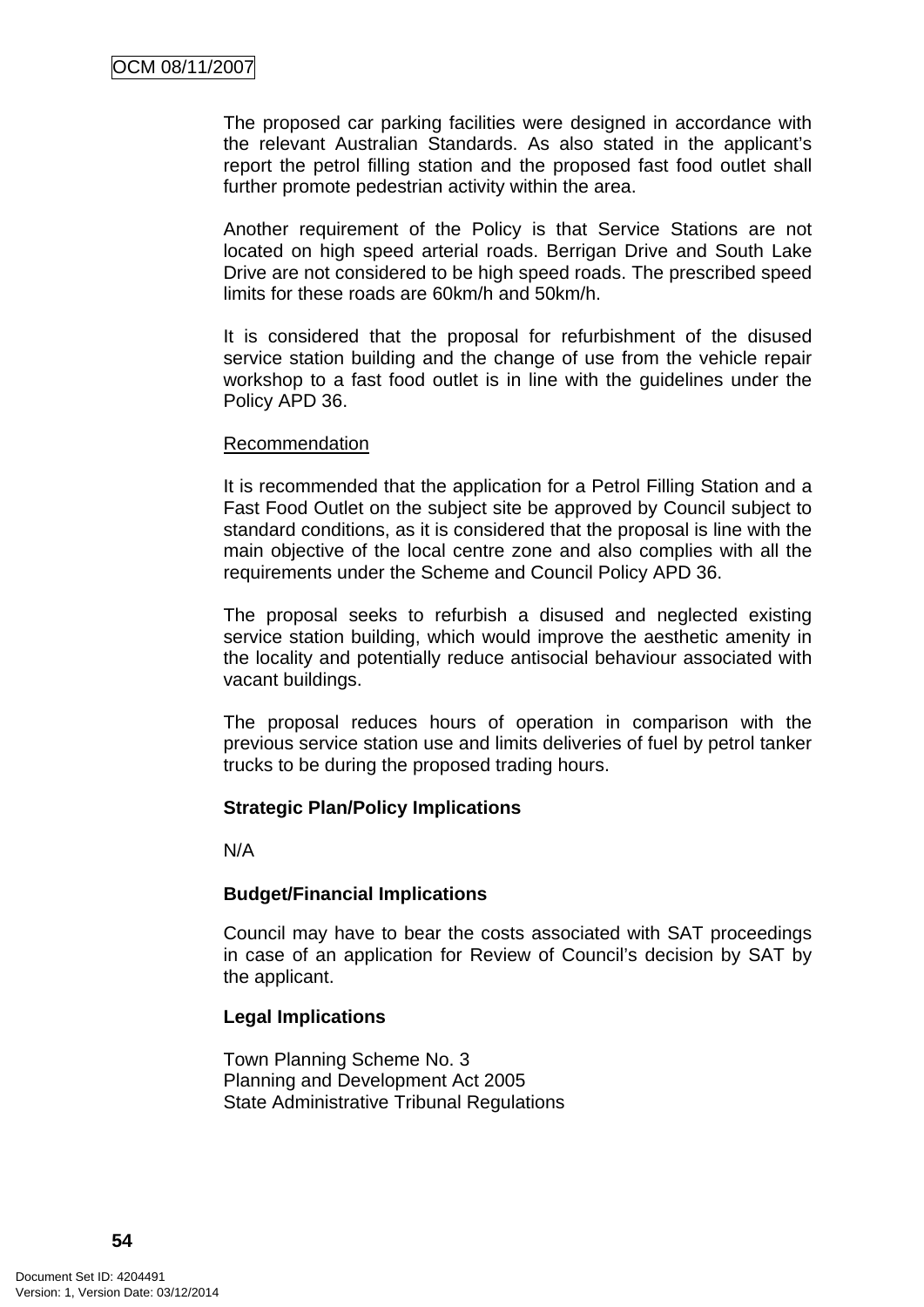## **Community Consultation**

The proposed Petrol Filling Station Use being an 'A' use in the TPS 3 Zoning Table was required to be advertised in accordance with the Clause 9.4 of the Scheme. The applicant was requested to install an advertising sign, which remained on site for 14 days. Council received one objection during the advertising period. The main points raised in the objection were relating to the issues associated with the service station previously operating on the subject site, which is summarised below:

- One of the issues with the previous service station was congestion caused due to high volumes of traffic using the same access/egress driveways servicing the shopping centre and the service station.
- Noise from the service station customers' vehicles and delivery trucks in the early hours of the morning affecting the surrounding residential properties.
- Antisocial behaviour by some persons within the service station grounds.
- Bad petrol fumes and smell from the leaking petrol tanks.
- There is another service station in close proximity to the subject site on the corner of Berrigan Drive and North Lake Road.

The applicant was requested to respond to the issues raised in the objection. The main points of applicant response are summarised below:

- Parking aisles are designed in accordance with the relevant Australian Standard. Reciprocal access easements apply on the subject site.
- Berrigan drive according to Main Roads WA Metropolitan Functional Road Hierarchy document Berrigan Drive is a District Distributor -A road. It is expected that certain noise levels are expected from such carriageways. Commercial/Retail nodes such as the subject site also generate noise levels greater than areas set aside purely for residential purposes.
- Petrol Tanker deliveries are not proposed out of Petrol Filling Station normal operating hours.
- Refurbishment and modernisation of the disused facility in accordance with the WAPC Designing Out Crime Guidelines June 2006 would assist in limiting of antisocial behaviour in the vicinity of the subject site.

It should be noted that the objection was mainly focusing on the petrol station use rather than the proposed fast food outlet, which was the main reason why the proposal was required to be advertised for comment in accordance with the TPS 3 requirements.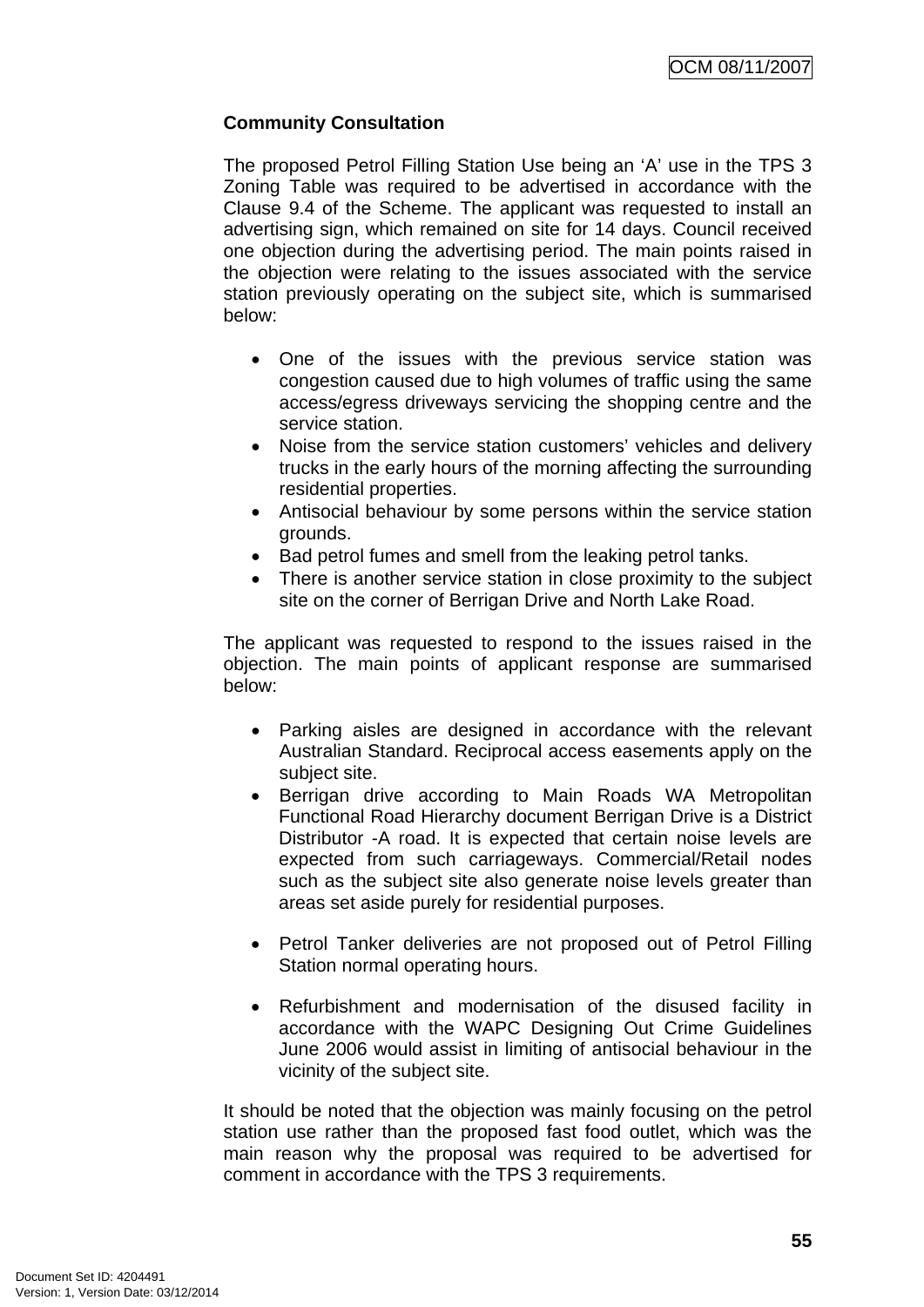Service Station is an approved use on the subject site and the proposal is for continuation of that use after repair and refurbishment works are carried out.

## **Attachment(s)**

- (1) Location Plan showing where Submissions of Objection and Support have been received from.
- (2) Applicant's report
- (3) Site Plan and Elevation Plans
- (4) Copy of the objection received
- (5) Applicant's response to the objection.

### **Advice to Proponent(s)/Submissioners**

The Proponent(s) and those who lodged a submission on the proposal have been advised that this matter is to be considered at 8 November 2007 Council Meeting.

### **Implications of Section 3.18(3) Local Government Act, 1995**

N/A

**14.9 (OCM 08/11/2007) - PROPOSED JANDAKOT AIRPORT DRAFT MAJOR DEVELOPMENT PLAN - HOPE ROAD JANDAKOT - OWNER & APPLICANT: JANDAKOT AIRPORT HOLDINGS PTY LTD (1211) (R DONG) (ATTACH) Item 14.9.pdf**

## **RECOMMENDATION**

That Council:-

- (1) forward a submission to Jandakot Airport Holdings (JAH) and the Department for Planning and Infrastructure on the basis of the Officer's report and comprising the following recommendations:
	- 1. The Jandakot Airport Draft Major Development Plan (MDP) be supported subject to:
		- a) The location of the fourth runway being in accordance with "Option 1" of the Jandakot Airport Master Plan – North existing 12/30 runway, described by the Jandakot Airport Draft Major Development Plan as "12R/30L (990m x 18m) touch and go runway".
		- b) A detailed traffic assessment, being prepared by JAH, outlining the impacts on the City's infrastructure outside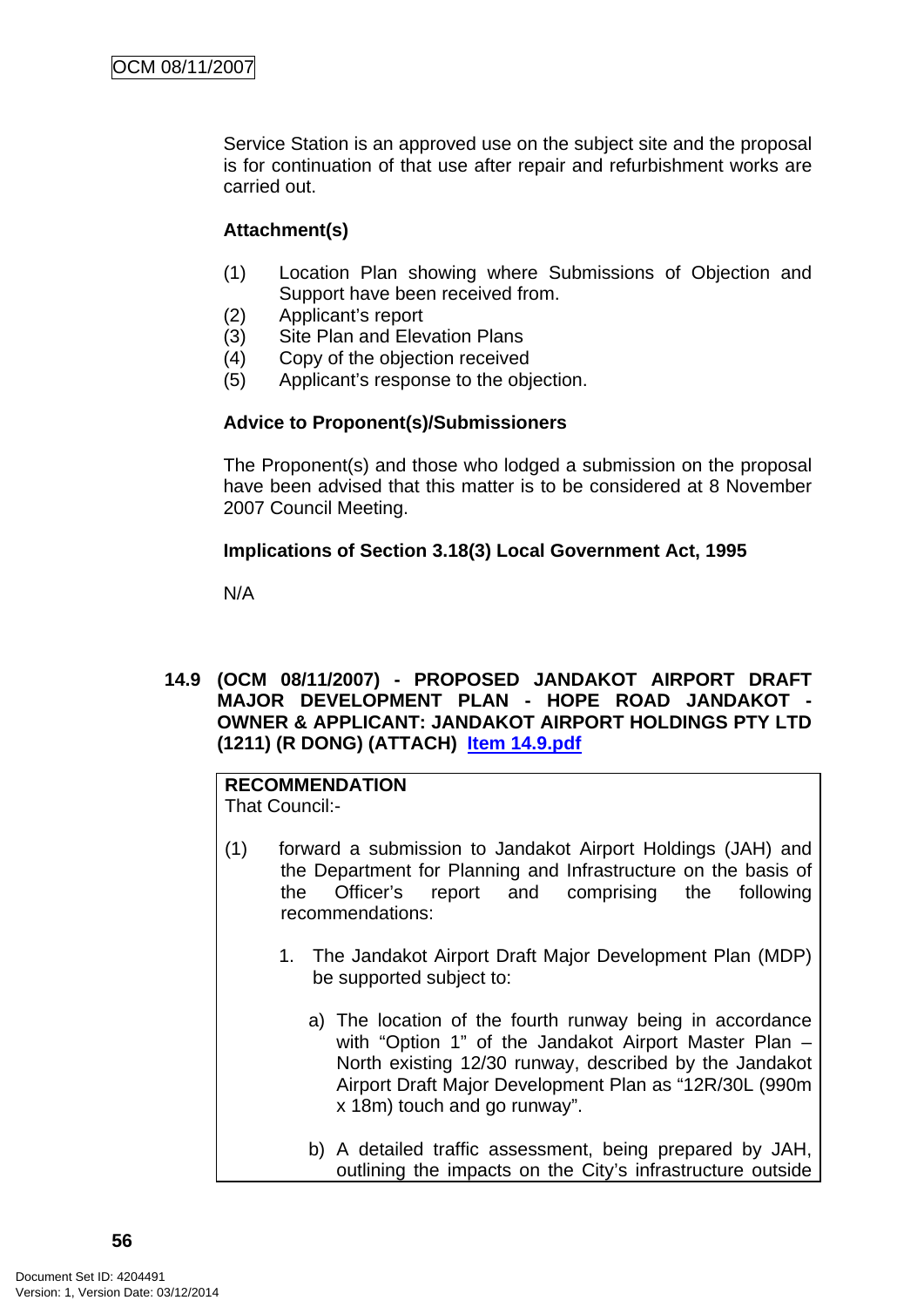of JAH land generated by the proposed development to the satisfaction of the City of Cockburn.

- c) JAH constructing the infrastructure and upgrades of any existing infrastructure outside of JAH land as identified in the approved detailed traffic assessment.
- d) A detailed flora and fauna survey and management plan be prepared as a part of the MDP in consultation with the City of Cockburn, and be referred to the Commonwealth Department of Environment and Water Resources for assessment under the Environmental Protection and Biodiversity Conservation Act 1999.
- e) A detailed urban water management plan is prepared by JAH in close consultation with the City of Cockburn and the Department of Water.
- f) All existing houses and residential accommodation located within a new 20-25 contour (as a result of the proposed fourth runway operation) be acoustically treated at JAH's expense to mitigate some of the aircraft noise experienced inside the buildings.
- 2. The description of the zones and land uses activities within the commercial development precincts should be consistent with the City of Cockburn Town Planning Scheme No. 3.
- 3. Any retail activity within the commercial development precincts be considered on the basis of serving the airport precinct and limited to a "Local Centre" scale with a total maximum aggregated floor space of 2000 $m^2$ , in order to minimise the impact on the City of Cockburn's Local Commercial Strategy.
- 4. JAH be requested to prepare detailed structure plans for each area to guide future subdivision and development in consultation with the City of Cockburn.
- 5. If roads, drainage, reserves and other infrastructure, within the JAH land, are to be handed over to the City of Cockburn to maintain and manage, the construction of this infrastructure is to be in accordance with the City's normal engineering subdivision guidelines, approval and supervision processes, and to standards agreed between City and JAH and that JAH engineers certify that infrastructure has been constructed accordingly.
- 6. A Protocol is to be established which provides for Council's input into the preparation and processing of structure plans,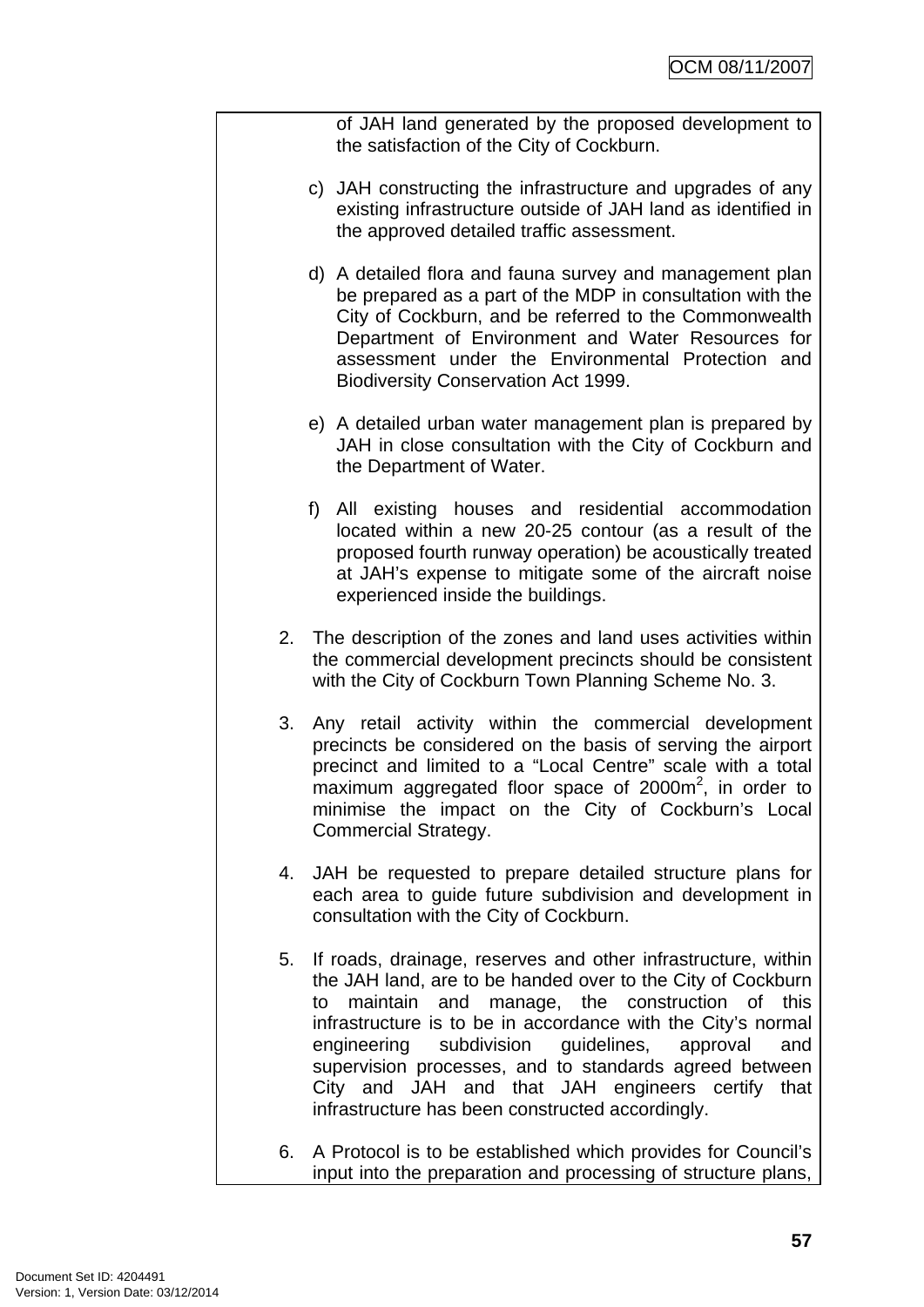the processing of subdivision and development applications including parks and landscaping design and construction standards for infrastructure.

- 7. The proposed road to the east to link with Ranford Road and the proposed road to the south to link Jandakot Drive are supported by the City as they provide alternative traffic routes to the existing Hope Road in case of emergency.
- 8. A separate application is to be made for Council approval of any construction of roads or modifications to the existing road network outside of the JAH land to meet Council's requirements.
- 9. The Construction Environmental Management Plan should be amended to incorporate the City's comments listed in this report.
- 10. JAH to provide copies of all sub-leases within the commercial precinct to the City, upon JAH entering into any sub-lease within that precinct.
- (2) forward a copy of this Council Minute to the Minister for the Department of Transport and Regional Services and the Commonwealth Department of Environment and Water Resources.

# **COUNCIL DECISION**

## **Background**

| ZONING:     | MRS:     | <b>Public Purposes - Commonwealth Government</b>                                                                               |
|-------------|----------|--------------------------------------------------------------------------------------------------------------------------------|
|             | TPS:     | Public Purposes - Commonwealth Government -<br>Regional Reserve - Water Catchment - Special<br>Control Area - Jandakot Airport |
| <b>LAND</b> | Aviation |                                                                                                                                |
| USE:        |          |                                                                                                                                |
| <b>LOT</b>  | 512 ha   |                                                                                                                                |
| SIZE:       |          |                                                                                                                                |

The Jandakot Airport Master Plan which was approved by the Minister for the Department of Transport and Regional Services (DoTaRS) in January 2006 includes plans for the construction of a fourth runway and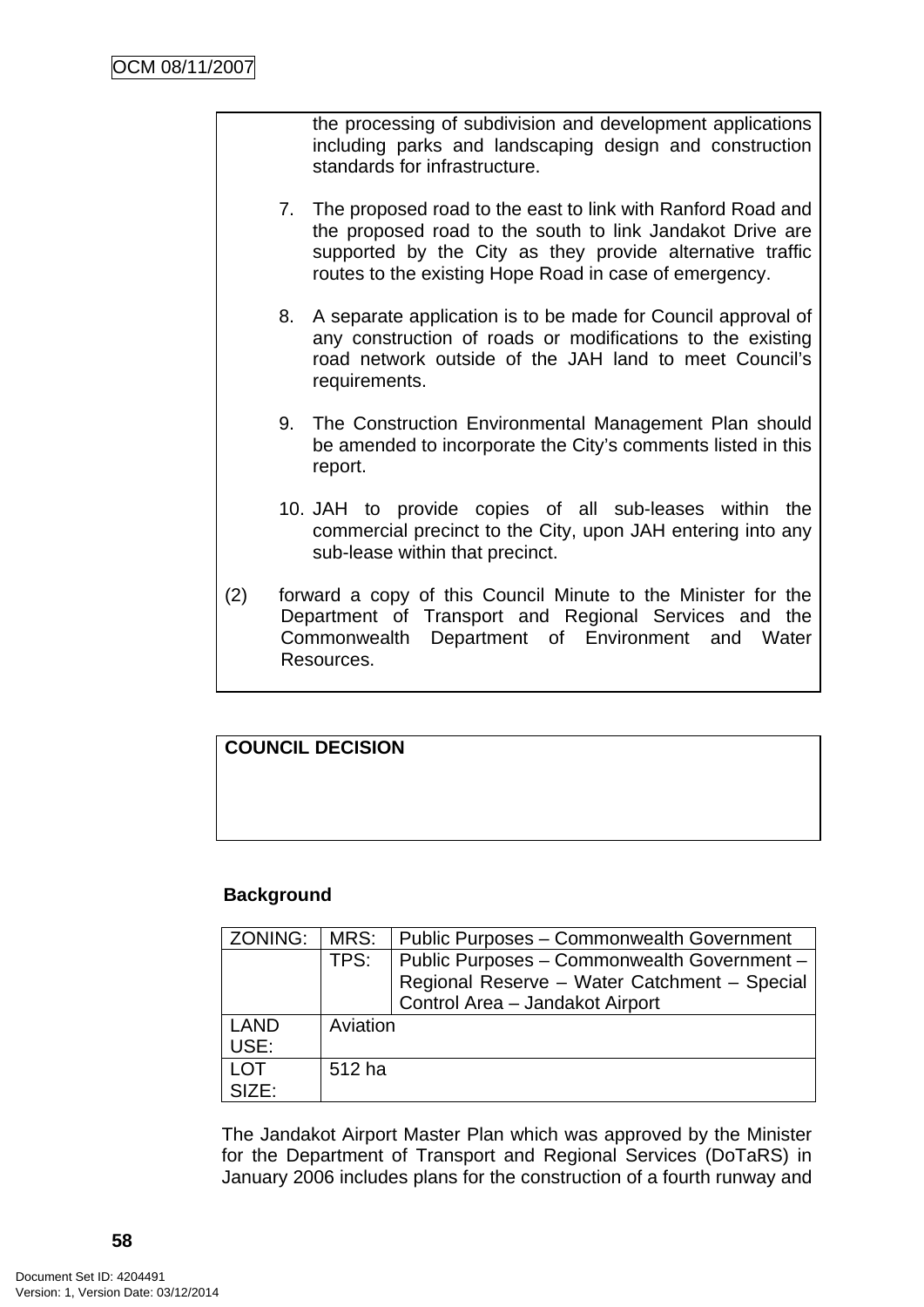the allocation of non-aviation land for a commercial development precinct.

The City was invited to comment on the Master Plan in 2005. Council at its meeting dated 8 September 2005 resolved to support the fourth runway being in accordance with "Option 1" of the Master Plan subject to a series of conditions (Minute No 2951 refers). The three options referred in the Master Plan are as follows:

- Do nothing option;
- Option 1 New parallel 12R/30L (990m x 18m) touch and go runway of the existing 12/30 runway; and
- Option  $2$  New parallel runway (1390 x 30m) south of the existing 12/30 runway.

A Major Development Plan (MDP), generally speaking, is a more detailed plan to the Master Plan. Under the Airport Act 1996, a MDP for the proposed works, as well as formal advertising and consultation are required before the draft MDP being submitted to the Minister for the DoTaRS for approval.

The City has received a letter from the Jandakot Airport Holdings Pty Ltd (JAH) on the 8 August 2007, in which the JAH has notified the City of its intention to submit a draft MDP to the Minister for DoTaRS under the Airport Act 1996.

The advertising of the draft MDP (Attachment 1 refers) commenced on August 22, 2007 and will be concluded on November 15, 2007. The City intends to comment on the draft MDP and make a submission to JAH. The draft MDP has been assessed by the City's internal technical departments including Strategic Planning, Engineering, Environmental, Parks and Health. This report provides some recommendations for Council's consideration on the MDP. Adoption of these recommendations will then form a formal position of the Council on the Draft MDP, and be forwarded to the JAH.

# **Report**

#### Draft Major Development Plan (MDP)

The draft MDP shows the proposed development including:

- A new parallel 12R/30L (990m x 18 m) touch and go runway north of the existing 12/30 runway. ("Option 1" refers, which was supported by Council at the Master Plan consultation stage).
- A road to the East to link with Ranford Road. (not proposed in the Master Plan 2005).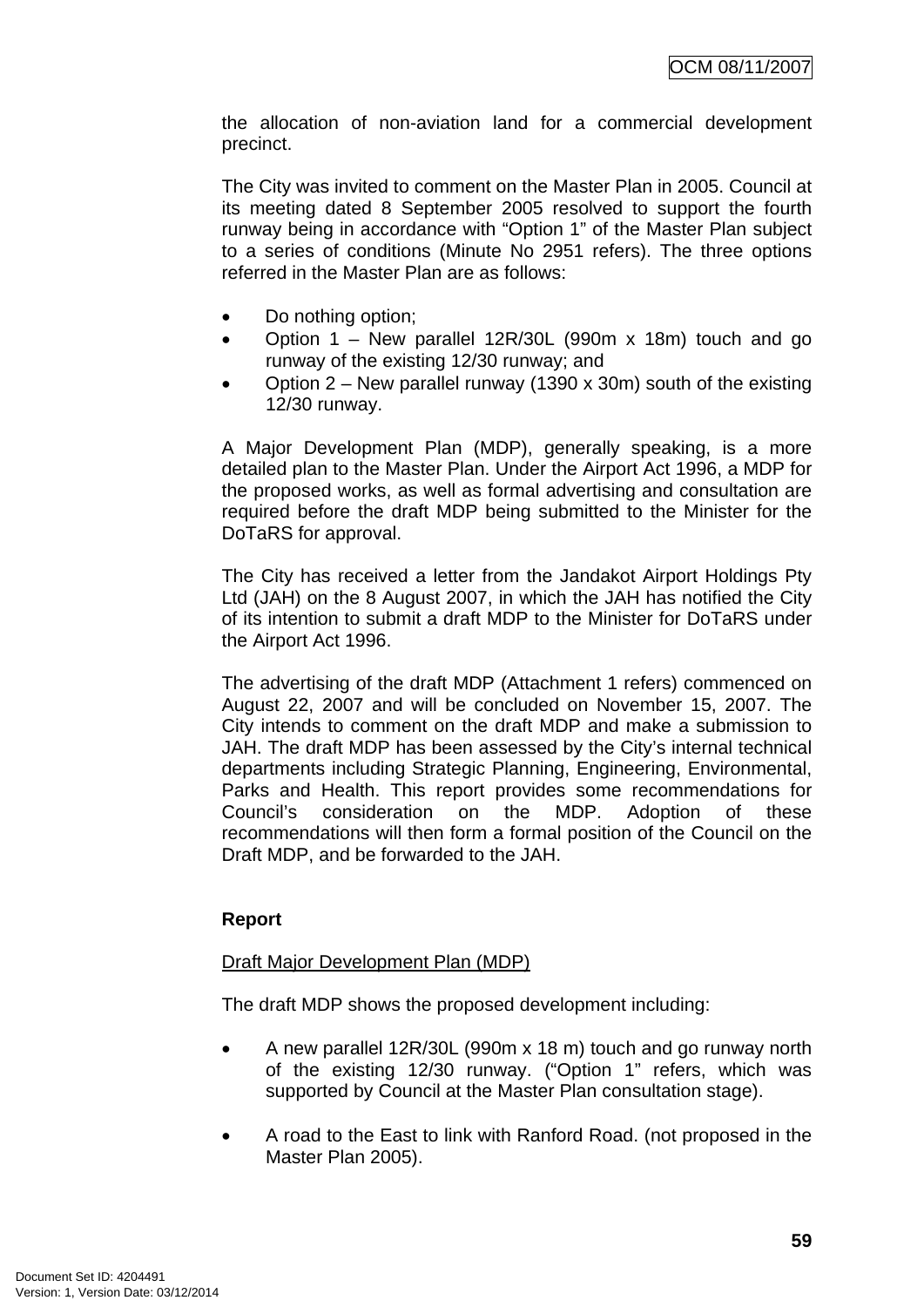- A road to the South to link with Jandakot Drive. (not proposed in the Master Plan 2005).
- Civil works including sewer, power and water services. (proposed in the Master Plan 2005).
- Clearance of 62ha of bushland to facilitate a commercial development. (proposed in the Master Plan 2005).

#### Land Use Proposals

The approved 2005 Master Plan identifies 148 ha of non-aviation land development in the northern portion of the site for commercial development. Figure 10 – Land Use Precincts plan (Attachment 2 refers) for the commercial development area identifies a series of land use precincts including the existing aviation building area:

- Central Core containing high density offices and destination uses as food and beverage outlets, local retail, entrainment and leisure, etc.
- Inner frame containing uses such as offices and showrooms that have a relatively high visitor demand or a relatively high worker population.
- Outer frame containing uses such as trade–related showrooms, light industry, and logistics and storage that generate truck traffic and have either relatively few workers or visitors.
- Aviation support containing uses that provide support to aviation operators.
- Aviation core containing central and intensive uses relating to aviation operations – eg. Hotel and shared terminal.
- Aviation operations containing aviation operators with direct access to the airside of the airport.

The general allocation of land use activities is supported. However, for clarity and ease of interpretation of the proposed land uses, recommendation should be made to ensure that the description of the zones and land uses activities within the commercial development precincts be consistent with the City of Cockburn Town Planning scheme No. 3. Furthermore, it is considered that any retail activity within the development precinct would only serve the local catchment (the commercial development and aviation areas) and should be limited to a "Local Centre" scale (i.e. maximum floor space of 2000m<sup>2</sup>), in order to minimise the impact on the City's Local Commercial Strategy.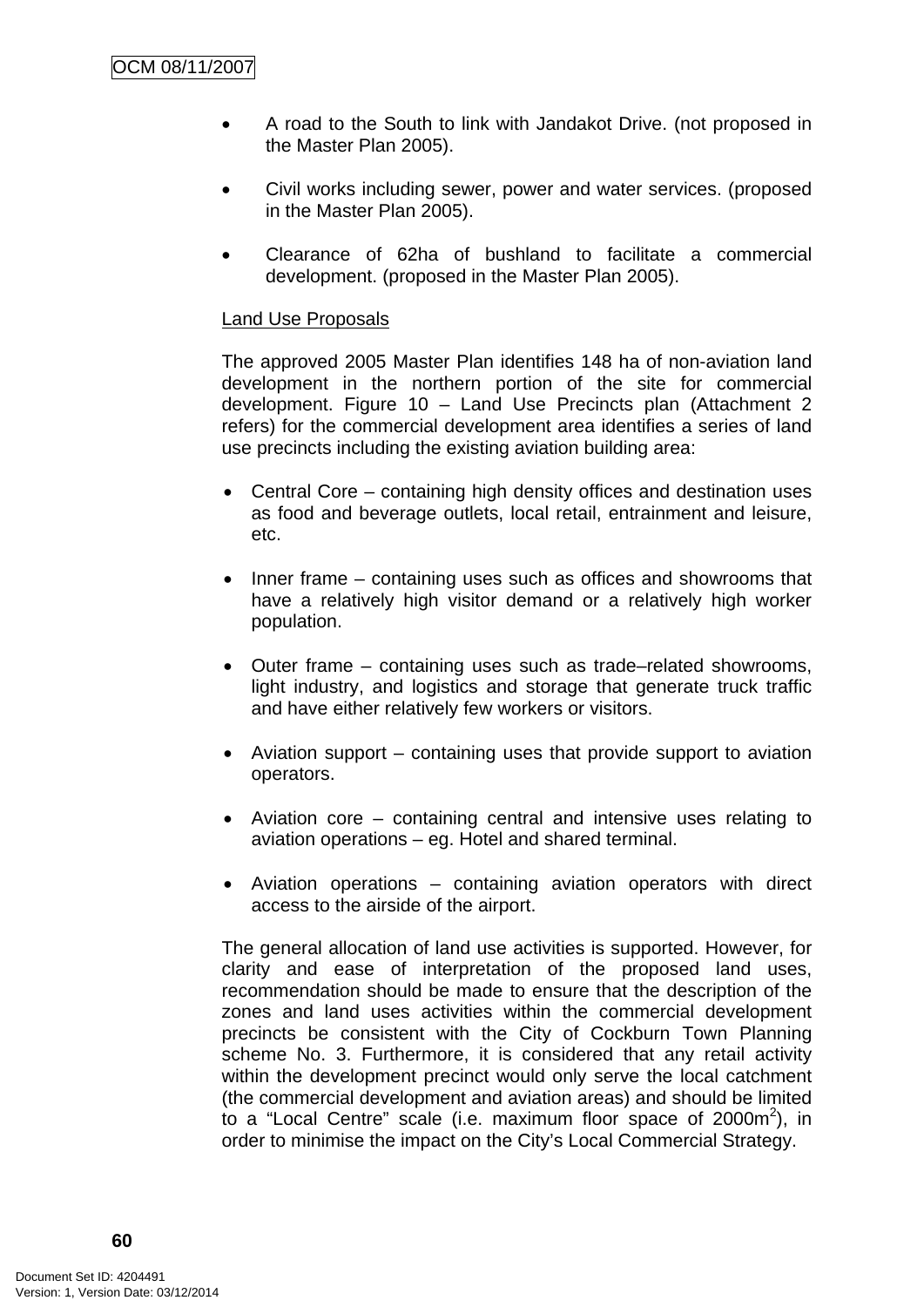The Land Use Precinct plan shows the internal road network and accesses, but no details are provided on how the land is to be developed. It is desirable that future development of the land occurs in accordance with the City's standards as the commercial development area will be subleased as opposed to a traditional subdivision and freehold title arrangement. It is therefore recommended that JAH be requested to prepare detailed structure plans for each area to guide future development in close consultation with the City of Cockburn.

The detailed structure plan should be prepared in consultation with the City and should address matters such as land use proposals, indicative road layout, cycle and pedestrian networks, typical road sections, drainage, open spaces etc. The structure plan should include the details listed in Clause 6.2.6.1 of the City's Town Planning Scheme No 3.

Should the land within the commercial development area be subdivided in the future, it is essential that an agreement is reached with the City of Cockburn for the potential management of roads, drainage, open space and other appropriate reserves. It is recommended that JAH should liaise with the City of Cockburn to discuss the details of the infrastructure management should that be a likely option

The proposed development on the airport is not subject to normal State Government or local government subdivision or development processes. However, it is essential for Council to be closely involved and consulted. All infrastructure in this area should be constructed to Council's specifications and it is recommended that any further development in this area be to standards agreed between Council and JAH and that JAH engineers certify that infrastructure has been constructed accordingly, if it is to be handed over to the City to maintain and manage.

The City has requested during the Mater Plan advertising in 2005 that a protocol between JAH and the Council to cover matters including the preparation and adoption and adoption of a structure plan for the precincts, development standards, zones and permitted uses and specifications for roads and drainage etc. particularly if the area is to be freehold in the future under the City's management. This has been discussed with JAH and there was agreement to further identify items that could be included and possible procedures.

In general, the items important to Council have been identified as follows:

• The use of terms, definitions, zones and development standards that are consistent with City of Cockburn Town Planning Scheme No. 3.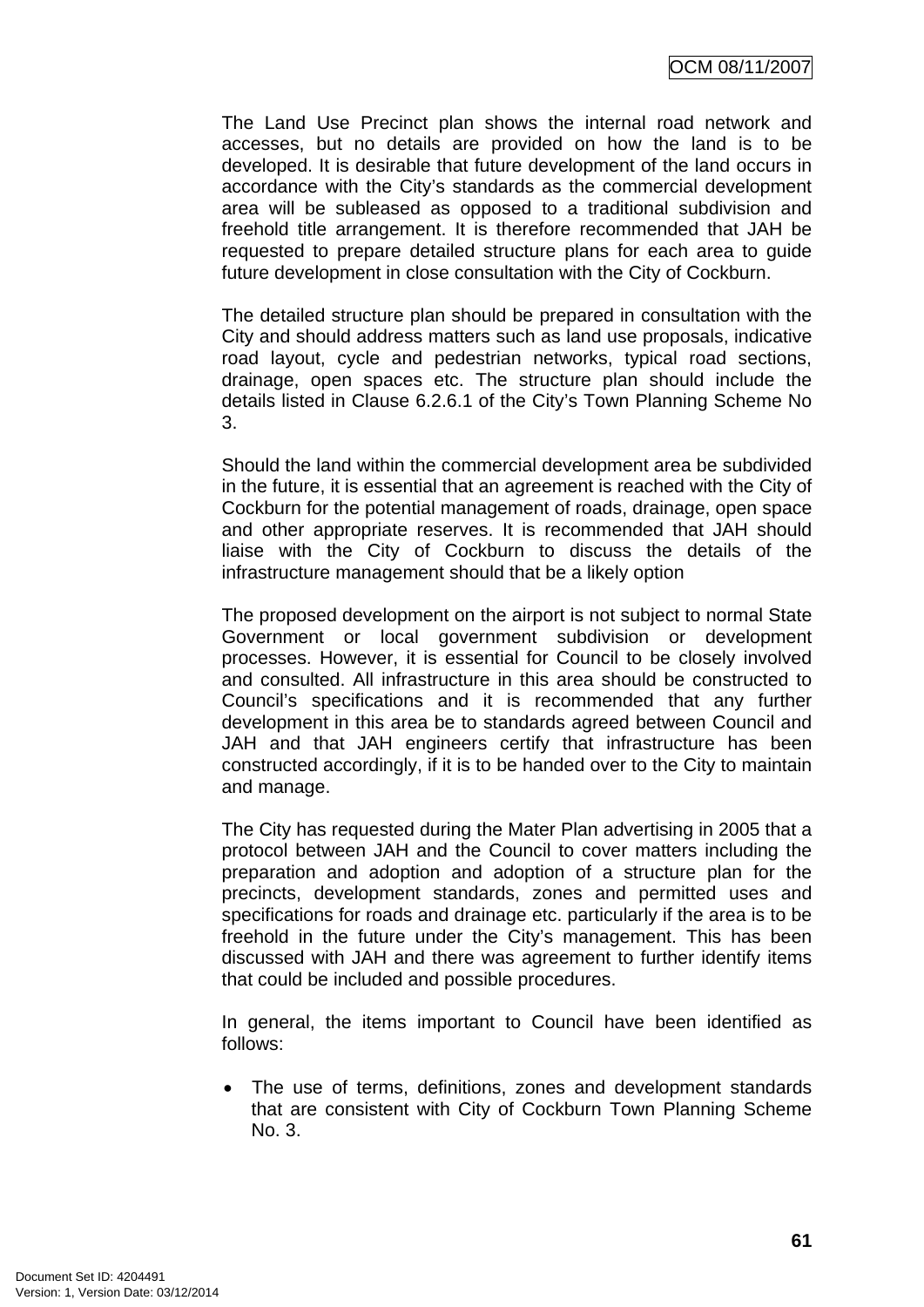- Adoption of a structure plan by JAH in consultation with Council which shows adequate details guide subdivision and development of the area.
- Referral of subdivision and development applications to Council for its information and comment.
- Procedures for certification that infrastructure including roads and drainage have been constructed to Council specifications, if they are to become public responsibility.

#### Transport Issues

The two roads proposed to the East to link with Ranford Road and to the South to link Jandakot Road have considerable merit as they provide alternative traffic routes to the existing Hope Road. If Hope Road was blocked due to a crash or other accidents could lead to the following risks:

- Emergency access is lost this has severe ramifications for the Royal Flying Doctor Service (RFDS).
- Access to RFDS by St John of God Ambulance is restricted.
- Evacuation due to a chemical spill or bushfire is limited.

The new road links will alleviate much of the identified risks as the proposed road network affords increased flexibility for airport access.

Notwithstanding the above, the City has concerns on the impact of the increased traffic volume on the road infrastructure as a result of the development on the airport. The City's most recent traffic forecasting model for 2016 has have now been considered by JAH and general discussion with Council Officers have identified the following issues, which need to be addressed in a detailed traffic assessment:

- Upgrading Berrigan Drive (between Freeway and Jandakot Road) from 2 lanes to 4 lanes divided. If North Lake Road Bridge is constructed prior to 2016, then Berrigan Drive may cope with 2 lanes.
- Downgrade Berrigan Drive (Jandakot Road to Hope road) from a District Distributor Road to a Local Distributor Road. This will require changing the infrastructure and slowing the speed limit so that most of the traffic will be deflected onto Hope Road and the proposed South Link (Lancaster Drive). JAH suggest that traffic calming treatments may be required on Berrigan Drive in order to restrict the road to "local residents" only.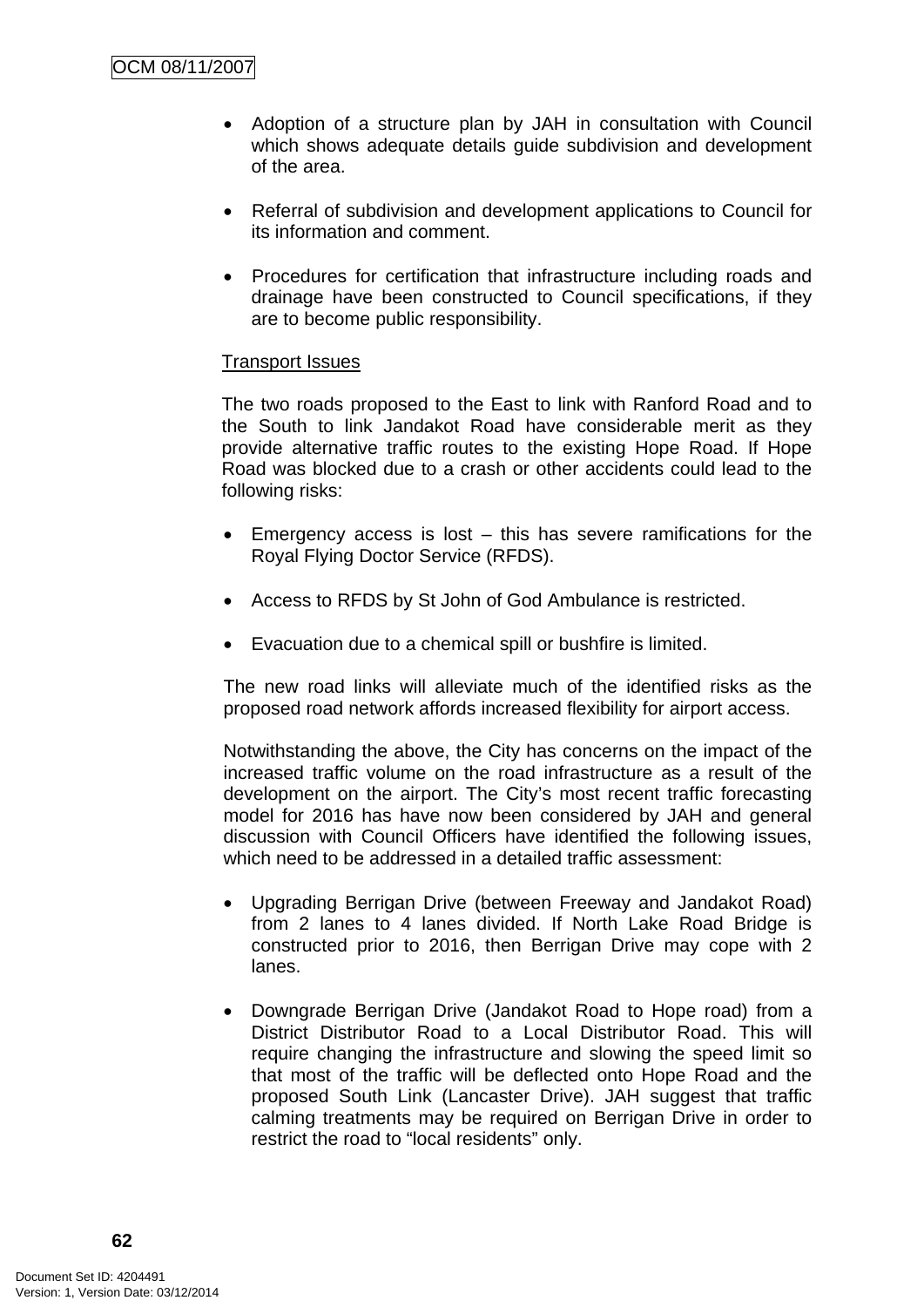- Traffic signals will be required at the intersection of Karel Avenue/Hope Road/Berrigan Drive (north).
- Queuing lengths on Karel Avenue approaching the Hope Road/Berrigan Drive intersection, area identified as an issue, particularly if there is a strong demand for a right turn in the evening peak hour into Berrigan drive. JAH propose to restrict green time in peak periods for traffic moving in/out of Berrigan Drive (north).
- A new T-intersection is proposed at the intersection of the South Link (Lancaster Drive) and Berrigan Drive (south). This will function under STOP controls. JAH advised they would reconsider the design of the intersection by providing wide median island so that motorists can egress out of Berrigan Drive in two stages.
- Traffic signals are required at the intersection of Jandakot Road South/Dean Street /Berrigan Drive (south).
- The construction of Lancaster Road (South Link). JAH is waiting for final approval from the DoTaRS and indicated that construction of Lancaster Road (South Link) would begin straight away and be completed within a year.

It is assumed that JAH would be responsible to fund and construct the above infrastructure that fall inside of the JAH land. Whilst some infrastructure outside of JAH area is normally under the responsibility of the City of Cockburn and Main Roads, JAH should be responsible for this infrastructure given that the significant traffic impact was generated by the future development on the airport. It is therefore recommended that JAH fund the construction of the identified infrastructure required by 2016.

The City also has concerns with the future increased traffic volume on Prinsep and Warton Roads which are not discussed in the MDP document. The few residential houses already there need to be screened by a service road away from the future increased demands on that road by heavy commercial traffic as a result of the commercial development on the airport.

#### Environmental Issues

The City has great concerns over the issue of clearing natural bushland for the development on Jandakot Airport. The loss of 102 ha of bushland will significantly impact on threatened species of fauna and flora. It appears that there have not been any appropriate flora and fauna surveys undertaken as a part of the MDP. It is strongly recommended that a flora and fauna survey and management plan be undertaken before the MDP referred to the Commonwealth Department of Environment and Water resources for assessment under the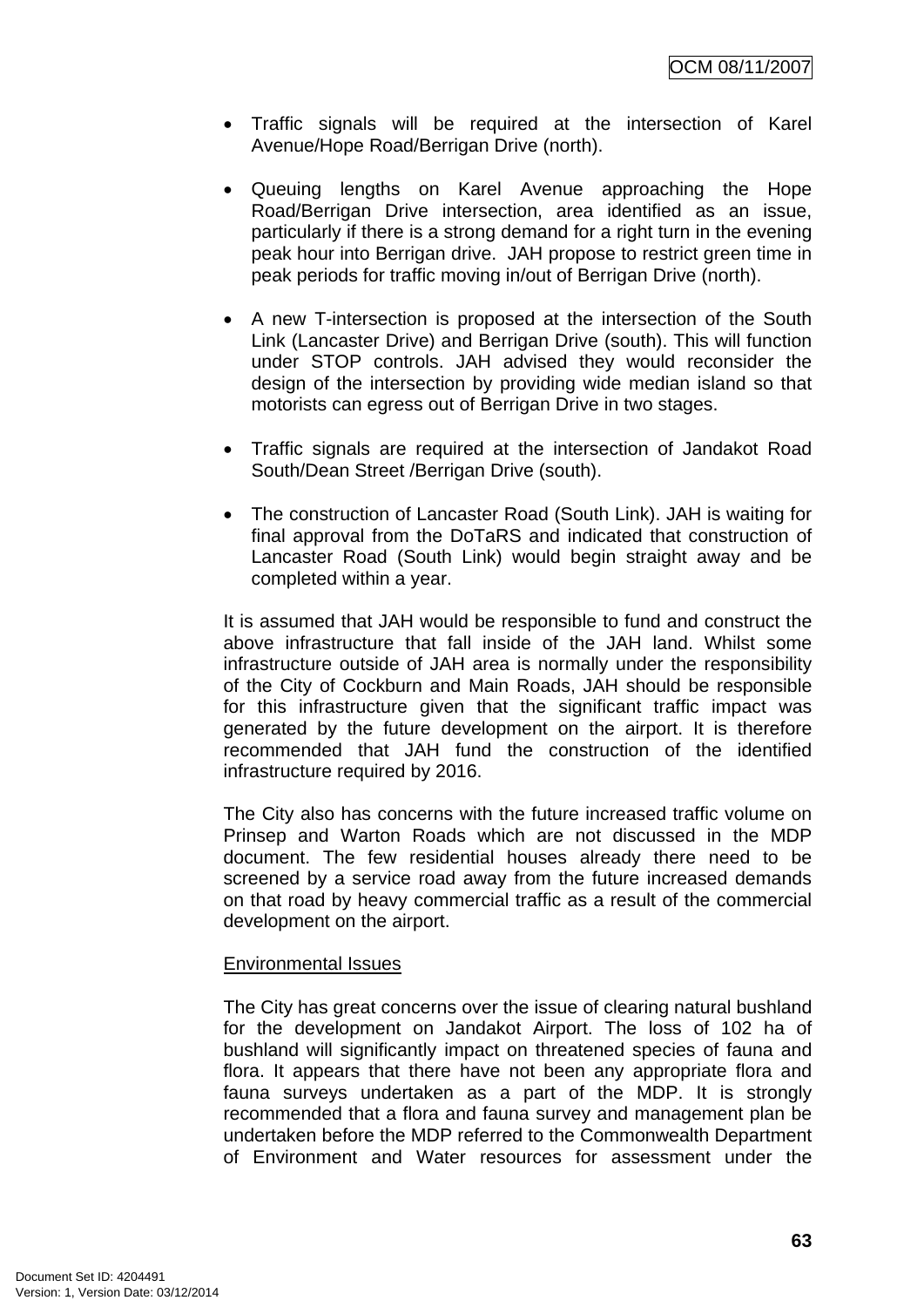Environmental Protection and Biodiversity Conservation Act 1999 (EPBC Act).

A detailed urban water management plan is required to address surface and ground water management, given that the site is located on the Jandakot Groundwater Mound. This is particularly important for different types of runoff for the aircraft runway and service areas, distributor roads and urban areas. It is recommended that a water management plan be prepared by JAH in close consultation with the City of Cockburn and the Department of Water.

In respect of the Construction Environment Management Plan (Appendix A of the MDP document), the City has the following comments:

- Concern is expressed that the City of Cockburn was not consulted in relation to the clearing bushland of Stage 1.
- With regard to Section 5.1.6 of the Construction Environment Management Plan (CEMP), topsoil cannot be stockpiled for long periods as the seeds may become unviable due to the effect of moisture in the soil. Soil from dieback infested areas should not be mixed with soil from dieback free areas.
- With regard to Section 5.1.9, all refuelling should be undertaken on hard areas to reduce the risk of groundwater contamination.
- Section 5.1.11 W6 is a Resource Enhancement Wetland and should be adequately buffered. A 50m buffer is normally required by the Department of Water. No clearing should occur within this buffer and the demarcation line should be adequately pegged and visible to machinery operators.
- Section 5.1.13 Bushland salvage initiatives should be implemented prior to clearing. This should include seed collection, harvesting hollow logs from existing trees that could then be utilised in other areas of the airport as nesting hollows or habitat logs. Transplantation of plants could also be undertaken for use in landscaping. The City of Cockburn would be keen to undertake some seed collection in areas destined to be cleared.
- Section 5.1.13 Prior to any clearing approval bushland salvage initiatives should be implemented.
- Section 5.1.16 Prior to the commencement of any earthworks in the area or translocation of the Protected Flora approval from the Commonwealth Department of Environment and Water resources will need to be obtained.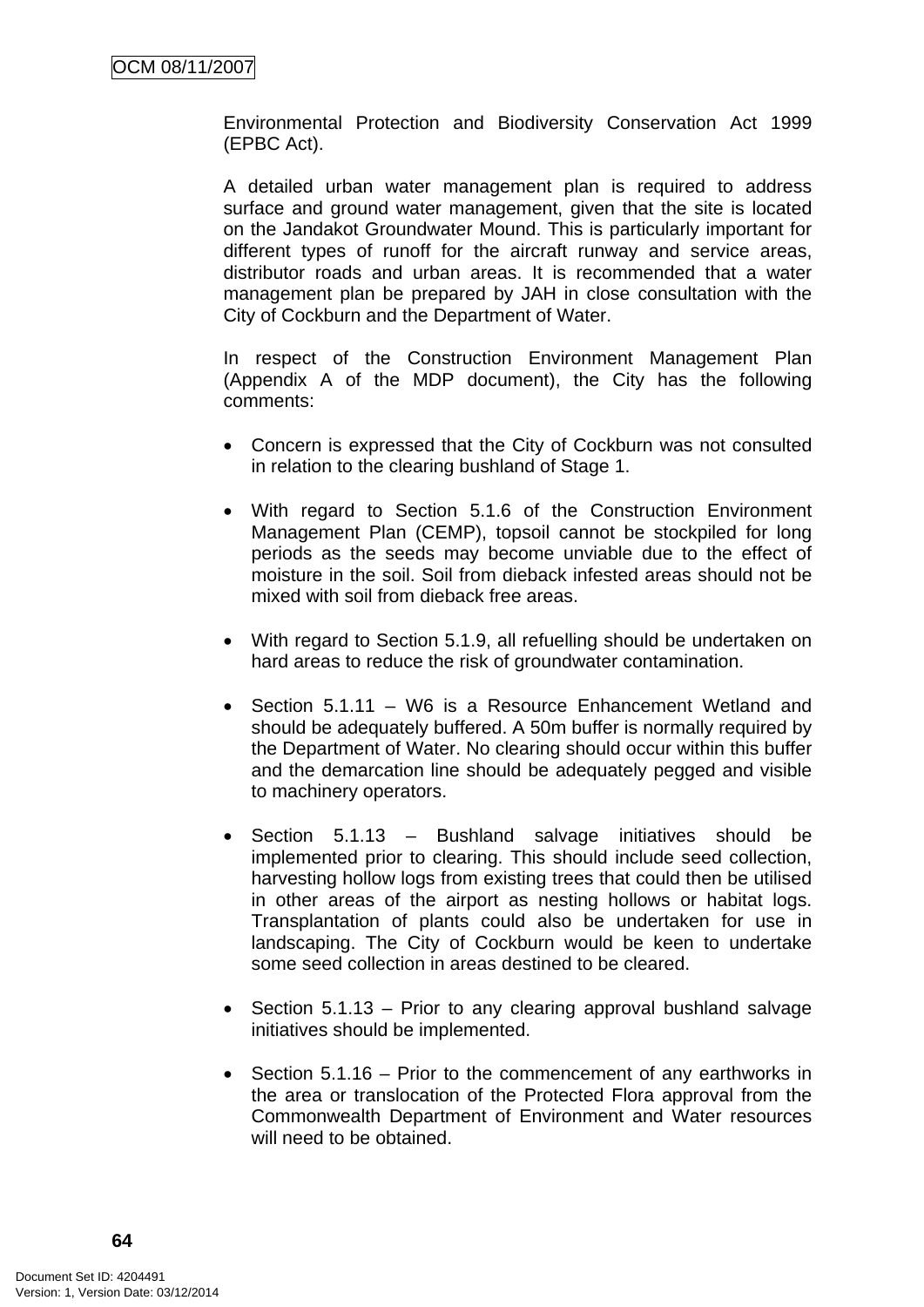- Section 5.1.17 care must be taken to ensure that translocation of plants does not transfer diseases such as dieback to other sites.
- Section 5.1.21 Clearing should be undertaken when reptile species are active. Clearing in colder periods when reptiles area least active is not advised. Clearing in mid to late spring is also not advised as many bird species will be nesting. It is suggested that a qualified fauna (particularly reptiles) expert be on site during clearing to ensure that any injured, distressed or trapped fauna can be assisted.
- Section  $5.4.2$  Given that the works are occurring within the municipality of City of Cockburn the City of Cockburn would like to be notified of any significant environmental incident or emergency.

#### Aircraft Noise

The proposed fourth runway will increase annual flights by 14,000 approximately reaching a maximum of 514,000 flights per year in 2015.

The Australian Noise Exposure Forecast (ANEF) system of predicting likely impacts of aircraft noise to the general public is limited where there is a significant increase in the frequency of flights. The draft MDP recognises that "for affected residents, the noise impacts associated with the use of the 12/30 direction runways will be intense, at frequent intervals and relatively short duration" as the fourth runway (12R/30L) is parallel to the north of the existing 12/30 runway.

The ANEF maps for 2005 indicates that the 20-25 contour will extend about 265, into the residential areas to the northeast and to a lesser extent to the southwest. The 20-25 contour is recognised in AS2021 Table of Building Site acceptable as the category "Conditional" for houses and schools. "Conditional' typically acknowledges that buildings should be acoustically treated to minimise noise nuisance. In addition, the Draft MDP states that "at the 20 ANEF approximately 10% of people are "seriously affected" and approximately 45% are "moderately affected" by aircraft noise".

Should the fourth runway be approved it is recommended that all existing houses and residential accommodation located within a new 20-25 contour (or over) be acoustically treated at JAH's expense. This will mitigate some of the aircraft noise experienced inside the buildings. However, it is likely that the noise nuisance will continue to exist when residents are enjoying their external living areas. It is noted that the aircraft noise will be restricted to daytime only as the runways will not be lit for night time flights.

The 25-30 contour is recognised in AS2021 as unacceptable for houses and schools. The ANEF map for 2025 indicates that the new 25-30 contour extends slightly into residential areas. This suggests that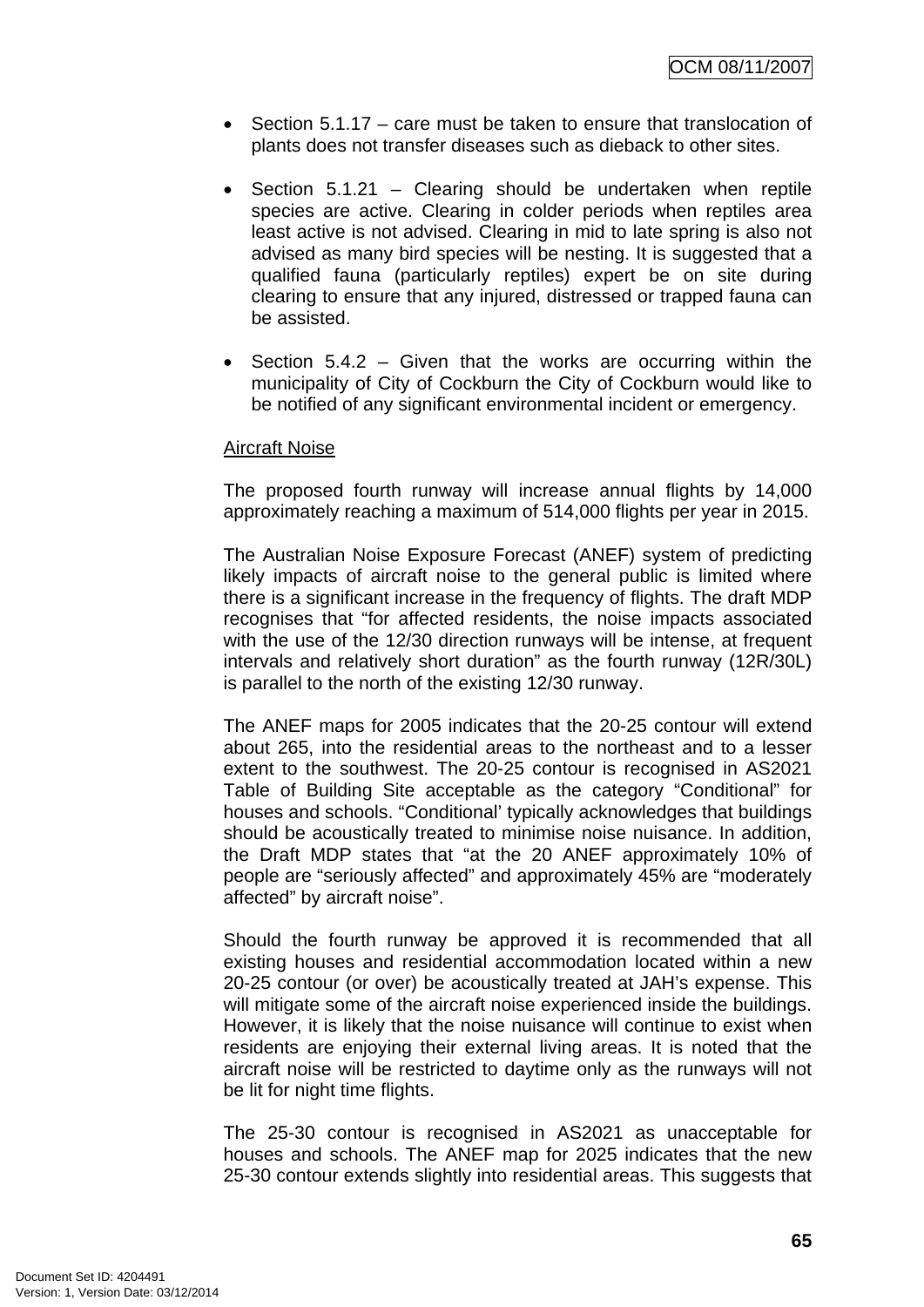any further increase in the frequency of flights in the future shall not be approved by the Minister for the Department of Transport and Regional Services given the non-compliance with AS2021.

#### **Conclusion**

Despite that the proposed fourth runway will result in an increase in aircraft movements and hence the extended ANEF contours, the development on Jandakot Airport proposed in the draft MDP is likely to provide economic and social benefits to the airport and the district as a whole. The fourth runway will improve aviation safety. The two proposed link roads provide alternative traffic routes to existing Hope Road, and alleviate the risks in case of emergency.

Notwithstanding the above, there are many issues for the proposed development which have not satisfactorily addressed in the draft MDP including planning, engineering, environmental, and health aspects which are listed in the Recommendation part of this report. It is therefore recommended that Council support the proposed development on Jandakot Airport subject to Conditions a) to e) listed in the Recommendation part of this report.

#### **Strategic Plan/Policy Implications**

### *Infrastructure Development*

*• To construct and maintain parks and bushland reserves that are convenient and safe for public use, and do not compromise environmental management.* 

#### *Natural Environmental Management*

*• To ensure development of the district is undertaken in such a way that the balance between the natural and human environment is maintained.* 

## *Transport Optimisation*

*• To construct and maintain roads which are convenient and safe for vehicles, cyclists and pedestrians.* 

The Planning Policies which apply to this item are:

SPD1 Bushland Conservation Policy SPD3 Native Fauna Protection Policy APD33Town Planning Scheme No. 3 Provisions

#### **Budget/Financial Implications**

N/A

**66**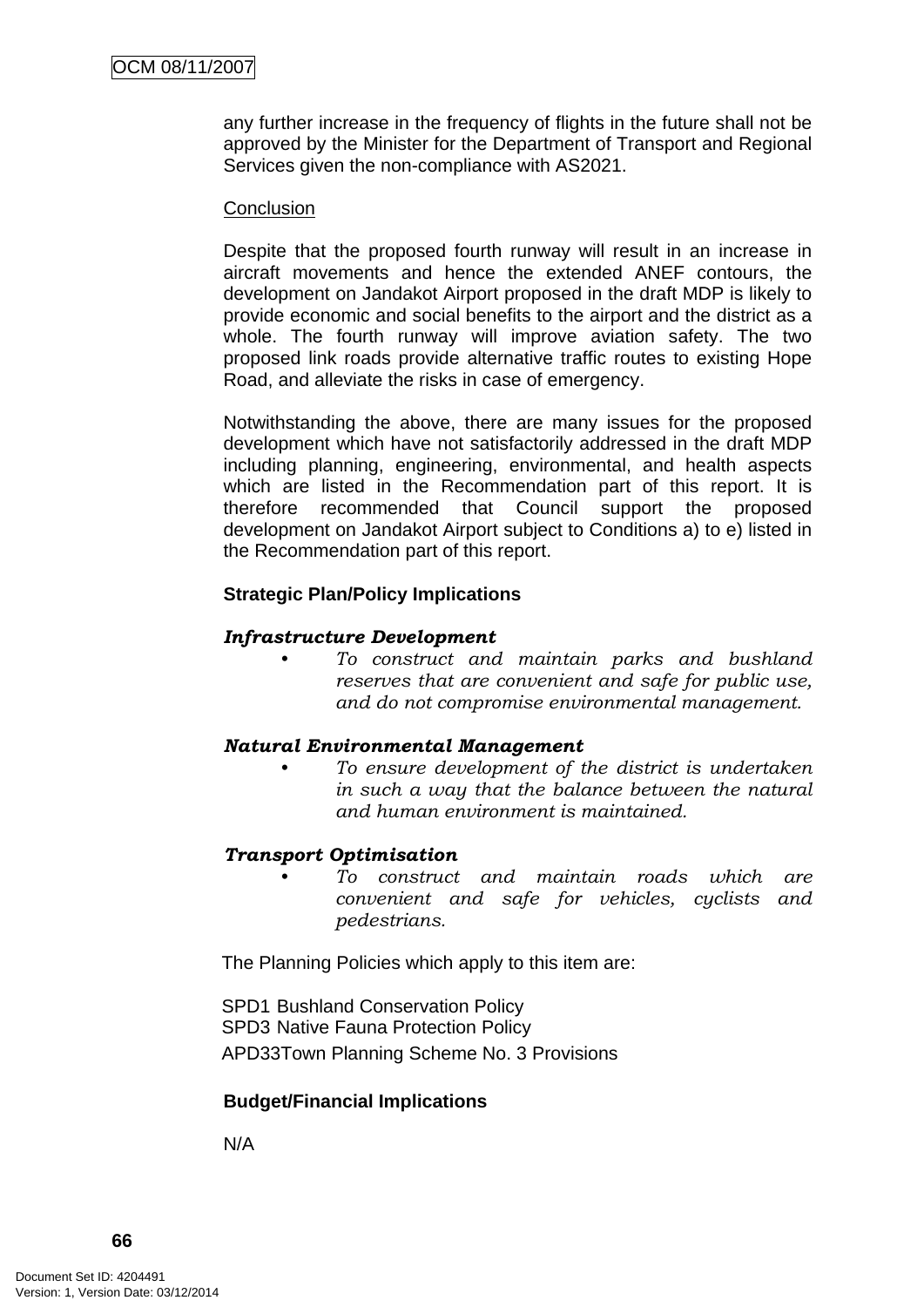## **Legal Implications**

Under the Airport Act 1996, a Major Development Plan for the proposed works, as well as formal advertising and consultation are required before the draft MDP being submitted to the Minister for the DoTaRS for approval.

#### **Community Consultation**

N/A

### **Attachment(s)**

- (1) Draft MDP Executive Summary
- (2) Land Use Precincts Plan
- (3) Jandakot Airport Ultimate Layout Plan

### **Advice to Proponent(s)/Submissioners**

N/A

## **Implications of Section 3.18(3) Local Government Act, 1995**

Nil.

## **15. FINANCE AND CORPORATE SERVICES DIVISION ISSUES**

#### **15.1 (OCM 08/11/2007) - LIST OF CREDITORS PAID - SEPTEMBER 2007 (5605) (K. LAPHAM) (ATTACH) Item 15.1.pdf**

#### **RECOMMENDATION**

That Council receive the List of Creditors Paid for September 2007, as attached to the Agenda.

**COUNCIL DECISION**

#### **Background**

It is a requirement of the Local Government (Financial Management) Regulations 1996, that a List of Creditors be compiled each month and provided to Council.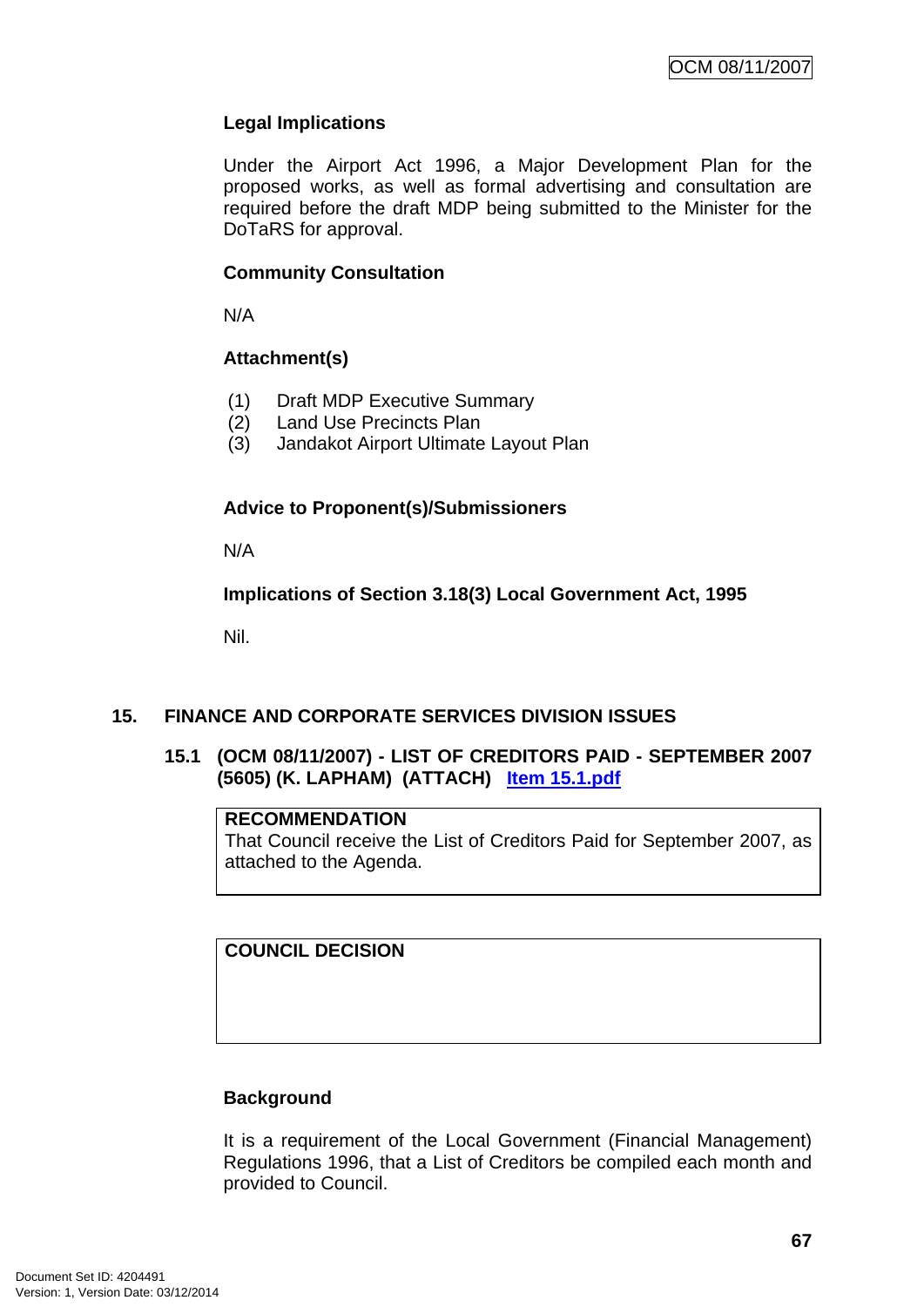### **Submission**

N/A

### **Report**

The list of Accounts for September 2007 is attached to the Agenda for consideration. The list contains details of payments made by the City in relation to goods and services received by the City.

### **Strategic Plan/Policy Implications**

#### *Governance Excellence*

*• To conduct Council business in open public forums and to manage Council affairs by employing publicly accountable practices.* 

### **Budget/Financial Implications**

N/A

## **Legal Implications**

N/A

## **Community Consultation**

N/A

# **Attachment(s)**

List of Creditors Paid - September 2007.

## **Advice to Proponent(s)/Submissioners**

N/A

## **Implications of Section 3.18(3) Local Government Act, 1995**

Nil.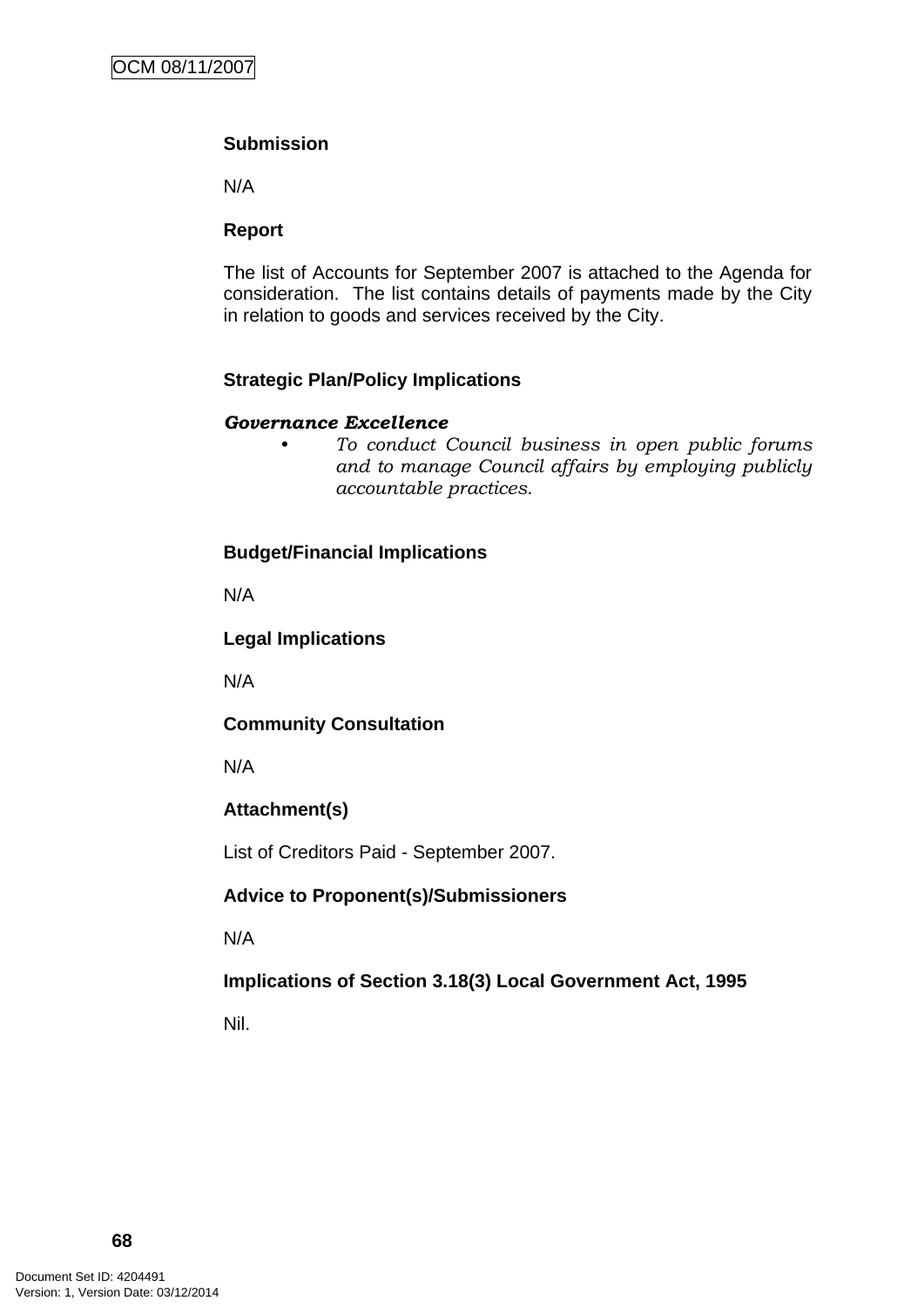### **15.2 (OCM 08/11/2007) - STATEMENT OF FINANCIAL ACTIVITY - SEPTEMBER 2007 (5505) (N MAURICIO) (ATTACH) Item 15.2.pdf**

### **RECOMMENDATION**

That Council receive the Statement of Financial Activity and associated reports for the period ending 30 September 2007, as attached to the Agenda.

## **COUNCIL DECISION**

### **Background**

Regulation 34(1) of the Local Government (Financial Management) Regulations 1996 prescribes that a local government is to prepare each month a Statement of Financial Activity.

Regulation 34(2) requires the Statement of Financial Activity to be accompanied by documents containing:–

- (a) details of the composition of the closing net current assets (less restricted and committed assets),
- (b) explanations for each material variance identified between YTD budgets and actuals; and
- (c) any other supporting information considered relevant by the local government.

Regulation 34(4)(a) prescribes that the Statement of Financial Activity and accompanying documents are to be presented to the Council.

#### **Submission**

N/A

### **Report**

Attached to the Agenda is the Statement of Financial Activity for September 2007.

Note 1 shows how much capital grants and contributions are contained within the reported operating revenue.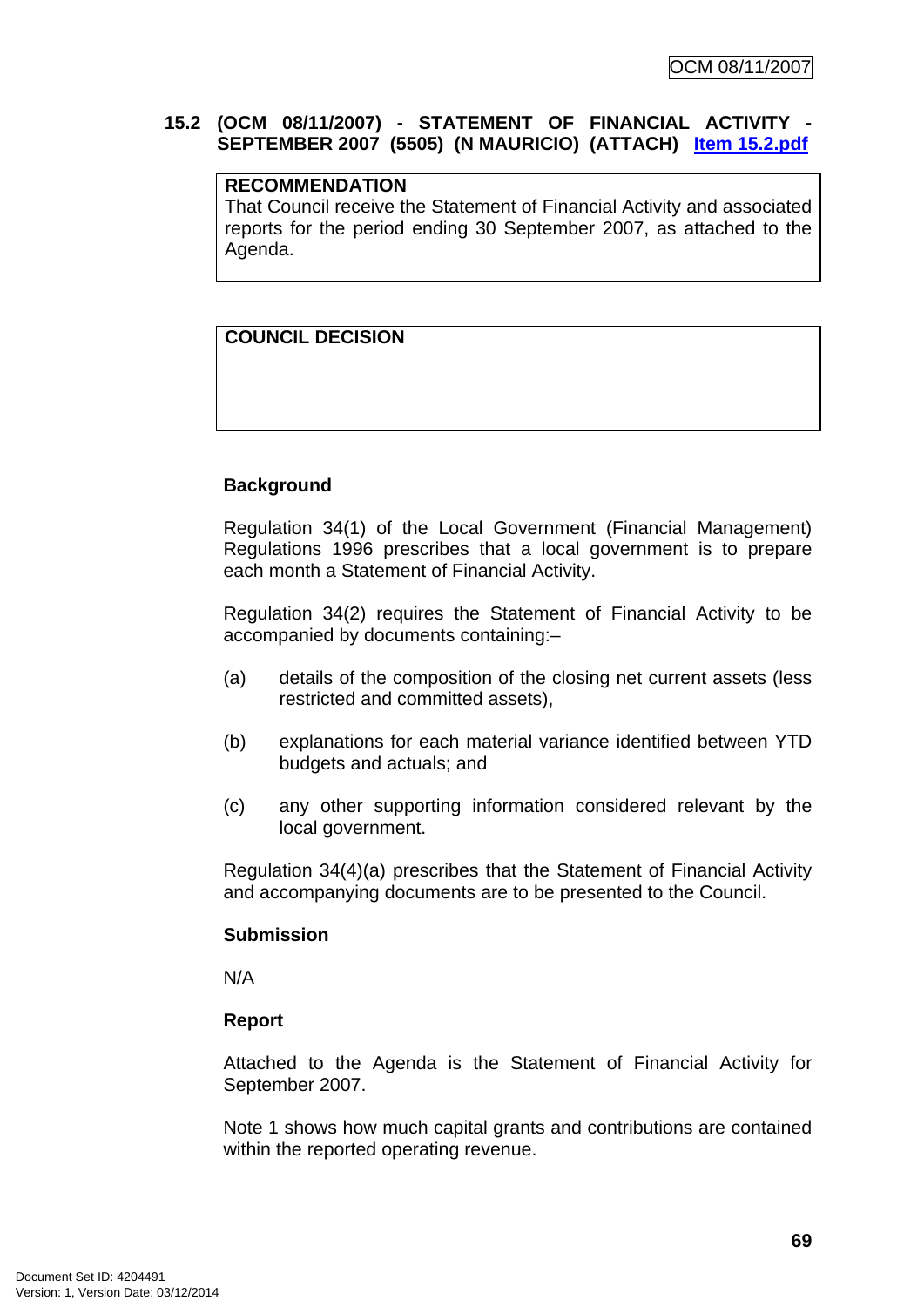Note 2 provides a reconciliation of Council's net current assets (adjusted for restricted assets and cash backed leave provisions). This provides a financial measure of Council's working capital and an indication of its liquid financial health.

Also provided are Reserve Fund and Restricted Funds Analysis Statements. These assist to substantiate the calculation of Council's net current assets position.

The Reserve Fund Statement reports the budget and actual balances for Council's cash backed reserves, whilst the Restricted Funds Analysis summarises bonds, deposits and infrastructure contributions held by Council. The funds reported in these statements are deemed restricted in accordance with Australian Accounting Standard AAS27.

### Material Variance Threshold

For the purpose of identifying material variances in Statements of Financial Activity, Financial Management Regulation 34(5) requires Council to adopt each financial year, a percentage or value calculated in accordance with Australian Accounting Standard AAS5 - Materiality. This standard defines materiality in financial reporting and states that materiality is a matter for professional judgement. Information is material where its exclusion may impair the usefulness of the information provided. AAS5 does offer some guidance in this regard by stating that an amount that is equal to or greater than 10% of the appropriate base amount may be presumed to be material.

The materiality threshold set by Council for the 2007/08 financial year \$50,000 or 10% (whichever is the greater). This was increased from \$10,000 from previous years to better focus reporting and management's attention to variances considered more material in view of Council's budget size.

### **Strategic Plan/Policy Implications**

#### *Governance Excellence*

*• To conduct Council business in open public forums and to manage Council affairs by employing publicly accountable practices.* 

### **Budget/Financial Implications**

Where variances reported are of a permanent nature, they will impact upon Council's end of year surplus/deficit position.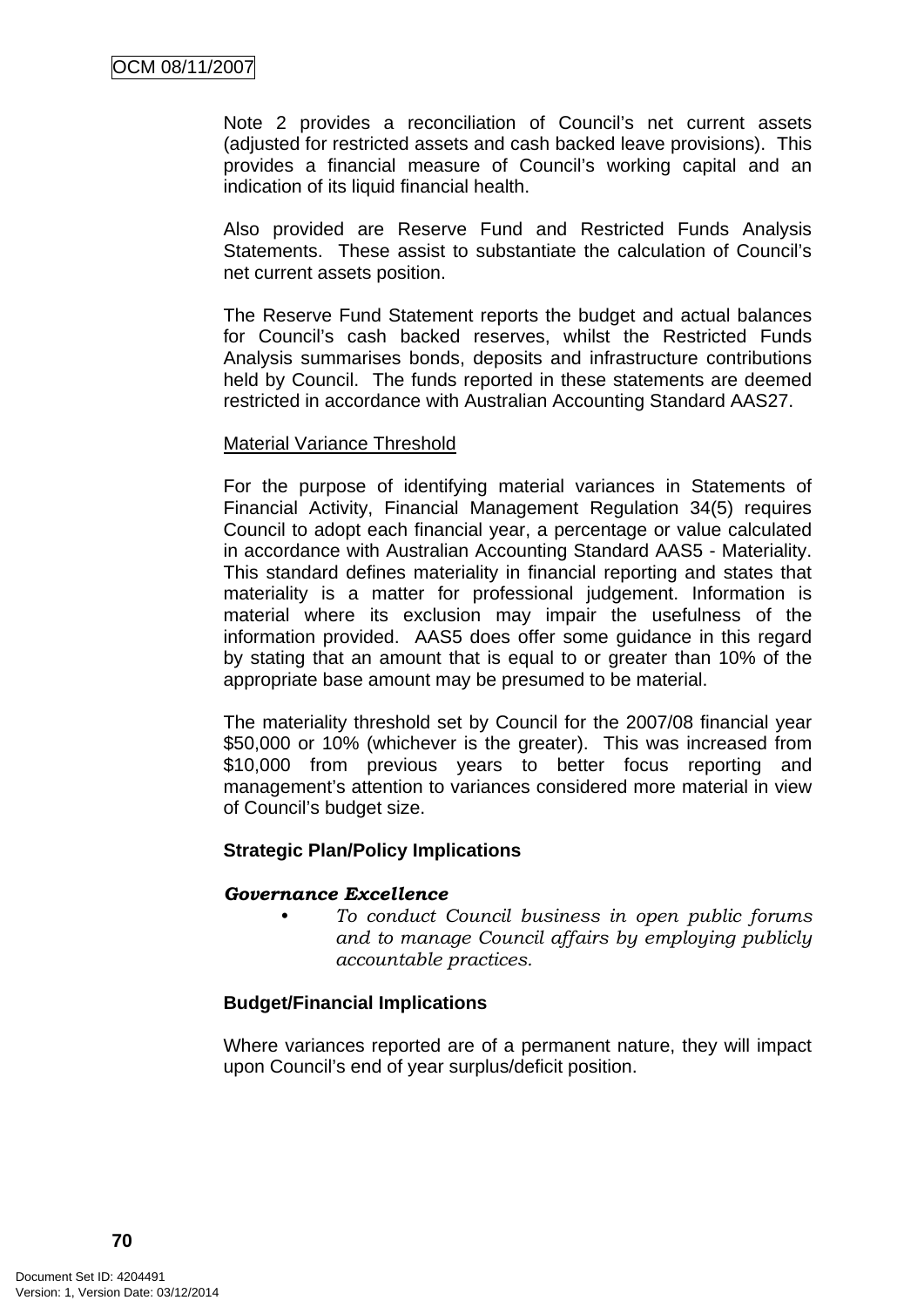## **Legal Implications**

Section 6.4 of the Local Government Act, 1995 and Regulation 34 of the Local Government (Financial Management) Regulations 1996, refer.

## **Community Consultation**

N/A

## **Attachment(s)**

Statement of Financial Activity and associated reports - September 2007.

## **Advice to Proponent(s)/Submissioners**

N/A

**Implications of Section 3.18(3) Local Government Act, 1995**

Nil.

## **16. ENGINEERING AND WORKS DIVISION ISSUES**

**16.1 (OCM 08/11/2007) - RFT 27/2007 THREE REFUSE COMPACTOR TRUCKS SIDE LOADING (RFT27/2007) (J RADAICH) (ATTACH) Item 16.1.pdf**

## **RECOMMENDATION**

That Council:

- (1) accept the tender submitted by Skipper Trucks, Tender No RFT 27/2007 – for the total changeover price of \$763,680.00 GST Exclusive for three Ivecco Acco F2350G/260 side loading waste trucks:
- (2) include the option of Elphinstone six point cell weighing system for \$6,490. GST Exclusive for each unit; and
- (3) remove plant Nos. 7502, 7512 and 7532 from the Assets Register.

**TO BE CARRIED BY AN ABSOLUTE MAJORITY OF COUNCIL**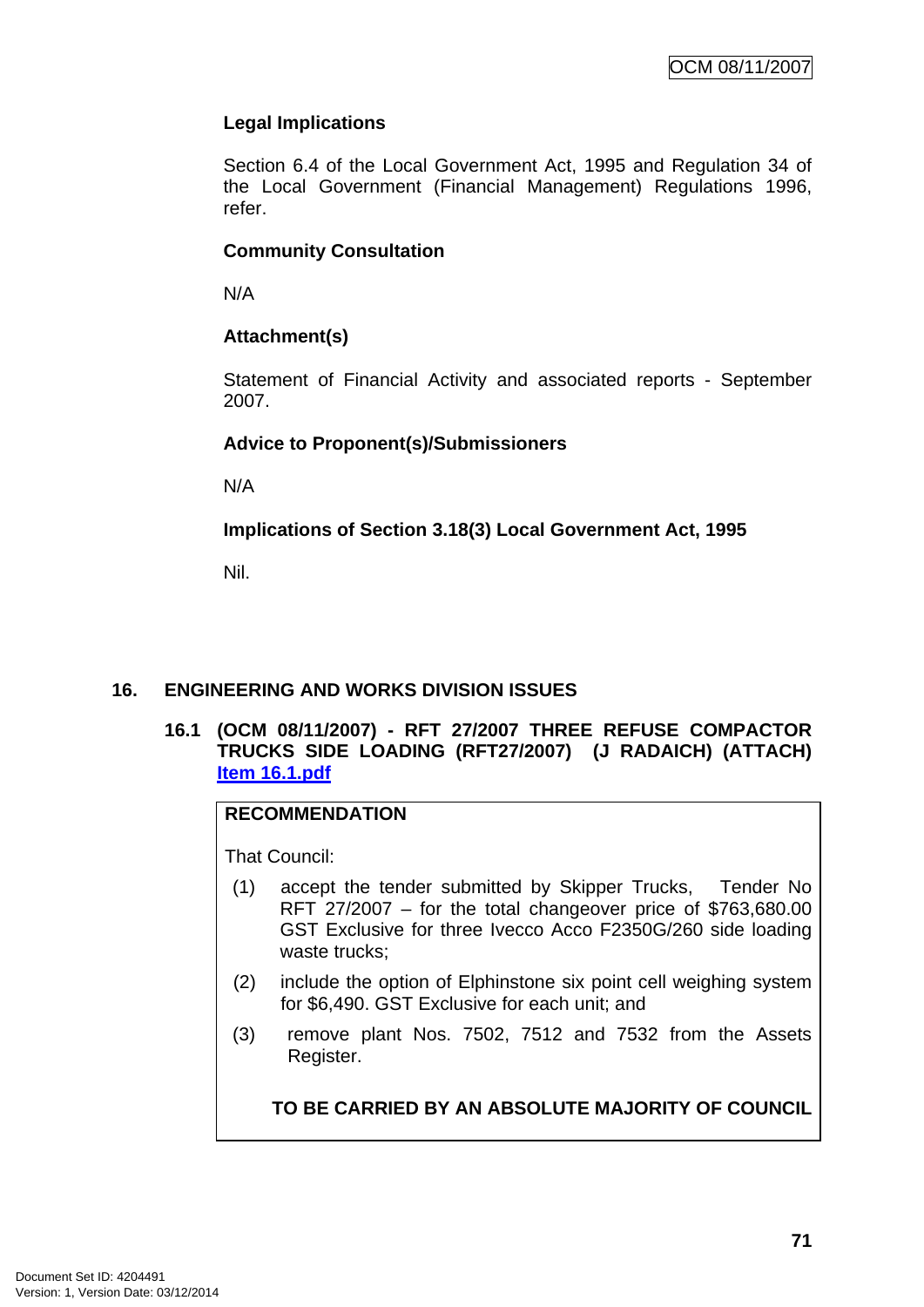## **COUNCIL DECISION**

### **Background**

There is an allocation of funds available in the Capital Works budget for the replacement of the three waste trucks excluding GST.

Accordingly, tenders were called for the supply and delivery of three replacement side loading waste trucks.

### **Submission**

Tenders closed at 2:00pm (AWST) on Tuesday 21<sup>st</sup> August 2007 and four (4) submissions were received from:

- 1. Major Motors Pty Ltd
- 2. Skipper Trucks
- 3. PVT Sales Pty Ltd
- 4. Brigold Pty Ltd

### **Report**

#### Compliant Tenderers

All Tenders were deemed compliant with the Specification and the Conditions of Tendering.

#### Evaluation Criteria

| <b>Evaluation Criteria</b>                    | <b>Weighting</b><br><b>Percentage</b> |
|-----------------------------------------------|---------------------------------------|
| <b>Technical Specifications</b>               | 10%                                   |
| <b>Workshop Serviceability</b>                | 15%                                   |
| <b>Backup Services</b>                        | 10%                                   |
| <b>Operators/Operations Suitability</b>       | 15%                                   |
| References                                    | 10%                                   |
| Tendered Price/Evaluated (Whole of Life) Cost | 40%                                   |
| Total                                         | 100%                                  |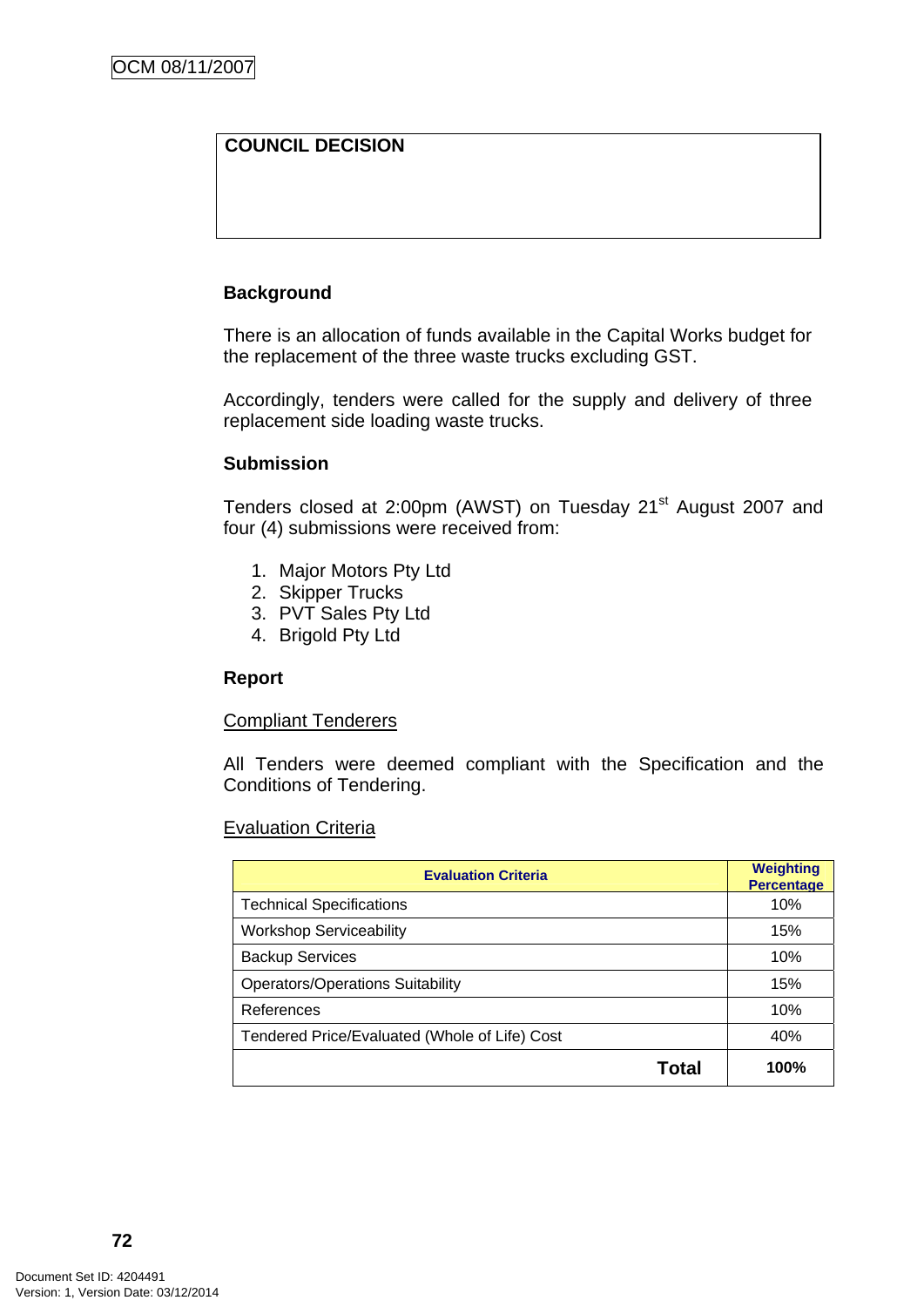## Tender Intent/Requirements

The Waste Services Department requires side loading compactor garbage trucks to effectively deliver a cost effective service.

### Evaluating Officers

The tender submissions were evaluated by the:

- 1. Waste Coordinator Gary Ware
- 2. Workshop Coordinator Brian Farmer
- 3. Project Officer Glen Williamson

## Scoring Table

| Tenderer's<br><b>Name</b> | <b>Make/Model</b>                                                | <b>Non-Cost</b><br><b>Evaluation Score</b><br>60% | <b>Cost Criteria</b><br><b>Evaluation Score</b><br><b>40%</b> | <b>Total Score</b><br>100% |
|---------------------------|------------------------------------------------------------------|---------------------------------------------------|---------------------------------------------------------------|----------------------------|
| Skipper<br><b>Trucks</b>  | Ivecco Acco F2350G/260                                           | 55.00%                                            | 38.38%                                                        | 93.38%                     |
| Major<br><b>Motors</b>    | Isuzu FVY 1400 Auto with<br>Superior Pak Raptor Body             | 52.00%                                            | 40.00%                                                        | 92.00%                     |
| Major<br><b>Motors</b>    | Isuzu FVY 1400 Auto with<br>MacDonald<br>Johnston<br>Sport Gen V | 55.00%                                            | 35.85%                                                        | 90.85%                     |

## Evaluation Criteria Assessment

The submissions considered showed they have the capacity to meet the City's requirements as detailed in the Specification as well as comply with the General and Special Conditions of Contract as stated in the tender document.

Skipper trucks also offered an optional on-board weighing system valued at \$6,490 GST exclusive. This system is essential for identifying overloading of trucks to avoid overload penalties from R.R.R.C.

Brigold Pty Ltd and PVT Sales offered prices for the outright purchase of the trade-in trucks only; however, they were substantially lower to the trade-in price offered by Skipper Trucks.

### Relevant Experience

All considered tenderers have historically a high level of relevant experience in the manufacture of quality Side loading compactor trucks.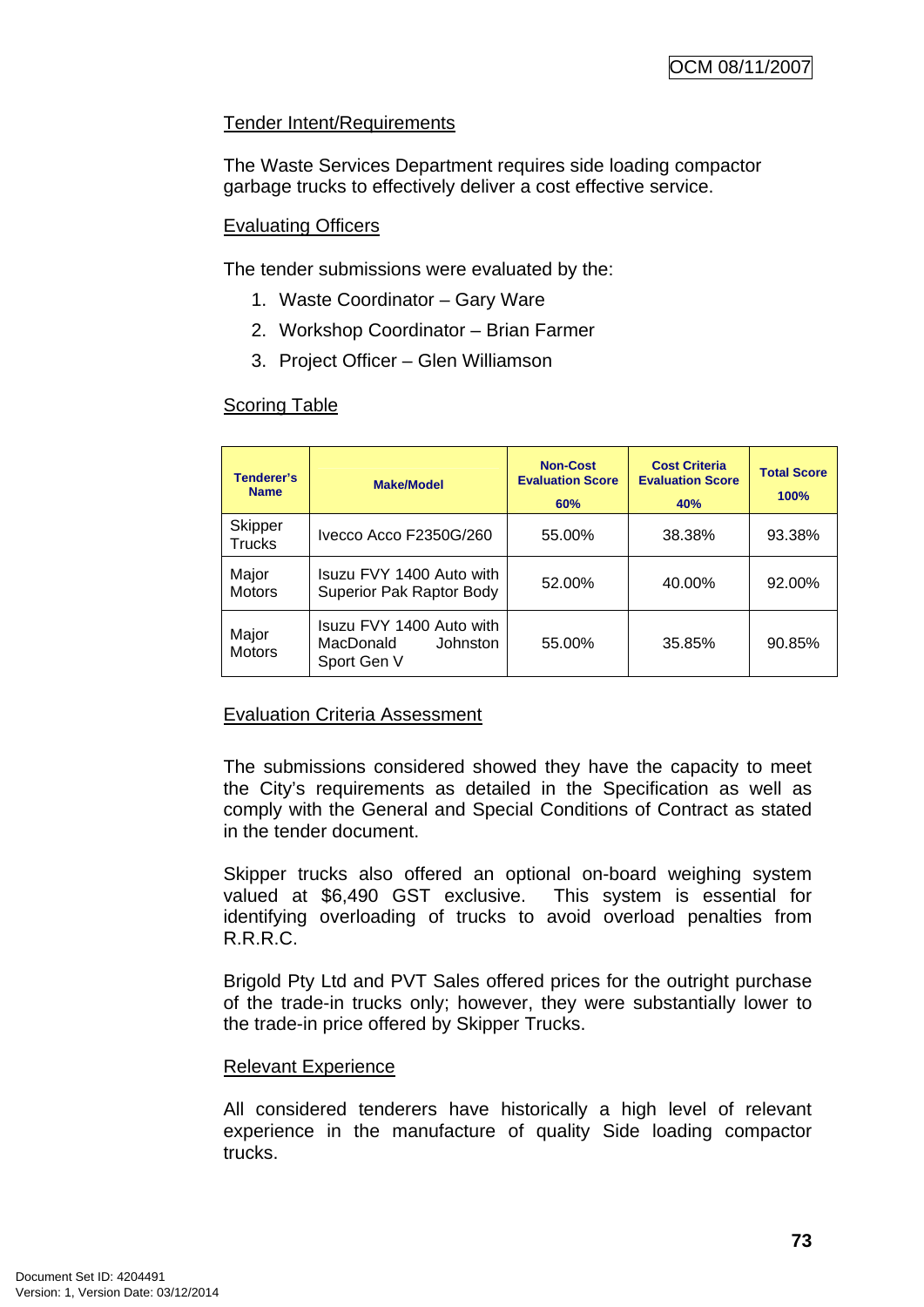### Delivery Response Times

All tenderers delivery response times are of a satisfactory level when considering the long fabrication lead time. Subsequently the submission from Skipper Trucks should be supported.

### **Strategic Plan/Policy Implications**

The Strategic Plan 2006-2016 has a commitment to:

#### *Governance Excellence*

• *To maximise the use of technology that contributes to the efficient delivery of Council's services.* 

#### **Budget/Financial Implications**

The budget for each vehicle is as follows: -

Replacement Plant 7502 (CW) 7750 - \$316,500.00

Replacement plant 7512 (CW) 7751 - \$316,500.00

Replacement Plant No 7532 (CW) 7753 - \$316,500.00

There has been an increase of 17% since the previous tender. There will be an increase in operational costs of \$9,000 per truck per annum in the recovery of depreciation in the 2007/08 budget

#### **Legal Implications**

Section 3.57 of the Local Government Act 1995 and Part 4 of the Local Government (Functions and General) Regulations 1996 refers.

#### **Community Consultation**

Tender No RFT 27/2007- Refuse Compactor Trucks – Side Loading was advertised on Saturday 4 August 2007 in the Local Government Tenders section of "The West Australian" newspaper.

#### **Attachments**

- 1. Tendered Prices "Confidential."
- 2. Tender Evaluation Sheet "Confidential."
- 3. Compliance Criteria Checklist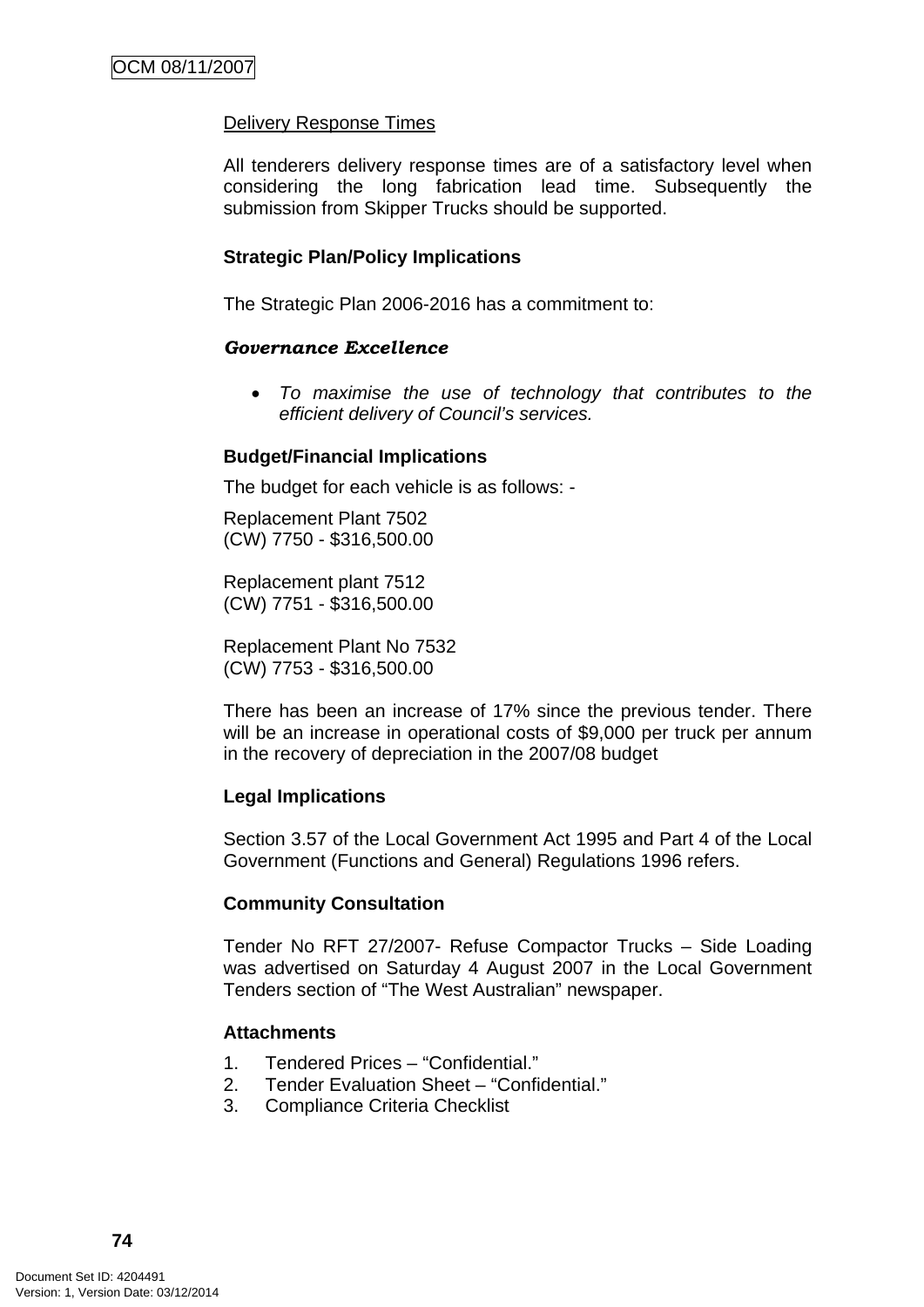## **Advice to Proponent(s)/Applicants**

Tenderers were advised that the matter of the tender for the supply of Three (3) side loading waste compactor trucks will be considered at the Ordinary Council meeting to be held Thursday 8 November 2007.

### **Implications of Section 3.18(3) Local Government Act 1995**

Nil.

## **17. COMMUNITY SERVICES DIVISION ISSUES**

### **17.1 (OCM 08/11/2007) - PROPOSED CITY OF COCKBURN (LOCAL GOVERNMENT ACT) PARKING AND PARKING FACILITIES LOCAL LAW (1116) (R AVARD) (ATTACH) Item 17.1.pdf**

### **RECOMMENDATION**

That Council pursuant to Section 3.12(4) of the Local Government Act, 1995 make a local law to:

- (1) repeal Part X and associated Schedules Traffic and Parking of its Consolidated City of Cockburn (Local Government Act) Local Laws 2000;
- (2) establish the City of Cockburn Parking and Parking Facilities Local Law (2007) and associated Schedules, as shown in the attachment to the Agenda; and
- (3) implement the necessary statutory procedures to ensure the promulgation of (1) and (2) above.

## **TO BE CARRIED BY AN ABSOLUTE MAJORITY OF COUNCIL**

## **COUNCIL DECISION**

## **Background**

Council at its meeting of 9 August 2007, resolved as follows:

*(1) pursuant to the requirements of Section 3.12 of the Local Government Act, 1995 makes a Local Law to:*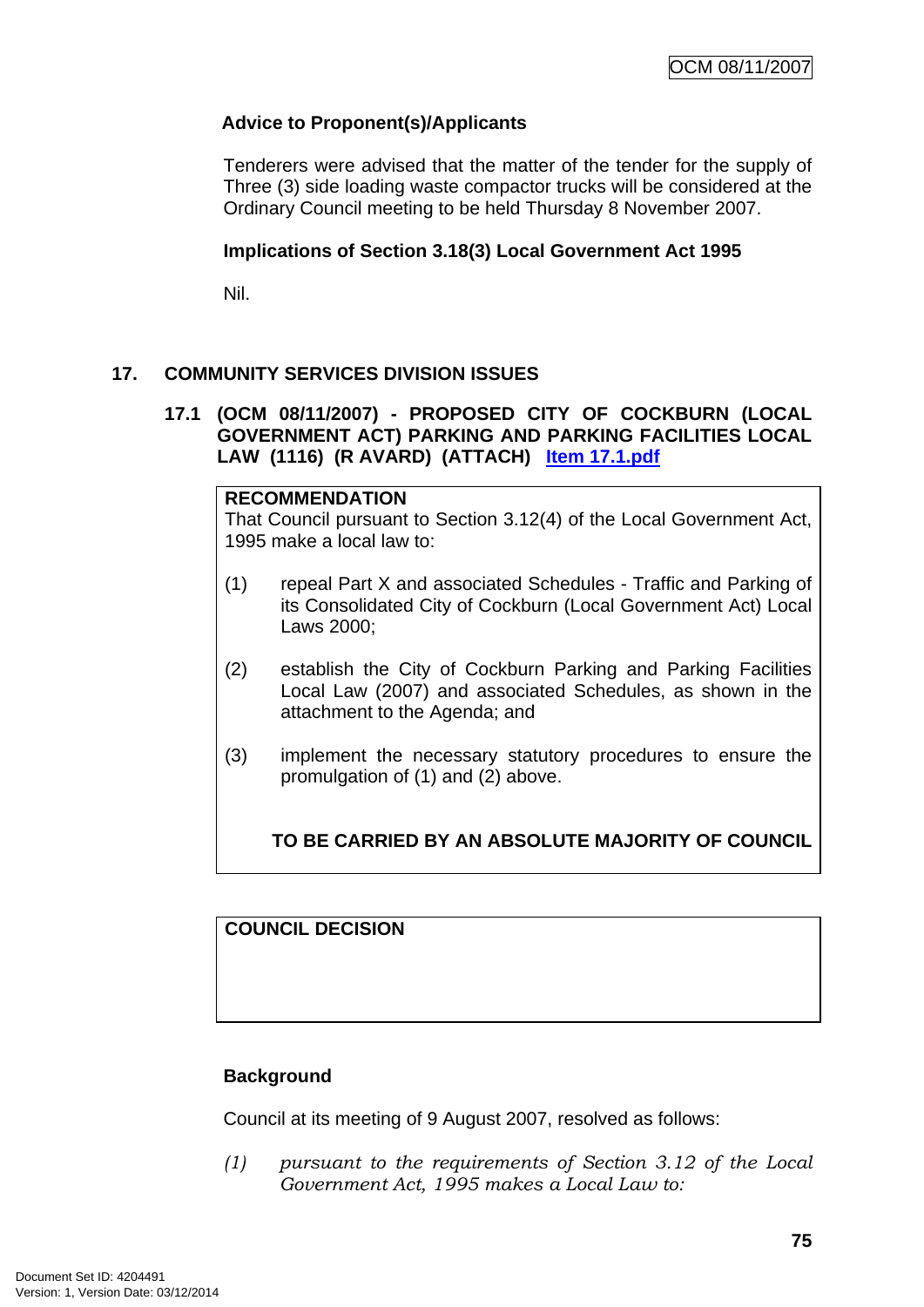- *1. Repeal Part X and associated Schedules- Traffic and Parking of its Consolidated City of Cockburn (Local Government Act) Local Laws 2000; and*
- *2. Establish the City of Cockburn Parking and Parking Facilities Local Law (2007), as shown in the attachments to the Agenda.*
- *(2) note that the purpose of the proposed Local Law is to update its Local Law provisions to meet new demands as a result of the growth and development of the district and the effect will be to supersede and increase the limited powers contained in Council's current traffic and parking provisions.*

In accordance with the requirements of the Act the proposal to establish the City of Cockburn Parking and Parking Facilities Local Law (2007) was advertised in the public notices section of the West Australian on 18 August 2007. As required by the Act a draft copy of the Parking and Parking Facilities Local Law was forwarded to the Minister for Local Government and Regional Development.

### **Submission**

There were no public submissions received as a result of the advertising in the West Australian.

The response to the draft Parking and Parking Facilities Local Law from the Minister for Local Government and Regional Development has been received and considered by council's Solicitors. A copy of the response is attached.

### **Report**

As required by Section 3.12(3)(a)(iii) of the Local Government Act, 1995 was placed in the West Australian on 18 August 2007 with the closing date of 2 October 2007. A copy of the proposed Local Law was made available on the City's web site and copies were available at the City's Libraries and the Administration Centre. At the close of the notice period there were no submissions received.

As required by Section 3.12(3)(b) a copy of the proposed Parking and Parking Facilities Local Law was forwarded to the Minister for Local Government and Regional Development. Council's Solicitors, McLeods, has reviewed a response from the Department of Local Government and Regional Development and altered the proposed Local Law to reflect the intent of the advice provided. It is considered that the changes made to the original proposed Parking and Parking Facilities Local Law are of a minor nature and not significantly different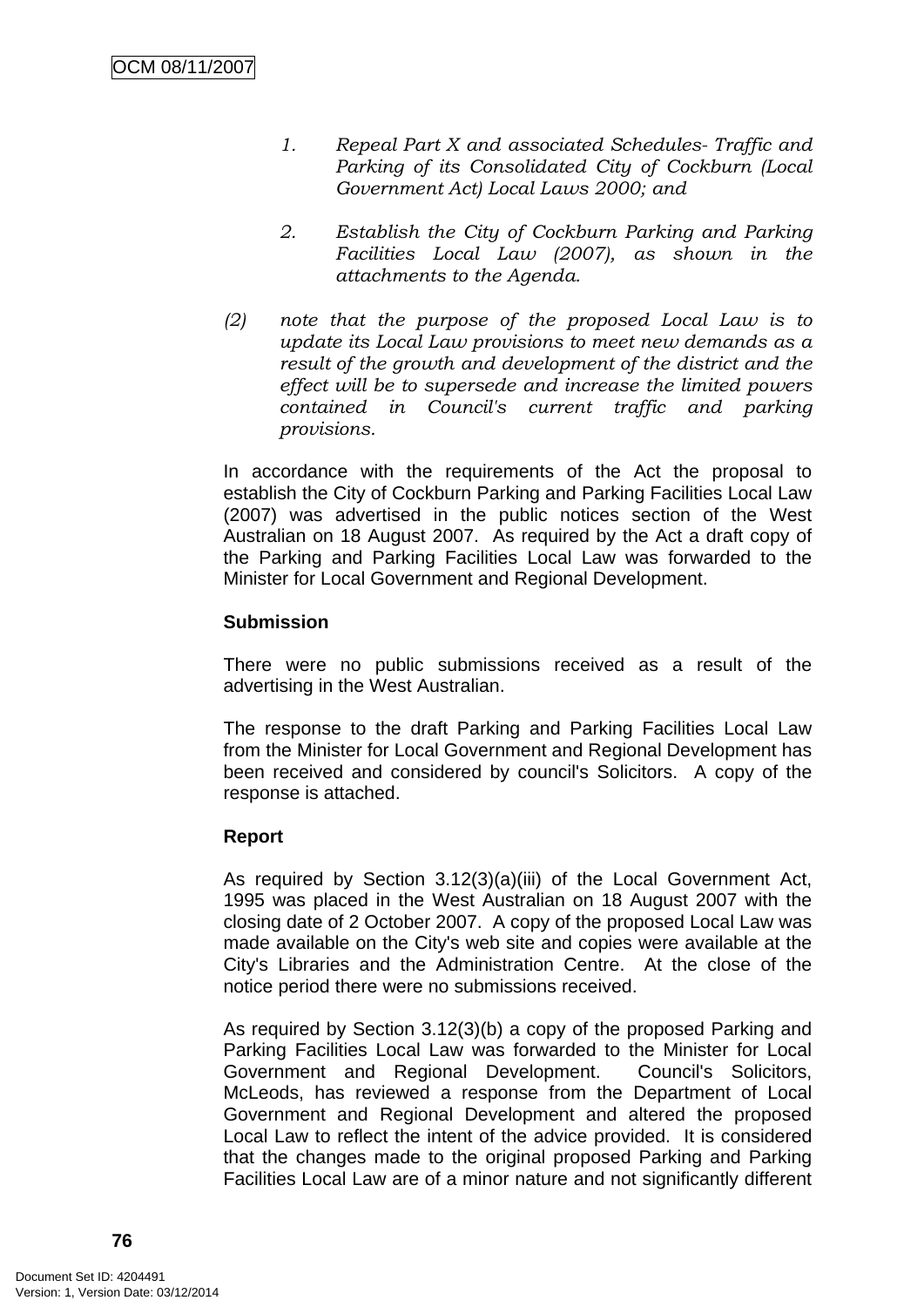to that originally considered by the Council. Therefore, it is not necessary to recommence the process to seek public comment on the draft.

Should Council resolve to establish a Parking and Parking Facilities Local Law the new Local Law is required to be published in the Government Gazette and a public notice provided of the adoption of the Local Law in accordance with Sec. 3.12 (6)(a)-(c) of the Local Government Act, 1995.

### **Strategic Plan/Policy Implications**

### *Governance Excellence*

- *To conduct Council business in open public forums and to manage Council affairs by employing publicly accountable practices.*
- *To provide effective monitoring and regulatory services that administer relevant legislation and local laws in a fair and impartial way.*

### **Budget/Financial Implications**

Costs associated with the establishment of the Parking and Parking Facilities Local Law (2007) will be met within current budget allocations.

The Council has placed on its Plan for the District 2006 - 2016 provision for a parking inspector for 2012/13. The requirement for the position of parking inspector will be monitored as the development of high-density development occurs.

### **Legal Implications**

Sec. 3.12 of the Local Government Act refers.

### **Community Consultation**

Public comment was invited through advertising of the proposed Local Law on 18 August 2007 as required. Copies of the proposed Local Law were available on the City's web site and at the City's Libraries.

## **Attachment(s)**

- (1) Copy of the revised proposed City of Cockburn Parking and Parking Facilities Local Law 2007.
- (2) Copy of letter from Department of Local Government and Regional Development.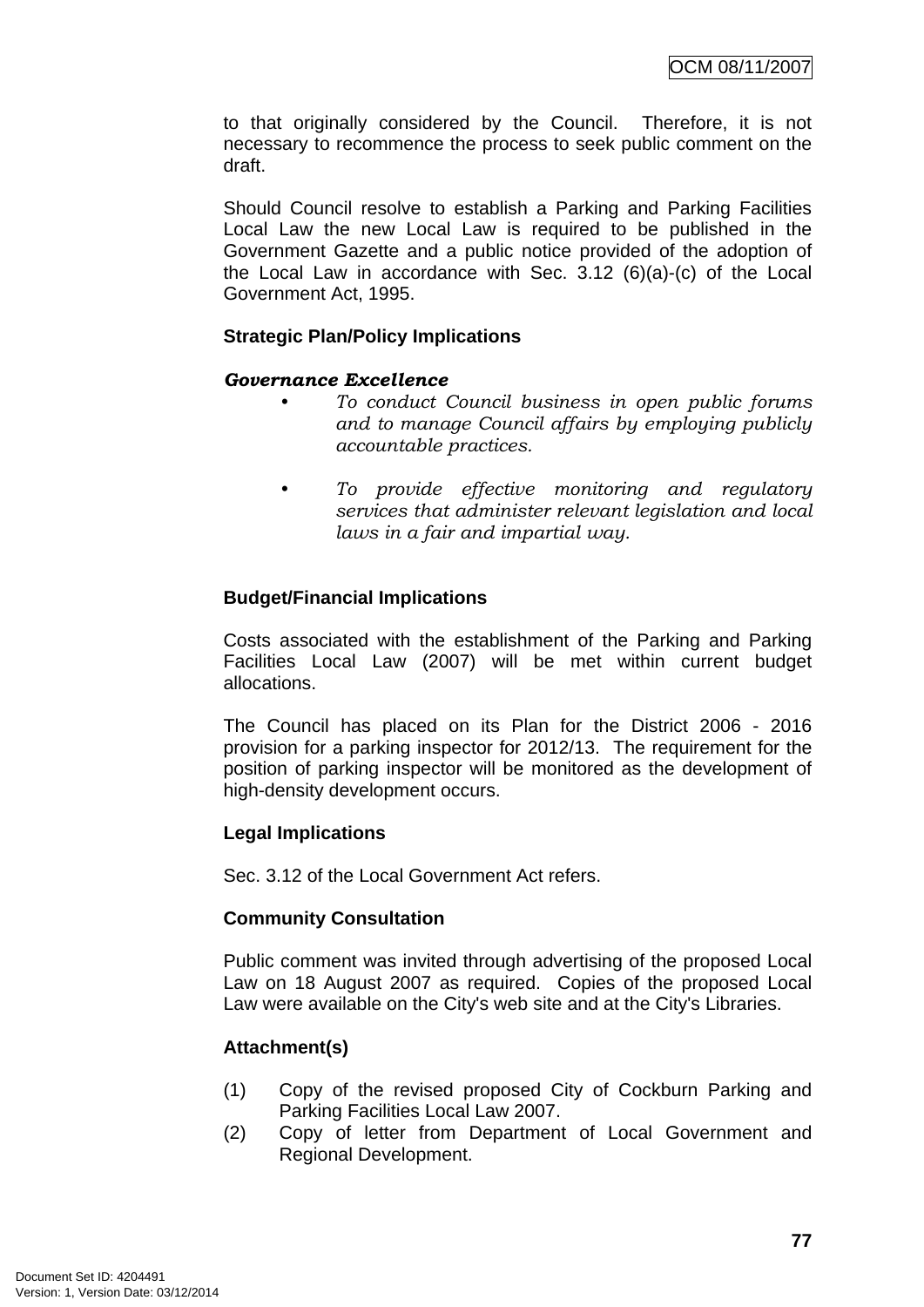### **Advice to Proponent(s)/Submissioners**

N/A

**Implications of Section 3.18(3) Local Government Act, 1995**

Nil.

## **18. EXECUTIVE DIVISION ISSUES**

Nil

## **19. MOTIONS OF WHICH PREVIOUS NOTICE HAS BEEN GIVEN**

Nil

**20. NOTICES OF MOTION GIVEN AT THE MEETING FOR CONSIDERATION AT NEXT MEETING** 

## **21. NEW BUSINESS OF AN URGENT NATURE INTRODUCED BY COUNCILLORS OR OFFICERS Late Item 21.1.pdf**

## **22. MATTERS TO BE NOTED FOR INVESTIGATION, WITHOUT DEBATE**

## **23. CONFIDENTIAL BUSINESS**

Nil

### **24 (OCM 08/11/2007) - 24 RESOLUTION OF COMPLIANCE (SECTION 3.18(3), LOCAL GOVERNMENT ACT 1995)**

### **RECOMMENDATION**

That Council is satisfied that resolutions carried at this Meeting and applicable to items concerning Council provided services and facilities, are:-

- (1) integrated and co-ordinated, so far as practicable, with any provided by the Commonwealth, the State or any public body;
- (2) not duplicated, to an extent Council considers inappropriate, services or facilities as provided by the Commonwealth, the State or any other body or person, whether public or private; and